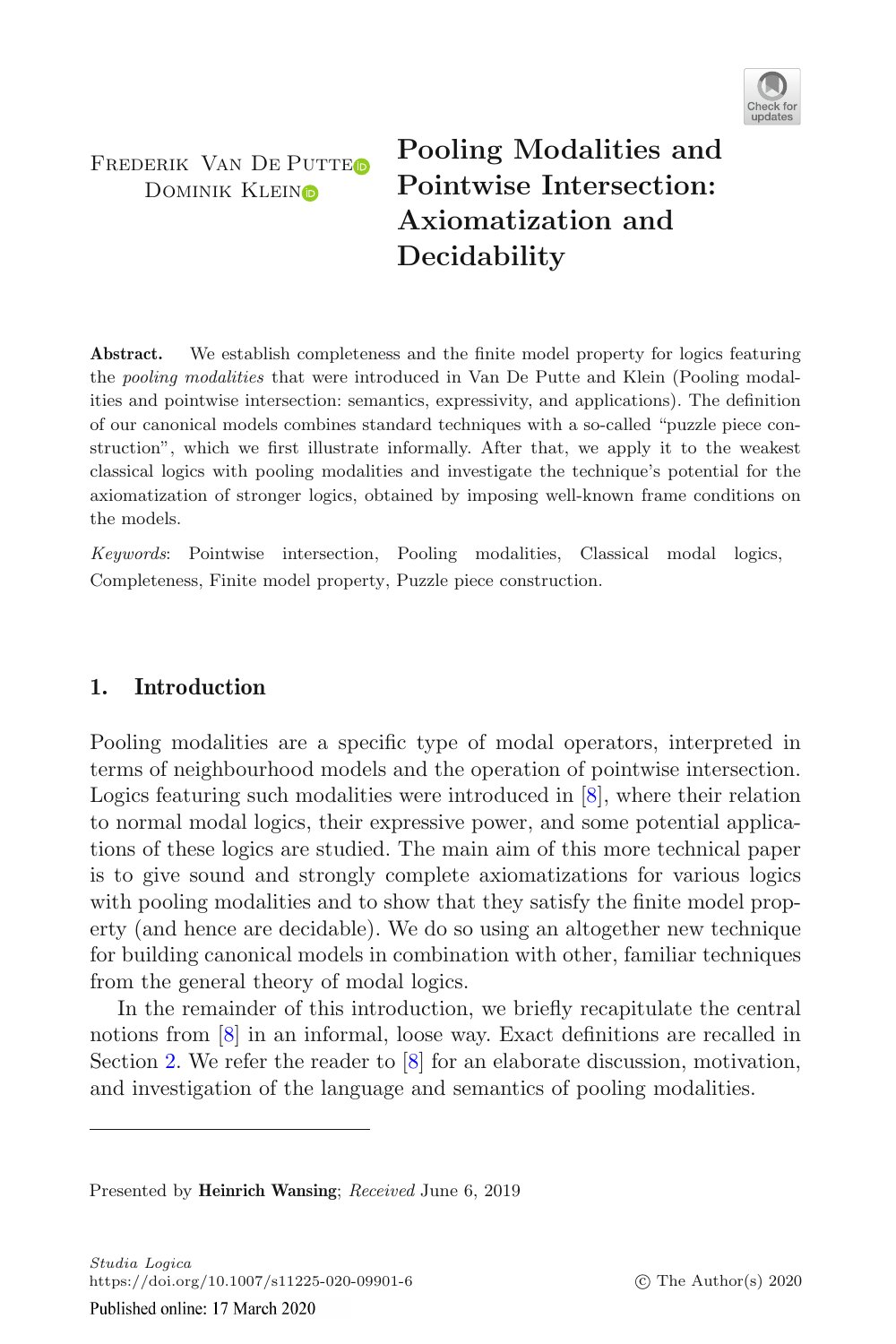Somewhat loosely speaking, *pooling modalities* are classical modal operators in the sense of [\[3](#page-45-0)] that allow us to express that a given proposition  $\varphi$  coincides with the intersection of various propositions that are each associated with a given index i. According to one specific interpretation, such modalities allow us to formalize reasoning about the aggregation of evidence of a given agent i or of several agents  $i_1,\ldots,i_n$ . In this context,  $\Box_{\{1,1,2\}}p$ or a given agent t or or several agents  $i_1, \ldots, i_n$ . In this context,  $\sqcup_{\{1,1,2\}} p$  may be read as: "aggregating two pieces of evidence of agent 1 with one piece of evidence of agent 2, we can obtain the evidence that  $p$ ".

This way, pooling modalities allow to express information that is implicit among agents having various pieces of evidence, but that can be obtained by pooling their evidence. The multiset  $\{1, 1, 2\}$  that is attached to the modal operator indicates (a) the agents whose evidence we are combining, and (b) the number of pieces of evidence that we may take from each agent.

It should however be noted that this is only one among many potential applications of pooling modalities. Alternatively, one may use them to interpret notions of group agency and coalitional abilities, distributed (nonnormal) belief or knowledge, implicit obligations, or collective norms [\[8](#page-46-0), Section 6]. In the present paper we abstract from those various applications of the logics and focus on their axiomatization and related issues.

Semantically, pooling modalities are interpreted over multi-index neighbourhood models, i.e. possible worlds models with a domain W that have a distinctive neighbourhood function  $\mathcal{N}_i : W \to \varphi(\varphi(W))$  for each index i in a given index set I. Here, each neighbourhood function  $\mathcal{N}_i$  records the set of propositions that are associated with the index  $i$  at each world  $w$  in the model. Pooling modalities are interpreted over such models in terms of the operation of *pointwise intersection* of neighbourhood sets. Loosely speaking, pointwise intersection is the intersections of neighbourhoods  $X \in \mathcal{N}_i(w)$ (rather than the entire neighbourhood sets or collections  $\mathcal{N}_i(w)$ ), where the number of neighbourhoods that we may take from each neighbourhood set is specified by the index of the pooling modality, cf. (a) and (b) above. So for instance  $\square_{\{1,1,2\}}(p \wedge q)$  will be true at the world w if and only if the proposition denoted by  $p \wedge q$  in the model coincides with the intersection of proposition denoted by  $p \wedge q$  in the model coincides with the intersection of three sets X, Y, Z, where  $X, Y \in \mathcal{N}_1(w)$  and  $Z \in \mathcal{N}_2(w)$ .

The plan for this paper is as follows. In Section [2](#page-2-0) we recapitulate the notation and definitions from [\[8\]](#page-46-0) that are required for present purposes. In the three subsequent sections, we focus on the weakest modal logics that can be interpreted in terms of pointwise intersection. While arguably, many applications require stronger logics, focusing on the weakest modal logics first allows us to present our results in their most general form. We present the axiomatization of these logics in Section [3](#page-5-0) and show our axioms to be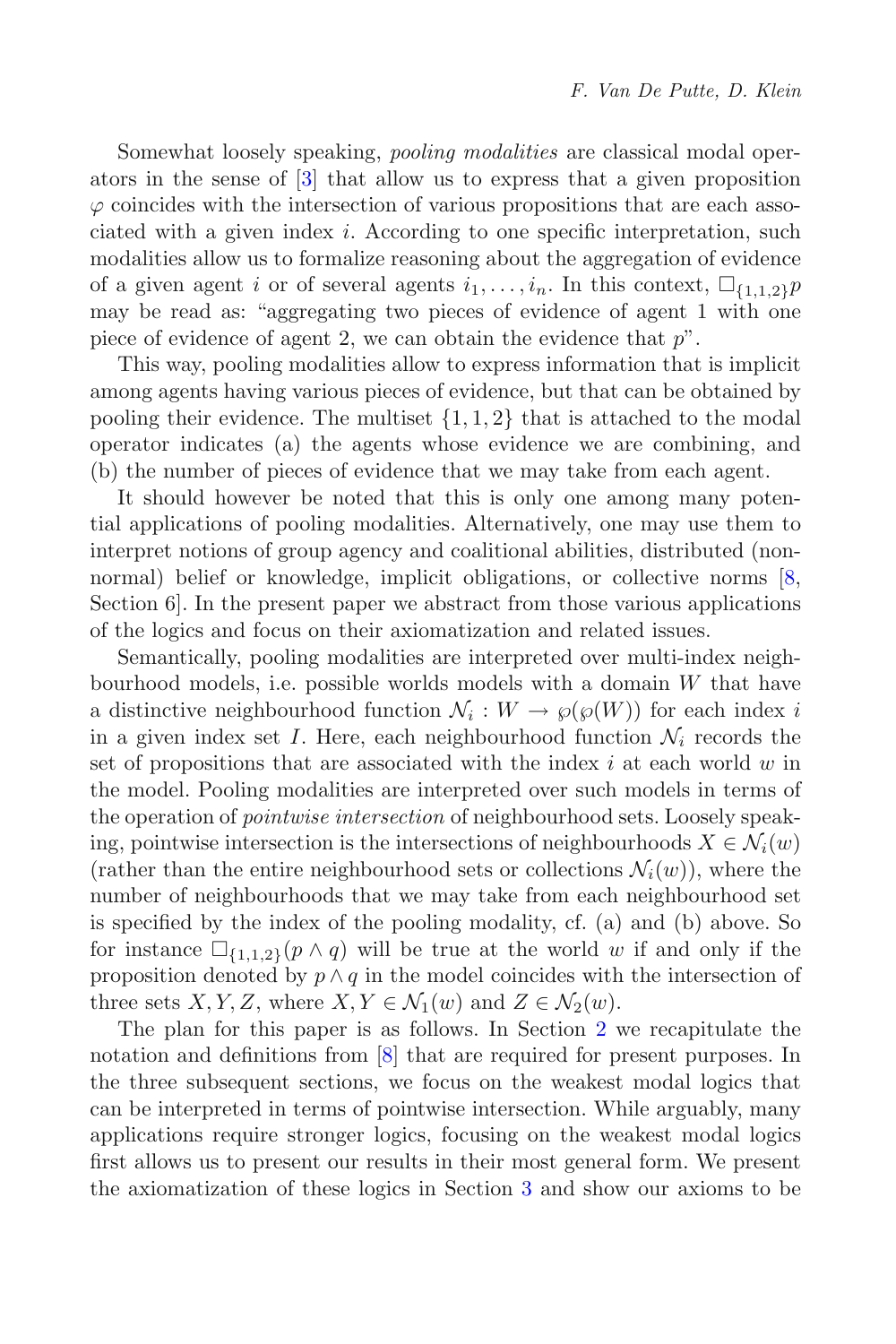logically independent. Section [4](#page-12-0) provides an informal explanation of the new technique for constructing canonical models that is implemented in Section [5.](#page-17-0) In Section [6,](#page-27-0) we turn to a range of stronger logics that are suited for various applications. These logics are obtained by imposing various wellknown frame conditions on our models. An overview of our main results is given in Section [7,](#page-41-0) after which we conclude with a number of pointers to open issues and future work (Section [8\)](#page-42-0).

# <span id="page-2-0"></span>**2. Preliminaries**

In this section, we recall the notion of a pooling profile, and subsequently introduce the formal languages and semantics of classical logics with pooling modalities from [\[8\]](#page-46-0). We will introduce some new notation and observations along the way, but clearly indicate this when doing so.

# <span id="page-2-1"></span>**2.1. Pooling Profiles**

Let N denote the set of natural numbers, and let  $\mathbb{N}^+ = \mathbb{N}\backslash\{0\}$ . Let  $I =$ {1, <sup>2</sup>,...} be a countable set of *indices*. We start with some crucial concepts and notation:

<span id="page-2-2"></span>DEFINITION 1. *Pooling profiles* are functions of the type  $M : I \to \mathbb{N} \cup$  $\{\infty\}$ , where (a) for only finitely many  $i \in I$ ,  $M(i) \neq 0$  and (b) for at least one  $i \in I$ ,  $M(i) > 0$ .

 $\mathbb{M}_{\infty}$  denotes the set of all pooling profiles, while  $\mathbb{M}_{f} \subset \mathbb{M}_{\infty}$  is the set of all *finitary* pooling profiles, i.e. pooling profiles of the type  $M: I \to \mathbb{N}$ . Where  $M \in \mathbb{M}_{\infty}$ ,  $I(M) =_{\text{df}} \{i \in I \mid M(i) \neq 0\}.$ 

Note that pooling profiles can be seen as finite, non-empty multisets. We will often switch from functional to a simplified relational notation, writing every pooling profile as a finite set of pairs  $(i, k)$  for  $k \in \mathbb{N}^+ \cup \{\infty\}$ , thus omitting all pairs  $(j, 0)$ .

The sets  $\mathbb{M}_{\infty}$ , resp.  $\mathbb{M}_{f}$  can also be interpreted in algebraic terms. In order to explain this, we first introduce a natural notion of adding up two pooling profiles:

DEFINITION 2. Let  $M, M' \in M_\infty$ . The *union of* M and M' is defined as  $M \sqcup M' := \{(i, k + k') \mid (i, k) \in M, (i, k') \in M'\},$  where  $\infty + k = k + \infty = \infty$ <br>for all  $k \in \mathbb{N} \cup \{\infty\}$ for all  $k \in \mathbb{N} \cup \{\infty\}.$ 

It can then be easily verified that  $\mathbb{M}_{\infty}$  is the closure of the set

$$
\{\{(i,1)\},\{(i,\infty)\}\mid i\in I\}
$$

under  $\sqcup$ . Analogously,  $\mathbb{M}_f$  is the closure of  $\{\{(i, 1)\} \mid i \in I\}$  under  $\sqcup$ .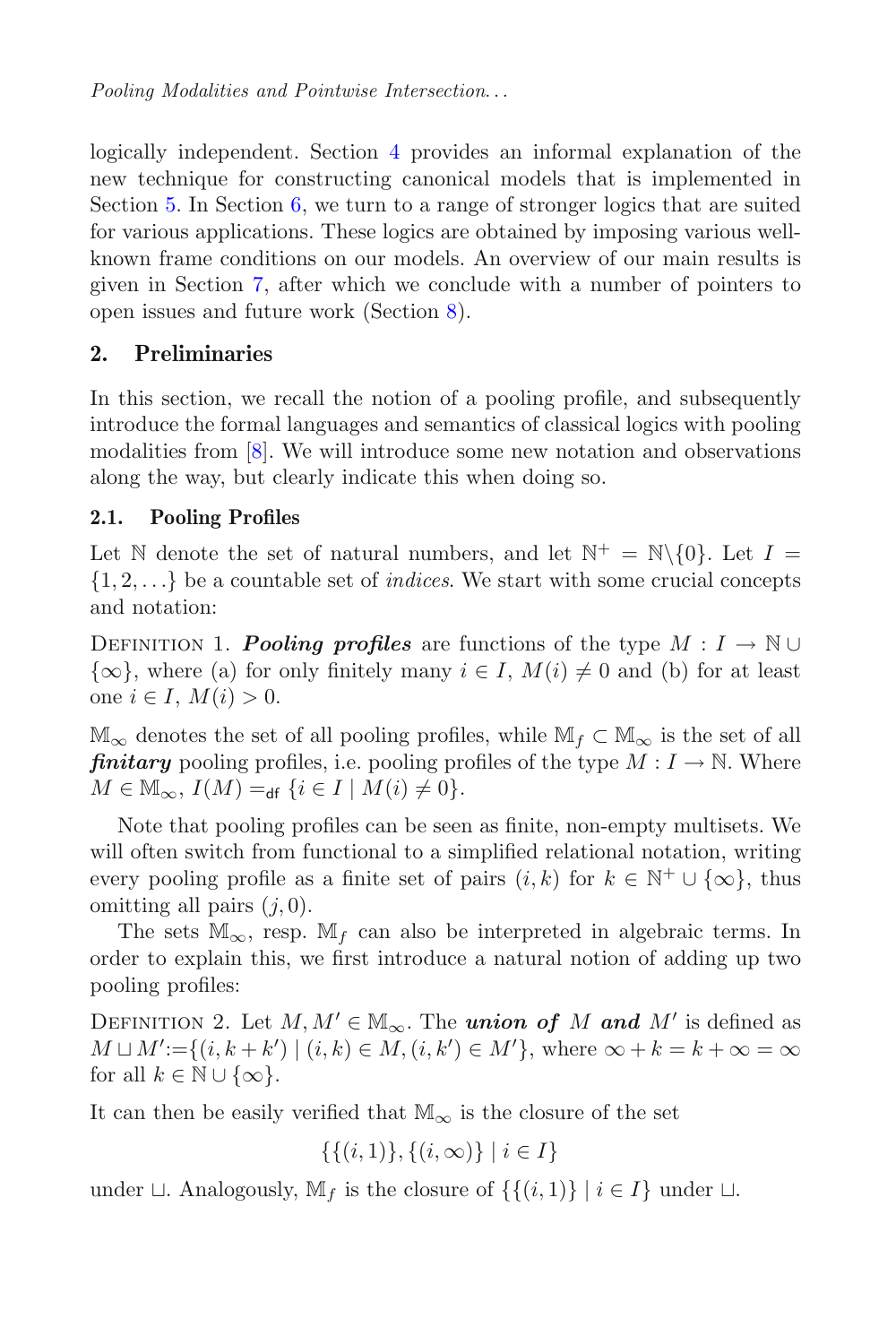<span id="page-3-1"></span>Table 1. Languages with pooling modalities

| $\mathfrak{L}_{\infty}$           | $\varphi:=p\mid \perp \mid \neg \varphi \mid \varphi \vee \varphi \mid \Box_M \varphi$                        | where $p \in \mathfrak{P}$ and $M \in \mathbb{M}_{\infty}$ |
|-----------------------------------|---------------------------------------------------------------------------------------------------------------|------------------------------------------------------------|
| $\mathfrak{L}^{[\forall]}_\infty$ | $\varphi:=p\mid \perp \mid \neg \varphi \mid \varphi \vee \varphi \mid \Box_M \varphi \mid [\forall] \varphi$ | where $p \in \mathfrak{P}$ and $M \in \mathbb{M}_{\infty}$ |
| $\mathfrak{L}_{f}$                | $\varphi:=p\mid \bot \mid \neg \varphi \mid \varphi \vee \varphi \mid \Box_M \varphi$                         | where $p \in \mathfrak{P}$ and $M \in \mathbb{M}_f$        |
| $\mathfrak{L}^{[\forall]}_f$      | $\varphi:=p\mid\perp\mid\neg\varphi\mid\varphi\vee\varphi\mid\Box_M\varphi\mid[\forall]\varphi$               | where $p \in \mathfrak{P}$ and $M \in \mathbb{M}_f$        |

Intuitively, a pooling profile M indicates, for each  $i \in I$ , the number of sets  $X \in \mathcal{N}_i(w)$  that we can use in order to obtain a member Y of the neighbourhood set  $\mathcal{N}_M(w)$ . The symbol  $\infty$  can be read as "arbitrarily many". Thus,  $X \in \mathcal{N}_{\{(1,\infty)\}}(w)$  means that X is the result of intersecting an arbitrary number of members of  $\mathcal{N}_1(w)$ , whereas  $Y \in \mathcal{N}_{\{(1,2),(2,\infty)\}}(w)$ expresses that Y can be obtained by intersecting two members of  $\mathcal{N}_1(w)$ with an arbitrary number of members of  $\mathcal{N}_2(w)$ .<sup>[1](#page-3-0)</sup>

#### **2.2. Formal Languages**

Table [1](#page-3-1) gives the Backus Naur Forms of the four formal languages that will be studied in this paper. All of them extend the standard classical propositional language (based on a countable set of propositional variables  $\mathfrak{P}$ ) with unary modal operators of the type  $\Box_M$ . The richest of these,  $\mathfrak{L}_{\infty}^{[\forall]}$ , contains pooling modalities  $\square_M$  for any  $M \in \mathbb{M}_{\infty}$  and a universal modal<br>operator  $\mathbb{M}$ . The other three languages are obtained by skipping  $\mathbb{M}$  and /or operator [∀]. The other three languages are obtained by skipping [∀] and/or restricting to **finitary pooling modalities**, i.e. operators  $\Box_M$  for  $M \in M_f$ .<br>In examples and informal digressions, we will sometimes use more sloppy

In examples and informal digressions, we will sometimes use more sloppy notation, writing e.g.  $\square_{1,1,2}p$  instead of  $\square_{\{(1,2),(2,1)\}}p$ . We will also abbrevi-<br>ato a sequence of index *i* repeated *k* times by *i*<sup>k</sup>, and use *i*<sup> $\infty$ </sup> to refer to "any ate a sequence of index *i* repeated k times by  $i^k$ , and use  $i^{\infty}$  to refer to "any<br>arbitrary number of  $i's$ ". Finally we require some additional notation that arbitrary number of  $i$ 's". Finally we require some additional notation that has not yet been introduced in [\[8\]](#page-46-0):

DEFINITION 3. (a) For  $M \in M_\infty$ , let  $\delta(M):=\{(i,k)\in I\times\mathbb{N}^+ \mid k\leq M(i)\},$ where we stipulate that  $k < \infty$  for all  $k \in \mathbb{N}$ . We will refer to  $(i, k) \in \delta(M)$ as *the kth occurrence of i in M*. (b) Where  $M, N \in \mathbb{M}_{\infty}$ , the *weak* **partial order**  $\sqsubseteq$  is defined by  $M \sqsubseteq N$  iff for all i,  $M(i) \leq N(i)$ .

### <span id="page-3-3"></span>**2.3. Semantics**

<span id="page-3-2"></span>The formal language  $\mathfrak{L}_{\infty}^{[\triangledown]}$  is interpreted in terms of neighbourhood models, where each index  $i \in I$  receives a distinct neighbourhood function  $\mathcal{N}_i$ :

<span id="page-3-0"></span><sup>&</sup>lt;sup>1</sup>"Arbitrary" should be interpreted here in the strongest possible sense, corresponding to the third item of Definition [5.](#page-4-0)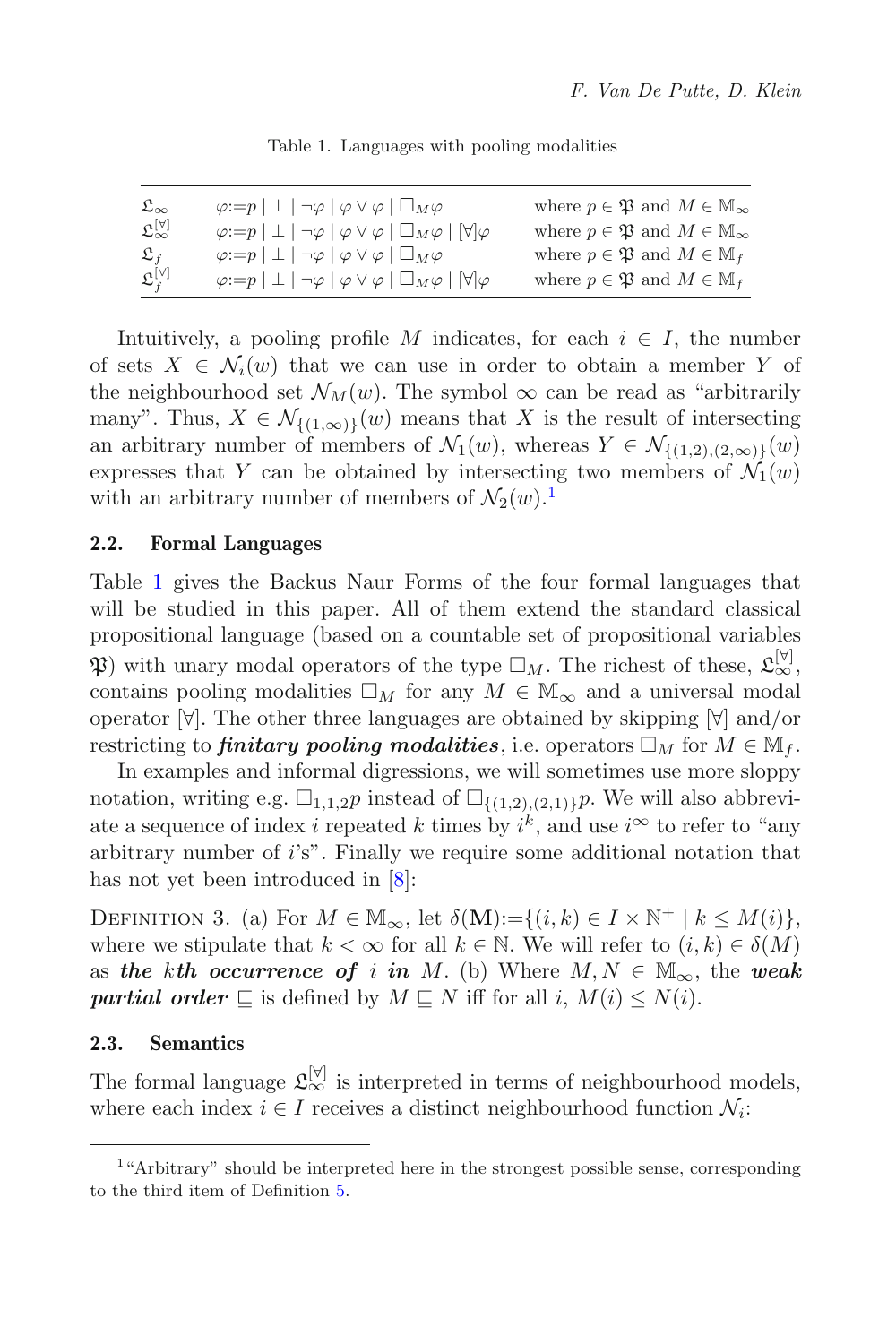DEFINITION 4. A **model**  $\mathfrak{M}$  is a triple  $\langle W, \langle \mathcal{N}_i \rangle_{i \in I}, V \rangle$ , where (a)  $W \neq$  $\emptyset$  is the **domain** of M, (b) for every  $i \in I$ ,  $\mathcal{N}_i : W \rightarrow \wp(\wp(W))$  is a *neighbourhood function for i*, and (c)  $V : \mathfrak{P} \to \wp(W)$  is a *valuation function*.

Where  $w \in W$  and  $i \in I$ , we refer to the members of a given  $\mathcal{N}_i(w)$  as the *neighbourhoods for* i at w, where we call  $\mathcal{N}_i(w)$  the *neighbourhood set for* i *at* w. In order to spell out the semantics for the pooling modalities in exact terms, we first define the notion of pointwise intersection, after which we apply it to the models from Definition [4.](#page-3-2)

<span id="page-4-0"></span>DEFINITION 5. Let D be a set, let  $\mathcal{X}, \mathcal{Y} \subseteq \wp(\wp(D))$ , and let  $k \in \mathbb{N}^+$ .

- 1.  $\mathcal{X} \cap \mathcal{Y}$ : = { $X \cap Y \mid X \in \mathcal{X}, Y \in \mathcal{Y}$ } is the *pointwise intersection of*  $\mathcal{X}$ *and* Y.
- 2.  $\mathbb{R}^k$   $\mathcal{X} := \{X_1 \cap \ldots \cap X_k \mid X_1, \ldots, X_k \in \mathcal{X}\}\$ is the *pointwise* k-intersection *of* X *with itself.*
- 3.  $\mathbb{R}^{\infty}$  X:={ $\bigcap$   $\mathcal{Y}$  |  $\mathcal{Y} \subseteq \mathcal{X}$ } is the *pointwise arbitrary intersection of*  $\mathcal{X}$ *with itself.*

<span id="page-4-1"></span>DEFINITION 6. Let  $\mathfrak{M} = \langle W, \langle \mathcal{N}_i \rangle_{i \in I}, V \rangle$  be a neighbourhood model and let  $M \in \mathbb{M}_{\infty}$ , with  $I(M) = \{i_1, \ldots, i_n\}$ . The **neighbourhood function**  $\mathcal{N}_M$ *in*  $\mathfrak{M}$  is defined as follows: for every  $w \in W$ ,

$$
\mathcal{N}_M(w) = (\mathbb{m}^{M(i_1)} \mathcal{N}_{i_1}(w)) \mathbb{m} \dots \mathbb{m} (\mathbb{m}^{M(i_n)} \mathcal{N}_{i_n}(w)).
$$

<span id="page-4-2"></span>With these preliminary definitions, we can now give the semantic clauses for the formulas in  $\mathfrak{L}_{\infty}^{[\forall]}$ , and hence, by restriction, also for  $\mathfrak{L}_{\infty}$ ,  $\mathfrak{L}_{f}^{[\forall]}$  and  $\mathfrak{L}_{f}$ DEFINITION 7. Where  $\mathfrak{M} = \langle W, \langle \mathcal{N}_i \rangle_{i \in I}, V \rangle$  is a model and  $w \in W$ :

0.  $\mathfrak{M}, w \not\models \bot$ 

1.  $\mathfrak{M}, w \models \varphi$  iff  $w \in V(\varphi)$  for all  $\varphi \in \mathfrak{P}$ 

- 2.  $\mathfrak{M}, w \models \neg \varphi$  iff  $\mathfrak{M}, w \not\models \varphi$
- 3.  $\mathfrak{M}, w \models \varphi \lor \psi$  iff  $\mathfrak{M}, w \models \varphi$  or  $\mathfrak{M}, w \models \psi$
- 4.  $\mathfrak{M}, w \models \Box_M \varphi \text{ iff } ||\varphi||^{\mathfrak{M}} \in \mathcal{N}_M(w)$
- 5.  $\mathfrak{M}, w \models [\forall] \varphi$  iff for all  $w' \in W$ ,  $\mathfrak{M}, w' \models \varphi$

where  $\|\varphi\|^{\mathfrak{M}} = \{w \in W \mid \mathfrak{M}, w \models \varphi\}.$ 

Validity ( $\vdash \varphi$ ) and semantic consequence (Γ $\vdash \varphi$ ) are defined in the standard way, viz. as truth, resp. truth-preservation at all worlds in all models. Since we consider four distinct formal languages (cf. Table [1\)](#page-3-1), these definitions give us four distinct logics. We will henceforth refer to the latter as the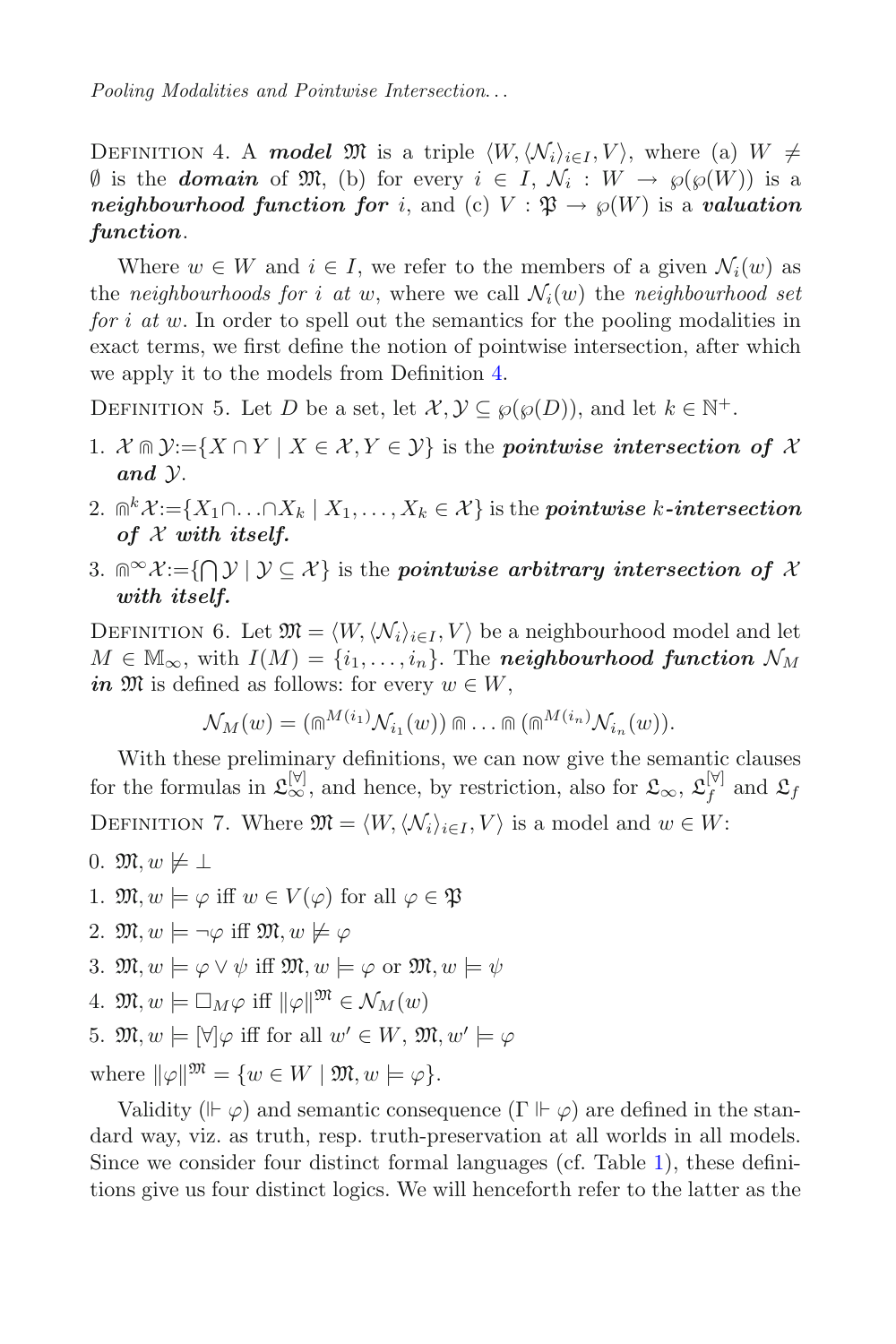*base logics*, and denote them by  $\mathbf{BL}_{\infty}$ ,  $\mathbf{BL}_{\infty}^{[\mathbb{V}]}$ ,  $\mathbf{BL}_{f}$ , and  $\mathbf{BL}_{f}^{[\mathbb{V}]}$  respectively. Note that up to this point, we did not impose any specific frame conditions on the models. Such frame conditions and the associated logics are discussed in Section [6.](#page-27-0)

**New facts** Before continuing, we note some properties of pointwise intersections that we will rely upon in the remainder of this paper. The verification of these facts is safely left to the reader.

<span id="page-5-3"></span>FACT 1. For all sets X of sets, each of the following hold:

<span id="page-5-2"></span>*1.*  $\mathbb{R}^1 \mathcal{X} = \mathcal{X}$ *2. for all*  $k, l \in \mathbb{N}^+$  *with*  $k < l$ ,  $\mathbb{R}^k \mathcal{X} \subseteq \mathbb{R}^l \mathcal{X}$ *3. for all*  $k \in \mathbb{N}^+$ ,  $\mathbb{R}^k$   $\mathcal{X} \subseteq \mathbb{R}^\infty$   $\mathcal{X}$ . FACT 2. For all sets  $X, Y, \ldots$  of sets, each of the following hold: *1. for all*  $k, l \in \mathbb{N}^+$ ,  $(\mathbb{R}^k \mathcal{X}) \mathbb{R} (\mathbb{R}^l \mathcal{X}) = \mathbb{R}^{k+l} \mathcal{X}$ *2. for all*  $k \in \mathbb{N}^+$ ,  $(\mathbb{R}^k \mathcal{X}) \mathbb{R} (\mathbb{R}^\infty \mathcal{X}) = \mathbb{R}^\infty \mathcal{X}$ *3.*  $\mathcal{X} \cap \mathcal{Y} = \mathcal{Y} \cap \mathcal{X}$  $\mathcal{U}$ .  $(\mathcal{X} \cap \mathcal{Y}) \cap \mathcal{Z} = \mathcal{X} \cap (\mathcal{Y} \cap \mathcal{Z})$ 

# <span id="page-5-0"></span>**3. Axiomatization of the Four Base Logics**

In this section, we start by noting a number of key validities of the four base logics (Section [3.1\)](#page-5-1) and showing the independence of these validities (Section [3.2\)](#page-7-0). After that, we present the axiomatization of the four base logics (Section [3.3\)](#page-9-0) and clarify an issue related to their compactness (Section [3.4\)](#page-10-0).

## <span id="page-5-1"></span>**3.1. Validities**

First, as usual,  $[\forall]$  behaves like a normal operator of type **S5** in  $\mathbf{BL}_{\infty}^{[\forall]}$  and  $\mathbf{BL}_{f}^{[\forall]}$ . Second, since the models we work with are a specific type of neighbourhood models, it follows immediately that if two propositions  $\varphi, \psi$  are equivalent in any of the logics, then  $\Box_M\varphi$  entails  $\Box_M\psi$  and vice versa. In<br>other words, pooling modalities are classical modal operators in the sense other words, pooling modalities are *classical* modal operators in the sense of [\[3\]](#page-45-0):

> if  $\Vdash \varphi \leftrightarrow \psi$ , then  $\Vdash \Box_M \varphi \rightarrow \Box$  $M^{\psi}$  (RE)

In the languages with the global modality  $[\forall]$ , we can moreover express that in a given model,  $\varphi$  and  $\psi$  are co-extensive (i.e. they are true at the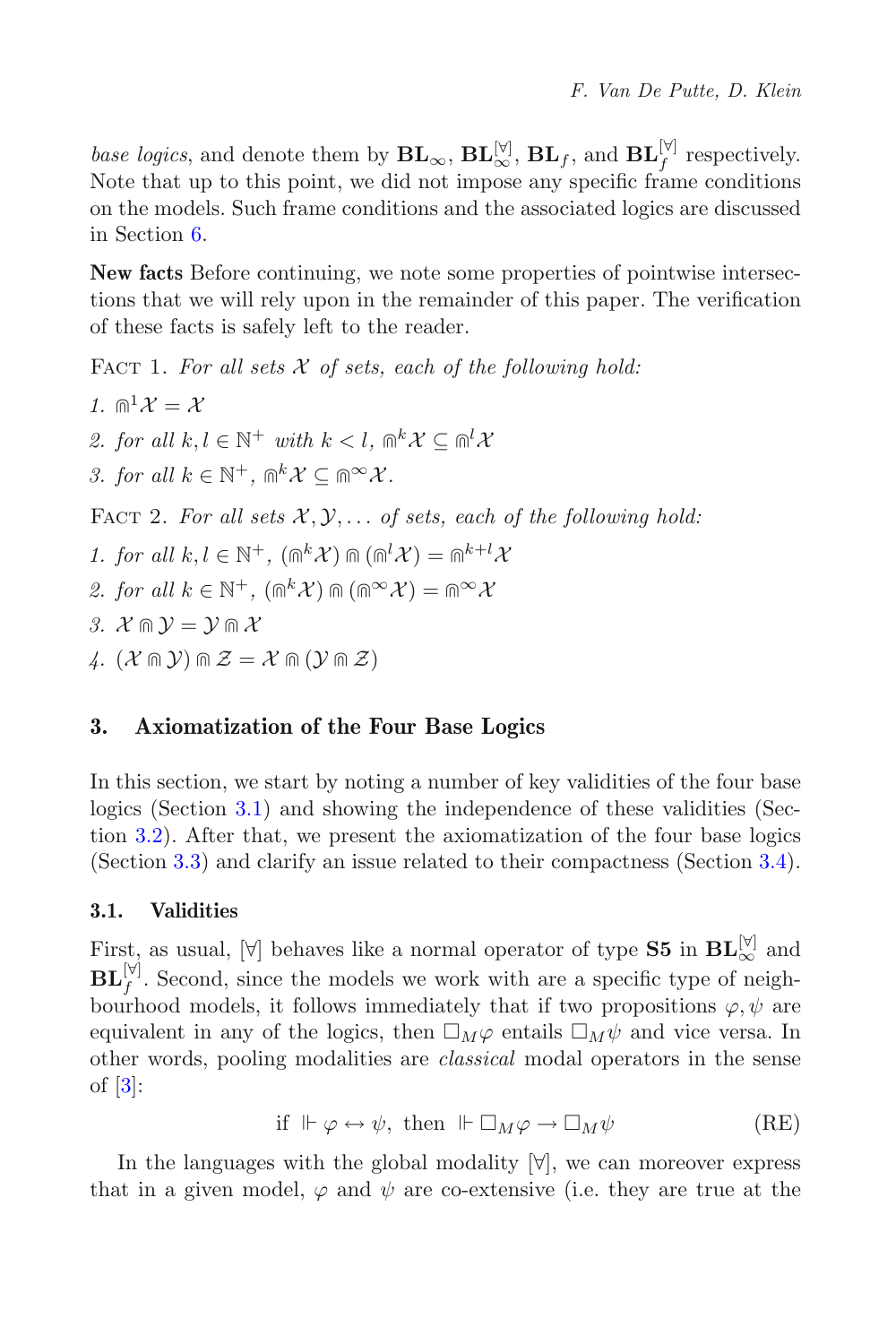same set of worlds). This gives us the stronger property of replacement under global equivalents:

$$
\Vdash [\forall](\varphi \leftrightarrow \psi) \to (\Box_M \varphi \to \Box_M \psi) \tag{RGE}
$$

Third, the base logics satisfy four central *bridging principles*, i.e. validities that link distinct operators  $\square_M$ ,  $\square_{M'}$ ,... to one another. For the fourth of these we use the convention that  $M^{\infty}$   $\vdots$   $\{i \in \mathcal{S}(i, \infty) | i \in I(M)\}$ these, we use the convention that  $M^{\infty}:=_{df}\{(i,\infty) \mid i \in I(M)\} \cup \{(i,0) \mid i \notin I(M)\}$  $I(M)$ . The four key bridging principles to be discussed can now be written as follows:

$$
(\Box_M \varphi \land \Box_N \psi) \to \Box_{M \sqcup N} (\varphi \land \psi)
$$
(B1)

$$
\Box_{M\sqcup N}\top \to \Box_M\top \tag{B2}
$$

$$
(\Box_M \varphi \land \Box_{M \sqcup N \sqcup N'} \varphi) \to \Box_{M \sqcup N} \varphi
$$
 (B3)

$$
\Box_M \varphi \to \Box_M \sim \varphi \tag{B4}
$$

<span id="page-6-1"></span>THEOREM 1. *Each of*  $(B1)$ *–* $(B4)$  *are valid in every model.* 

PROOF. (B1) follows from a simple observation, that is itself an immediate consequence of Fact [2:](#page-5-2)

<span id="page-6-0"></span>FACT 3. Let  $\mathfrak{M} = \langle W, \langle \mathcal{N}_i \rangle_{i \in I}, V \rangle$  be a model. For all  $M, M' \in M_\infty$  and all  $w \in W$ ,  $\mathcal{N}_{M \sqcup M'}(w) = \mathcal{N}_M(w) \cap \mathcal{N}_{M'}(w)$ .

For (B2), suppose that  $\mathfrak{M}, w \models \Box_{M\sqcup N} \top$ . Hence, for every  $i \in I(M\sqcup N)$ ,<br>registed  $X_i \subseteq \Lambda(\{w\})$  such that  $X_i = W$ . Note that  $I(M) \subseteq I(M\sqcup N)$ there is an  $X_i \in \mathcal{N}_i(w)$  such that  $X_i = W$ . Note that  $I(M) \subseteq I(M \sqcup N)$ , and  $\bigcap_{i\in I(M)} X_i = W \in \mathcal{N}_M(w)$ . Hence,  $W \in \mathcal{N}_M(w)$ .<br>
For  $(B_3)$  suppose that  $\mathfrak{M}$   $w \models \Box$  is and  $\mathfrak{M}$   $w \models \Box$ 

For (B3), suppose that  $\mathfrak{M}, w \models \Box_M \varphi$  and  $\mathfrak{M}, w \models \Box_{M\sqcup N\sqcup N'} \varphi$ . Applying Fact [3](#page-6-0) twice, we obtain:

$$
\mathcal{N}_{M\sqcup N\sqcup N'}(w) = \mathcal{N}_M(w) \cap \mathcal{N}_N(w) \cap \mathcal{N}_{N'}(w)
$$

and, hence, (i) there is an  $X \in \mathcal{N}_M(w)$  such that  $X = ||\varphi||^{m}$  and (ii) there  $X' \in \mathcal{N}_{\mathcal{M}}(w)$   $Y' \in \mathcal{N}_{\mathcal{M}}(w)$  and  $Z' \in \mathcal{N}_{\mathcal{M}}(w)$  such that  $X' \cap Y' \cap Z' =$ are  $X' \in \mathcal{N}_M(w)$ ,  $Y' \in \mathcal{N}_N(w)$ , and  $Z' \in \mathcal{N}_{N'}(w)$  such that  $X' \cap Y' \cap Z' =$ <br> $\|u\|_{\infty}^{|\mathfrak{M}|}$ . It follows that  $Y' \supset \|u\|_{\infty}^{|\mathfrak{M}|}$  and hence  $X \cap Y' - X = \|u\|_{\infty}^{|\mathfrak{M}|}$ . Again  $\|\varphi\|^{m}$ . It follows that  $Y' \supseteq \|\varphi\|^{m}$ , and hence  $X \cap Y' = X = \|\varphi\|^{m}$ . Again by Fact [3,](#page-6-0)  $X \cap Y' \in \mathcal{N}_{M \sqcup N}(w)$ , and hence  $\mathfrak{M}, w \models \Box_{M \sqcup N} \varphi$ .<br>Finally for (B4) it suffices to observe that by Fact 1 for

Finally, for (B4), it suffices to observe that, by Fact [1,](#page-5-3) for all  $M \in M_{\infty}$ ,  $\mathcal{N}_M(w) \subseteq \mathcal{N}_{M^{\infty}}(w).$ 

Let us briefly comment on each of the bridging principles. First, (B1) is probably the most expected among the four; it simply expresses that whenever  $X \in \mathcal{N}_M(w)$  and  $Y \in \mathcal{N}_N(w)$ , then  $X \cap Y \in \mathcal{N}_{M\cup N}(w)$ . When applied to  $M = N = \{i\}$ , this principle gives us a more fine-grained variant of the aggregation axiom (C), keeping track of the number of pieces of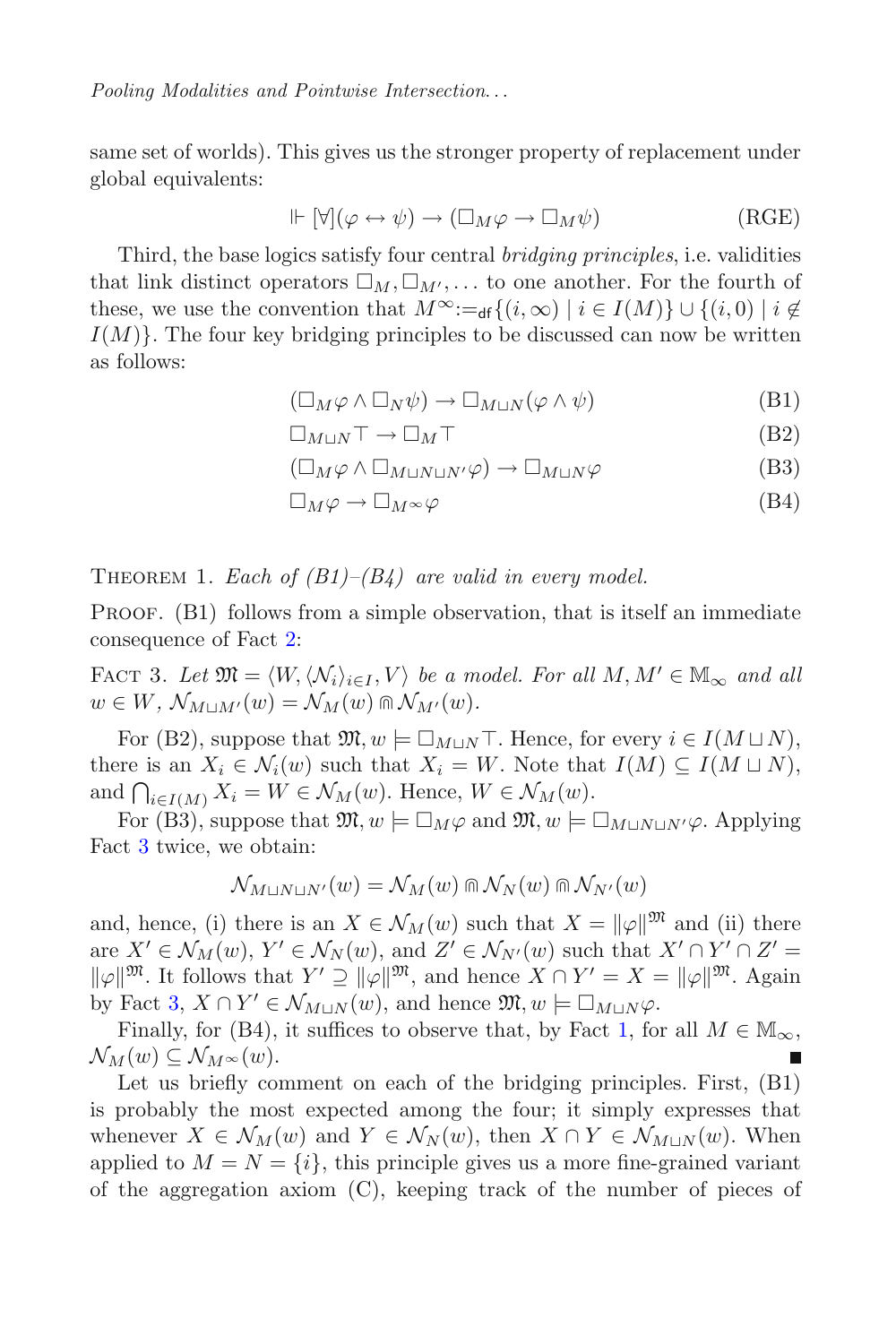information one needs to combine in order to arrive at a given proposition:  $(\Box_i \varphi \land \Box_i \psi) \rightarrow \Box_{i,i}(\varphi \land \psi).$ <br>Principle (B2) concerns  $i\varphi$  ∧  $\Box$ <br>Princii

Principle (B2) concerns the border cases where  $W \in \mathcal{N}_{M\sqcup N}(w)$ ; in that equal that is consequent to each  $i \in I(M\sqcup N)$  must contain the unit W. Note that the consequent case, each  $i \in I(M \sqcup N)$  must contain the unit W. Note that the consequent of this principle is vacuously true for models in which every neighbourhood contains the unit.

(B3) is perhaps the least intuitive property of the four. Applied to the case with  $M = \{1\}$ ,  $N = \{2\}$ , and  $N' = \{3\}$ , it expresses the following: if X is a member of  $\mathcal{N}_1(w)$  and X is a member of the pointwise intersection of  $\mathcal{N}_1(w)$ ,  $\mathcal{N}_2(w)$ , and  $\mathcal{N}_3(w)$ , then X is also a member of the pointwise intersection of  $\mathcal{N}_1(w)$  and  $\mathcal{N}_2(w)$ .

Finally, (B4) deals explicitly with the pooling profiles  $M \in M_{\infty}\backslash M_f$ . As we show below, one can use the other axioms to derive a kind of iteration principle (see Theorem [3.](#page-9-1)3). (B4) essentially generalizes this principle to the case where we have infinitely many indices in the consequent.

## <span id="page-7-0"></span>**3.2. Proof of Independence**

Importantly, none of the four principles (B1), (B2), (B3), and (B4) can be derived from any combination of the others. In order to show this, we need to define a more general semantics that allows us to invalidate some of the principles while validating the others.

<span id="page-7-1"></span>DEFINITION 8. A g-model is a triple  $\mathfrak{G} = \langle W, \langle \mathcal{N}_M \rangle_{M \in \mathbb{M}_{\infty}}, V \rangle$ , where  $W \neq \emptyset$ is *the domain of*  $\mathfrak{G}$ , for every  $M \in M_{\infty}$ ,  $\mathcal{N}_M : W \to \wp(\wp(W))$  is a *neighbourhoud function*, and  $V : \mathfrak{P} \to \wp(W)$  is a valuation function.

DEFINITION 9. Where  $\mathfrak{M} = \langle W, \langle \mathcal{N}_M \rangle_{M \in \mathbb{M}_{\infty}}, V \rangle$  is a g-model and  $w \in W$ :

0.  $\mathfrak{M}, w \not\models \bot$ 

1.  $\mathfrak{M}, w \models \varphi$  iff  $w \in V(\varphi)$  for  $\varphi \in \mathfrak{P}$ 

2.  $\mathfrak{M}, w \models \neg \varphi$  iff  $\mathfrak{M}, w \not\models \varphi$ 

3. 
$$
\mathfrak{M}, w \models \varphi \lor \psi
$$
 iff  $\mathfrak{M}, w \models \varphi$  or  $\mathfrak{M}, w \models \psi$ 

4. 
$$
\mathfrak{M}, w \models \Box_M \varphi \text{ iff } \|\varphi\|^{ \mathfrak{M}} \in \mathcal{N}_M(w)
$$

5.  $\mathfrak{M}, w \models [\forall] \varphi$  iff for all  $w' \in W$ ,  $\mathfrak{M}, w' \models \varphi$ 

where  $\|\varphi\|^{\mathfrak{M}} = \{w \in W \mid \mathfrak{M}, w \models \varphi\}.$ 

The basic idea behind a g-model is that it associates a distinct neighbourhood function with each pooling profile, rather than taking  $\mathcal{N}_M$  to be defined in terms of the primitive neighbourhood functions  $\mathcal{N}_i$ . In other words, pointwise intersection corresponds to the additional assumption on g-models that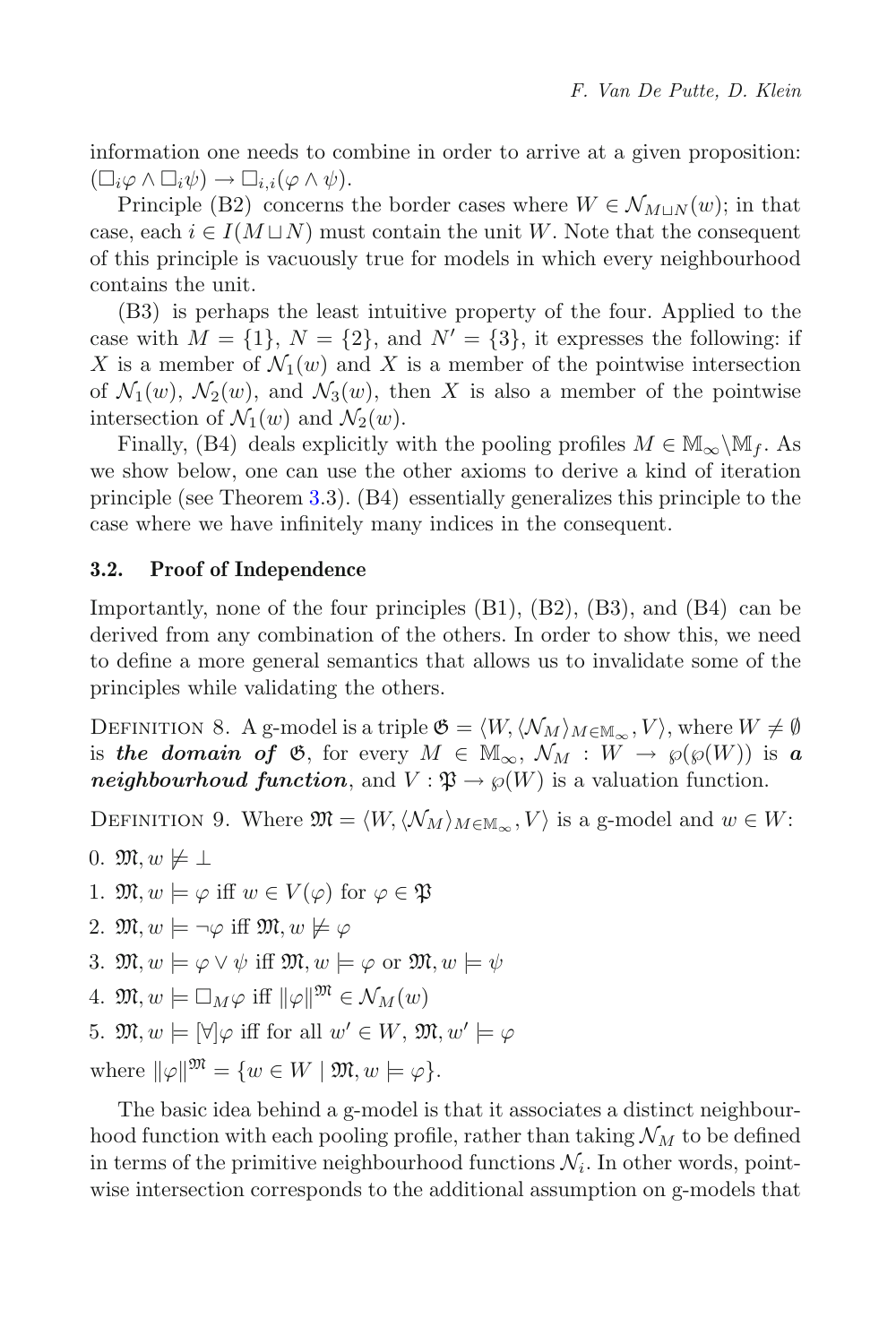they be *pooled*, i.e., that for every  $M \in M_{\infty}$ ,  $\mathcal{N}_M(w)$  satisfies the equation in Definition [6.](#page-4-1) With this generalized semantics at hand we can prove the following theorem:

Theorem 2. *Each of (B1), (B2), (B3), and (B4) are logically independent.*

PROOF. Ad (B1). Let  $I = \{1, 2\}$ . Define the g-model  $\mathfrak{G} = \langle W, \langle \mathcal{N}_M \rangle_{M \in \mathbb{M}_{\infty}}, V \rangle$ as follows. First,  $W = \{w\}$ . Second, whenever  $I(M) = \{1\}$  or  $I(M) = \{2\}$ ,  $\mathcal{N}_M = \{W\}$ . For all other  $M, \mathcal{N}_M(w) = \emptyset$ . Finally, for all  $\varphi \in \mathfrak{P}, V(\varphi) = W$ . Note that, since  $\mathfrak{G}, w \models \Box_1 \top \wedge \Box_2 \top \wedge \neg \Box_{\{1,2\}} \top$ , (B1) is not valid in  $\mathfrak{G}$ .<br>In general  $\mathfrak{G}, w \models \Box_{\mathcal{M}} Q$  for some  $Q$  iff either  $I(M) = \{1\}$  or  $I(M) = \{2\}$ . In general,  $\mathfrak{G}, w \models \Box_M \varphi$  for some  $\varphi$  iff either  $I(M) = \{1\}$  or  $I(M) = \{2\}$ .<br>Using this observation, it is a matter of routine to verify that (B2) (B3) Using this observation, it is a matter of routine to verify that (B2), (B3), and  $(B4)$  are all valid in  $\mathfrak{G}$ .

*Ad (B2)*. Let  $I = \{1\}$ . Define the g-model  $\mathfrak{G} = \langle W, \langle \mathcal{N}_M \rangle_{M \in \mathbb{M}_{\infty}}, V \rangle$  as follows. Let  $W = \{w\}$ , let  $\mathcal{N}_1(w) = \emptyset$ , and for all proper pooling profiles M of the type  $\{(1,k)\}\ (k\geq 2), \mathcal{N}_M(w)=\{W\}.$  Finally, for all  $\varphi\in \mathfrak{P}, V(\varphi)=W.$ Note that  $\Box_{1,1}$  T is true at w in  $\mathfrak{G}$  and  $\Box_1$  T is false, contradicting (B2). It is safely left to the reader to check that all instances of (B1) (B3) and (B4) safely left to the reader to check that all instances of (B1), (B3), and (B4) are valid in this model.

*Ad (B3)*. Let  $I = \{1, 2, 3\}$  and let  $\mathfrak{G} = \langle W, \langle \mathcal{N}_M \rangle_{M \in \mathbb{M}_{\infty}}, V \rangle$  be defined as follows. First,  $W = \{w_1, w_2\}$ . For all  $\varphi \in \mathfrak{P}, V(\varphi) = \{w_1\}$ . The neighbourhood functions are defined by cases:

Case 1:  $I(M) = \{1\}$  or  $I(M) = \{1, 2, 3\}$ . Then  $\mathcal{N}_M(w) = \{\{w\}\}\$ for all  $w \in W$ 

Case 2:  $I(M) \neq \{1\}$  and  $I(M) \neq \{1, 2, 3\}$ . Then  $\mathcal{N}_M(w) = \emptyset$  for all  $w \in W$ 

Note that at  $w_1$ ,  $\Box_1 p \land \Box_{1,2,3} p$  holds, but  $\Box_{1,2} p$  fails. So it remains to check<br>welldity of the other exigms. For (B1), suppose that  $\mathfrak{G}$ ,  $w \models \Box_{\mathcal{M}}(A \Box_{\mathcal{M}})$ the validity of the other axioms. For (B1), suppose that  $\mathfrak{G}, w \models \Box_M \varphi \land \Box$ <br>for a  $w \in W$ . This implies that for both M and N. Case 1 of the ab  $N \psi$ for a  $w \in W$ . This implies that, for both M and N, Case 1 of the above<br>definition applies. From this we can infer that Case 1 also applies to  $M \cup N$ definition applies. From this we can infer that Case 1 also applies to  $M \sqcup N$ , and that  $\|\varphi\|^{\mathfrak{G}} = \|\psi\|^{\mathfrak{G}} = \|\varphi \wedge \psi\|^{\mathfrak{G}} = \{w\}$ , whence also  $\mathfrak{G}, w \models \Box_{M \sqcup N} (\varphi \wedge \psi)$  $\psi$ ).

(B2) holds trivially, since, for any  $M$ ,  $\square_M \top$  is false at both  $w_1$  and  $w_2$ .<br>
and  $w_3$  is fally for  $(R_4)$ , suppose that  $\mathfrak{G}$ ,  $w \models \square_{M_4}$ . This again means that  $\triangle_{36}$  1 Finally, for (B4), suppose that  $\mathfrak{G}, w \models \Box_M \varphi$ . This again means that Case 1<br>of our definition applies, and hence also Case 1 applies to  $M^{\infty}$ . Consequently of our definition applies, and hence also Case 1 applies to  $M^{\infty}$ . Consequently,  $\mathfrak{G}, w \models \Box_M \leadsto \varphi.$ <br>  $Ad (B \cup \Box \varphi)$ 

*Ad (B4)*. Let  $I = \{1\}$ . Let  $\mathfrak{G} = \langle W, \langle \mathcal{N}_M \rangle_{M \in \mathbb{M}_{\infty}}, V \rangle$ , where  $W = \{w\}$ ,  $V(\varphi) = W$  for all  $\varphi \in \mathfrak{P}$ , for all  $k \in \mathbb{N}$ ,  $\mathcal{N}_{\{(1,k)\}} = W$ , and  $\mathcal{N}_{\{(1,\infty)\}} = \emptyset$ . We safely leave it to the reader to check that each of  $(B1)$ ,  $(B2)$ , and  $(B3)$  are satisfied in  $\mathfrak{G}$ , whereas (B4) is violated for  $M = \{1\}$  and  $\varphi = \top$ .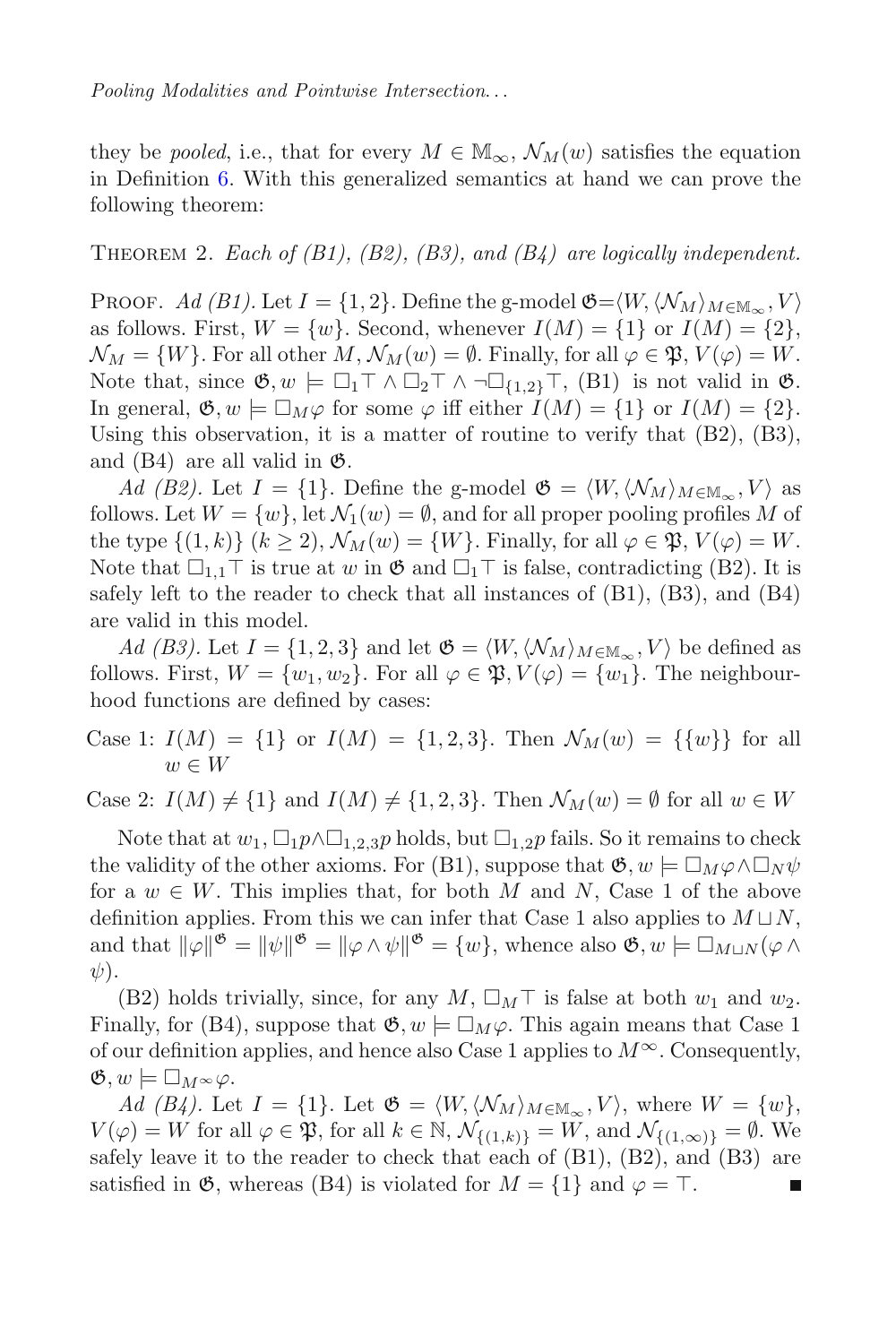|       | Axiom/rule                                                                                     | $\mathbf{BL}_{\infty}^{[\forall]}$ | $\mathbf{BL}_{t}^{[\forall]}$ | $\mathbf{BL}_\infty$ | BL <sub>f</sub> |
|-------|------------------------------------------------------------------------------------------------|------------------------------------|-------------------------------|----------------------|-----------------|
| (B1)  | $(\Box_M \varphi \land \Box_N \psi) \to \Box_{M\sqcup N} (\varphi \land \psi)$                 |                                    |                               |                      |                 |
| (B2)  | $\square_{M\sqcup N}\top \to \square_M\top$                                                    |                                    |                               | $\checkmark$         | ✓               |
| (B3)  | $(\Box_M \varphi \wedge \Box_{M\sqcup N\sqcup N'}\varphi) \rightarrow \Box_{M\sqcup N}\varphi$ | ✓                                  |                               | $\checkmark$         | ✓               |
| (B4)  | $\square_M \varphi \to \square_M \infty \varphi$                                               | $\checkmark$                       |                               | ✓                    |                 |
| (RE)  | If $\vdash \varphi \leftrightarrow \psi$ , then $\Box_M \varphi \rightarrow \Box_M \psi$       | D                                  | D                             |                      |                 |
| (RGE) | $[\forall](\varphi \leftrightarrow \psi) \rightarrow (\Box_M \varphi \rightarrow \Box_M \psi)$ | ✓                                  | ✓                             |                      |                 |
| (S5)  | All S5-axioms and rules for $ \forall$                                                         |                                    |                               |                      |                 |
| CL)   | Classical propositional logic                                                                  |                                    |                               |                      |                 |

<span id="page-9-2"></span>Table 2. Axioms and rules and the four base logics. " $\checkmark$ " indicates that the axiom schema is included in the logic; "D" indicates that the axiom schema or rule is derivable

### <span id="page-9-0"></span>**3.3. Axiomatization**

Throughout this paper, we work with Hilbert-style axiomatizations in terms of axiom schemata. As usual,  $\varphi$  is a *theorem* of a given logic  $(\vdash \varphi)$  if and only if  $\varphi$  can be derived from the axioms of the logic by application of the rules that are valid in the logic. Syntactic consequence is defined as follows:  $\Gamma \vdash \varphi$  iff there are  $\psi_1, \ldots, \psi_n \in \Gamma$  such that  $\vdash (\psi_1 \land \ldots \land \psi_n) \rightarrow \varphi$ . Note that by this very definition, the syntactic consequence relations we will be working with are compact.

In Section [5](#page-17-0) we show that, using  $(B1)$ – $(B3)$  in combination with either (RE) or (RGE), we obtain sound and strongly complete axiomatizations for the languages  $\mathfrak{L}_f$ , resp.  $\mathfrak{L}_f^{[\forall]}$ . If we moreover add (B4), then we obtain sound and strongly complete axiomatizations for the languages  $\mathfrak{L}_{\infty}$  and  $\mathfrak{L}_{\infty}^{[\forall]}$  . See Table [2](#page-9-2) for an overview of the resulting logics.

In order to illustrate their strength, we list a number of schemata that can be derived from the above principles in combination with (RE). Theorem [3.](#page-9-1)1 gives a (weak) sufficient condition for deriving  $\square_{M\sqcup N}\varphi$  from  $\square_M\varphi$ : there has to be some  $\psi$  such that  $\Box_N(\varphi \lor \psi)$  holds. Theorem [3.](#page-9-1)2 illustrates the strength of (B3), when combined with (B1). Theorem 3.3 gives a kind of iteration of (B3), when combined with (B1). Theorem [3.](#page-9-1)3 gives a kind of iteration property: e.g. it allows us to derive  $\Box_{1,1} p$  from  $\Box_{1} p$ , and  $\Box_{1,1,2,2,3} q$  from  $\Box_{1,2,2,3} q$  from  $\Box_{1,2,2,3} q$ .  $\square_{1,2,3}$ q. Finally, Theorem [3.](#page-9-1)4 shows that, in the presence of necessitation,<br>bigger pooling profiles inherit the neighbourhoods of smaller ones bigger pooling profiles inherit the neighbourhoods of smaller ones.

<span id="page-9-1"></span>Theorem 3. *Each of the following are derivable from (B1)–(B4) :*

- 1.  $(\Box_M \varphi \land \Box_N (\varphi \lor \psi)) \to \Box_{M \sqcup N} \varphi$
- 2.  $((\Box_M \varphi \land \Box_{N\sqcup N'}(\varphi \lor \psi)) \to \Box_{M\sqcup N}\varphi)$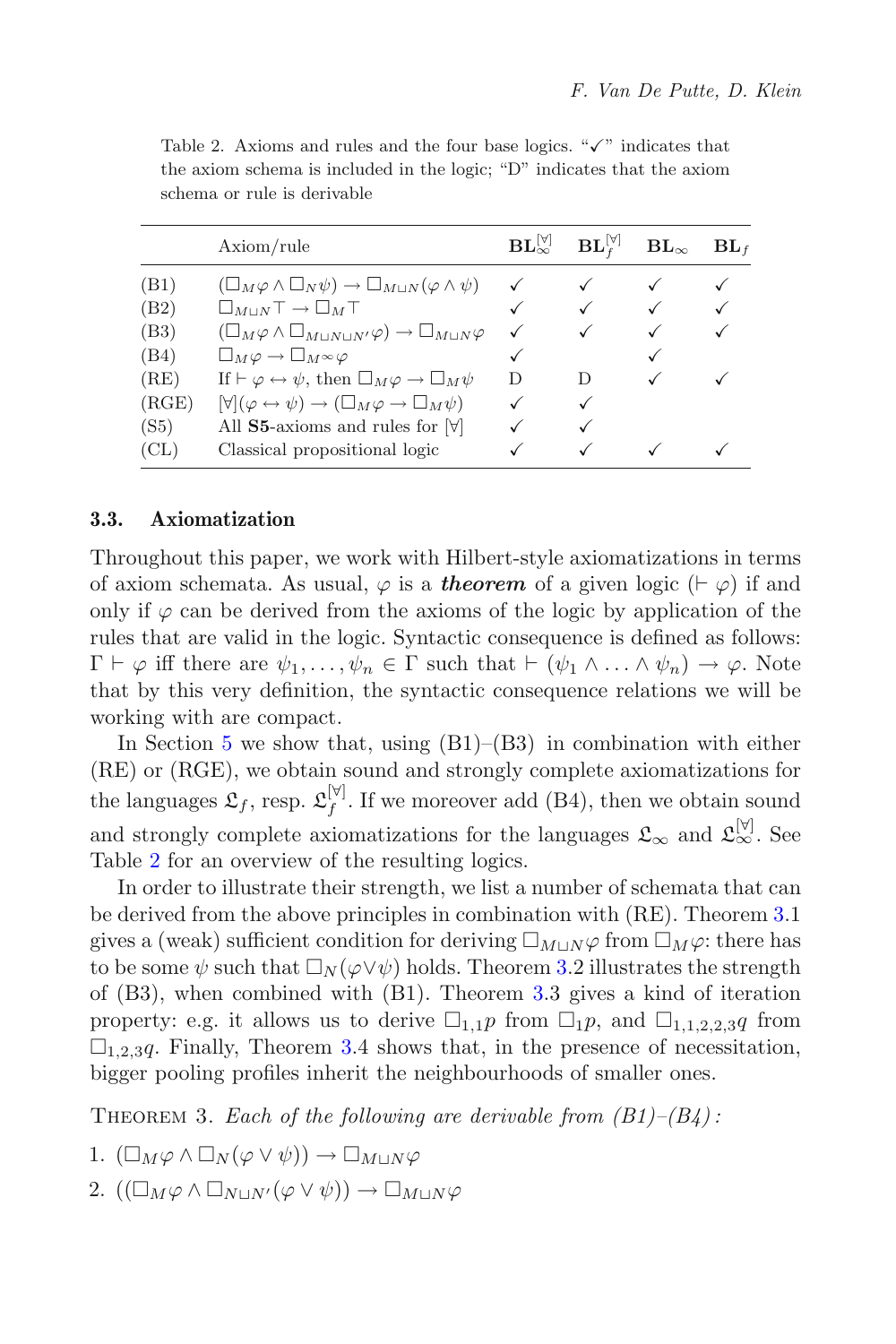3.  $\square_M \varphi \to \square_N \varphi$  whenever  $I(M) = I(N)$  and  $M(i) \leq N(i)$  for all  $i \in I$ 

4.  $(\Box_M \varphi \land \Box_N \top) \to \Box_{M \sqcup N} \varphi$ 

*Moreover, when the mentioned pooling profiles are finitary, we can derive them from (B1)–(B3).*

PROOF. Ad 1. By (B1), (RE), and since  $\vdash \varphi \leftrightarrow (\varphi \wedge (\varphi \vee \psi)).$ *Ad 2.* Suppose the antecedent holds. By item 1,  $\square_{M\sqcup N\sqcup N'}\varphi$ . By (B3),  $\square_{M\sqcup N}\varphi.$ <br>  $\overline{A}d\overset{Q}{\rightarrow}S_{V}$ 

*Ad 3.* Suppose the antecedent holds. Case 1: there is a  $k \in \mathbb{N}$  such that  $N(i) \leq k$  for all  $i \in I$ . Then by k applications of (B1), we can derive  $\Box_{\epsilon} \varphi$ ,<br>where the  $\epsilon$  stands for M followed by a sequence of  $k-1$  times " $\Box M$ ". Then where the  $\epsilon$  stands for M followed by a sequence of  $k-1$  times " $\Box M$ ". Then by (B3) and the supposition, we obtain  $\Box_N \varphi$ . Case 2: there is no such k.<br>Hence  $N \in \mathbb{M}$  We Then we use (B4) to derive  $\Box_{MS}(2, \text{ and next only})$ Hence,  $N \in M_{\infty} \backslash M_f$ . Then we use (B4) to derive  $\Box_M \sim \varphi$ , and next apply (B3) to derive  $\Box_M \circ \varphi$ . (B3) to derive  $\square_N \varphi$ .<br>  $Ad \angle$  By (B1) (BE)

*Ad 4.* By (B1), (RE), and since  $\vdash \varphi \leftrightarrow (\varphi \wedge \top)$ .

### <span id="page-10-0"></span>**3.4. Compactness**

As we will show in the next sections, the above axiomatizations are strongly complete with respect to the respective base logics. As an immediate corollary, the semantic consequence relations of these logics are compact. This may come as a surprise, in view of the seemingly infinitary character of pointwise intersection for pooling profiles  $M \in \mathbb{M}_{\infty}\backslash \mathbb{M}_{f}$ .

In order to explain this feature, we note two crucial design choices of the logics. First, consider the case of a simple pooling profile  $M = \{(1, \infty)\}\.$ Note that  $||p||_{\mathfrak{M}} \in \mathcal{N}_M(w)$  means that there is *some* subset  $\mathcal{X} \subseteq \mathcal{N}_M(w)$ such that  $\bigcap \mathcal{X} = \|p\|_{\mathfrak{M}}$ . In particular, and as pointed out in Section [2.1,](#page-2-1) the size of  $\mathcal{X}$  is arbitrary. As a result, the following infinite set is satisfiable. size of  $X$  is arbitrary. As a result, the following infinite set is satisfiable:

$$
\Delta = \{\neg \Box_1 p, \neg \Box_{1,1} p, \neg \Box_{1,1,1} p, \ldots\} \cup \{\Box_M p\}
$$

All it takes to satisfy  $\Delta$  is a countably infinite model, in which only the intersection of a (countably) infinite number of neighbourhoods  $X_i \in \mathcal{N}_1(w)$ gives us the truth set of p. An example in case is one where  $W = N$ ,  $||p||_{\mathfrak{M}} = \emptyset$ and  $\mathcal{N}_1(w) = \{W \setminus \{0, \ldots, k\} \mid k \in \mathbb{N}\}\$  for some  $w \in W$ .

Those familiar with Propositional Dynamic Logic (**PDL**) may compare this to the fact that the set  $\{\neg \langle \pi \rangle p, \neg \langle \pi; \pi \rangle p, \neg \langle \pi; \pi; \pi \rangle p, \dots\} \cup \{\langle \pi^* \rangle p\}$  is *not* satisfiable in **PDL**, even though all its finite subsets are. This is so because in **PDL**,  $\langle \pi^* \rangle p$  expresses that a p-world can be reached by some *finite* sequence of  $\pi$ -executions. In "Appendix", we discuss a notion of "finitary pooling" and the associated modal operators. There, we show that the resulting logic is

П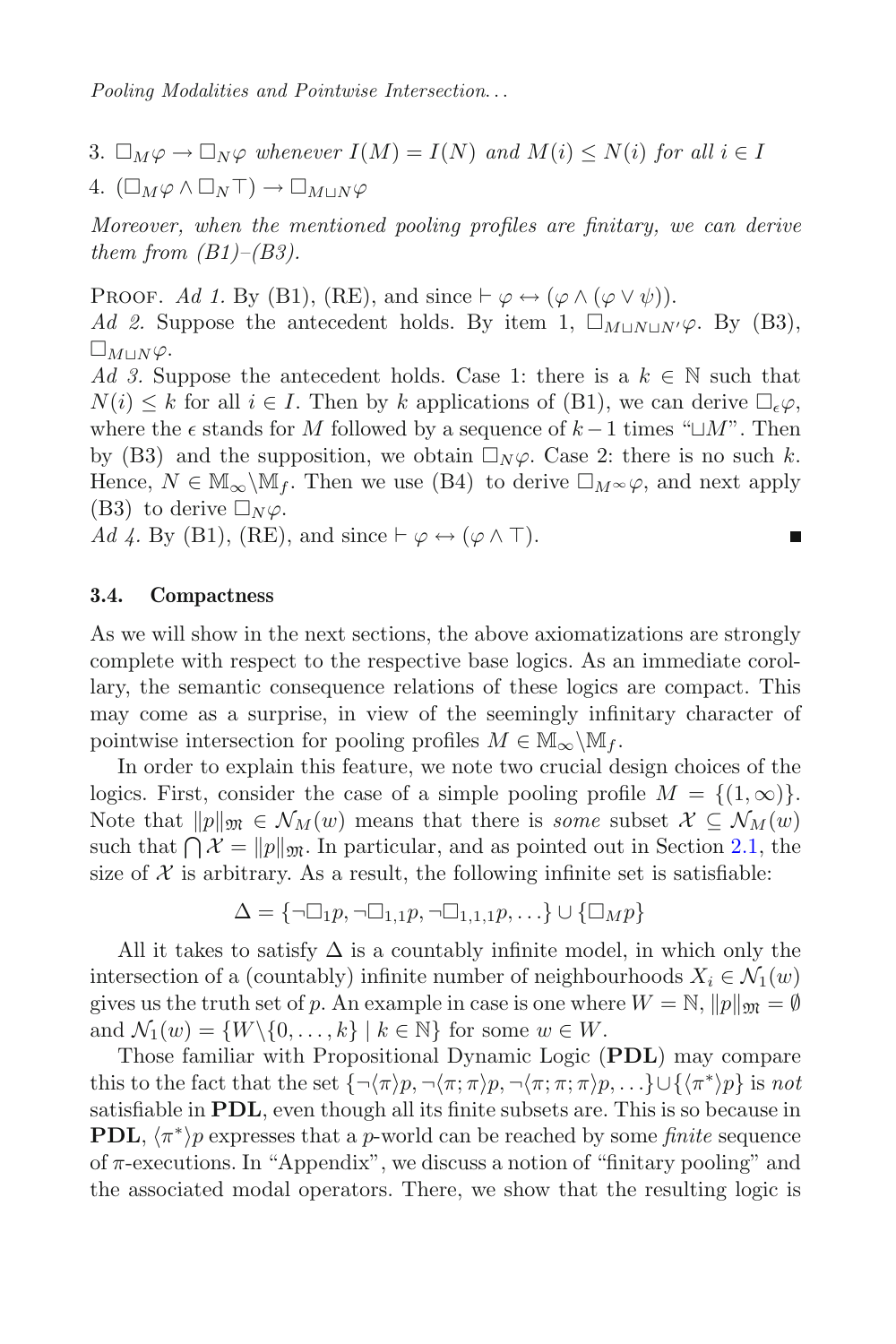not compact and that, in view of our main results, one can easily give a sound and weakly complete axiomatization for it.

Second, note that we excluded pooling profiles whose range is infinite, cf. our clause (a) in Definition [1.](#page-2-2) As a result, the formal languages cannot express that some  $X \subseteq W$  is obtained by intersecting a countably infinite set of neighbourhoods  $X_1 \in \mathcal{N}_1(w), X_2 \in \mathcal{N}_2(w), \ldots$  Suppose, indeed, that we would allow for an "infinitary pooling profile" such as  $M^{\omega} = \{(1, 1), (2, 1), (3, 1), \ldots\}$ , which we interpret as follows:

$$
\mathfrak{M}, w \models \Box_{M^{\omega}} \varphi \text{ iff } \|\varphi\|_{\mathfrak{M}} \in \mathcal{N}_1(w) \cap \mathcal{N}_2(w) \cap \ldots
$$

With such an enrichment, compactness fails, as witnessed by the following example:

$$
\{\Box_1 p, \Box_2 p, \ldots\} \Vdash \Box_{M^\omega} p \tag{1}
$$

<span id="page-11-1"></span><span id="page-11-0"></span>for all 
$$
n \in \{1, 2, \ldots\} : \{\Box_1 p, \ldots, \Box_n p\} \not\vdash \Box_{M^\omega} p
$$
 (2)

To see why [\(1\)](#page-11-0) holds, it suffices to check that if we take infinitely many intersections of  $||p||^{\mathfrak{M}}$ , we end up with  $||p||^{\mathfrak{M}}$  again. It is also fairly easy to construct a model that serves as witness for the failure of implication in [\(2\)](#page-11-1), for any given  $n \in \mathbb{N}$ . Let  $\mathfrak{M} = \langle \{w\}, \langle \mathcal{N}_i \rangle_{i \in I}, V \rangle$ , where for all  $j \leq n$ ,  $\mathcal{N}_i(w) = {\{w\}}$ , and for all  $j > n$ ,  $\mathcal{N}_i(w) = \emptyset$ . The valuation function is such that p is true at w. Then  $\mathcal{N}_{M^{\omega}}(w) = \emptyset$ , and hence  $\mathfrak{M}, w \models \neg \Box_{M^{\omega}} p^2$  $\mathfrak{M}, w \models \neg \Box_{M^{\omega}} p^2$ .<br>In the example we just used, the frame has the particular property the

In the example we just used, the frame has the particular property that for all  $j \in I$  with  $j > n$ ,  $\mathcal{N}_i(w)$  is empty. Note however that one can also construct different examples where each of the  $\mathcal{N}_j(w)$  for  $j>n$  are nonempty, but there are no  $X \in \mathcal{N}_j(w)$  with  $X \subseteq ||p||$ . One condition that does exclude such examples, and more generally trumps cases like [\(2\)](#page-11-1), is the requirement that  $W \in \mathcal{N}_i(w)$  for all  $i \in I, w \in W$ , corresponding to necessitation (NEC) for the operators  $\Box_i$ . Indeed, if that requirement is satisfied, then we already have  $\Box_1 p \to \Box_{M^\omega} p$ .<br>One other obvious difficulty with logics the

One other obvious difficulty with logics that allow for "infinitary pooling profiles" is that the language may not be countable, hence making it impossible to set up the standard Lindenbaum construction in the completeness proof. This is not a definitive argument against studying such languages, but rather an invitation to consider additional conditions or new techniques for their axiomatization. Having said this much, we leave a full study of such

<span id="page-11-2"></span><sup>&</sup>lt;sup>2</sup>Note that there is an important difference with allowing for infinitely many occurrences of one or several (finitely many) indices in some  $M$ . For instance, the set  $\{\Box_1 p, \Box_{\{1^2\}} p, \Box_{\{1^3\}} p, \ldots\} \cup \{\neg \Box_{\{1^\infty\}} p\}$  is not satisfiable, but neither is  $\{\Box_1 p, \neg \Box_{\{1^\infty\}} p\}.$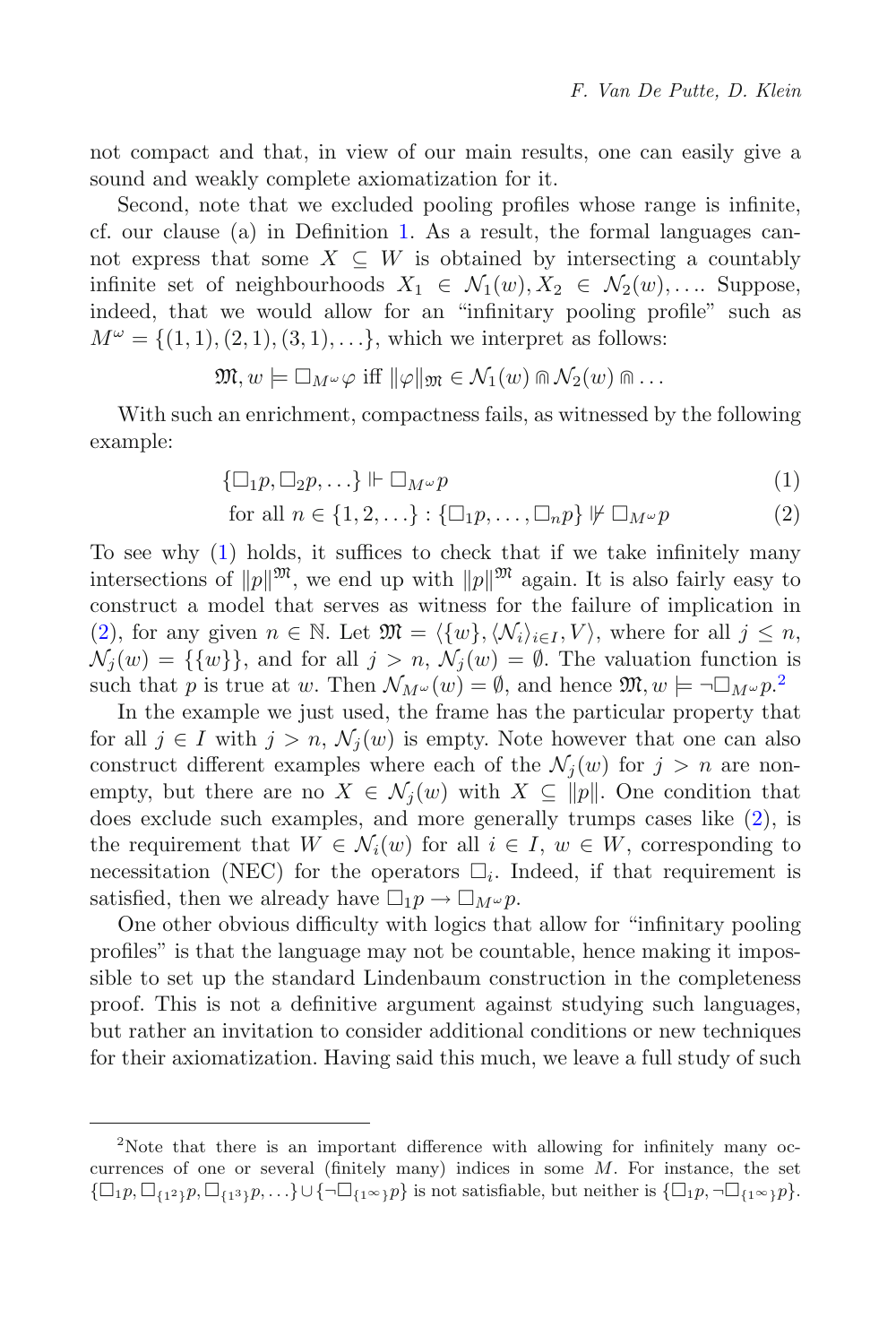languages for future work and focus again on the four languages introduced in Table [1.](#page-3-1)

# <span id="page-12-0"></span>**4. Canonical Model Construction: Puzzle Pieces**

Before diving into technicalities, let us sketch the main novelty of our construction, compared to existing completeness proofs for normal and classical modal logics. This should give the reader a feel of how this construction works, and serve as a guideline in reading the definitions and lemmata of the actual proofs that are given in Section [5.](#page-17-0) We assume familiarity with the technique of constructing canonical models as it is applied in the context of normal modal logics, cf. [\[2](#page-45-1)].

General Outline Focusing on the richest of the four base logics, the general outline of our proof goes as follows. Suppose we have a set  $\Theta \subset \mathcal{L}_{\infty}^{[\forall]}$ that is consistent with respect to the base logic  $\mathbf{BL}_{\infty}^{[\mathbb{V}]}$ . To prove strong completeness, we should show that this set is satisfiable in some model  $\mathfrak{M} = \langle W, \langle \mathcal{N}_i \rangle_{i \in I}, V \rangle$  of that logic, at some state  $w \in W$ . Moreover—in order to obtain the finite model property in one fell swoop—we should show that W is finite whenever  $\Theta$  is finite. We will focus first on completeness; we return to the finite model property at the end of this section.

Following common practice in modal logic, one can start by taking  $W =$ MCS, where MCS is the set of all maximal consistent subsets of  $\mathfrak{L}_{\infty}^{[\forall]}$ . This way, we are guaranteed that some of the worlds in W will contain  $\Theta$  as a subset. If we can then prove the *Truth Lemma* (TL):

for all 
$$
\Lambda \in \text{MCS}
$$
, for all  $\varphi \in \mathfrak{L}_{\infty}^{[\forall]} : \mathfrak{M}, \Lambda \models \varphi \text{ iff } \varphi \in \Lambda$  (3)

we are done. For non-modal formulas, it is easy to obtain (TL). To do so just put  $V(\Lambda) = \{p \in \mathfrak{P} \mid p \in \Lambda\}$  for all  $\Lambda \in \mathsf{MCS}$  and apply the wellknown structural induction for the classical connectives. For formulas of the type  $\Box_i \varphi$ , hence, "degenerate" pooling modalities that only speak about a<br>single index i the standard way to ensure the truth lemma is by defining single index  $i$ , the standard way to ensure the truth lemma is by defining the neighbourhoods for the indexes  $i \in I$  as follows:

$$
\mathcal{N}_i(\Lambda) = \{ \{ \Delta \in \mathsf{MCS} \mid \varphi \in \Delta \} \mid \Box_i \varphi \in \Lambda \}
$$
 (4)

Relying on (RGE), one can then show in relatively few steps that (TL) holds for formulas of the form  $\Box_i \varphi$  as well.<sup>[3](#page-12-1)</sup>

<span id="page-12-1"></span> ${}^{3}$ For languages without the universal modality, one relies on  $(RE)$  here.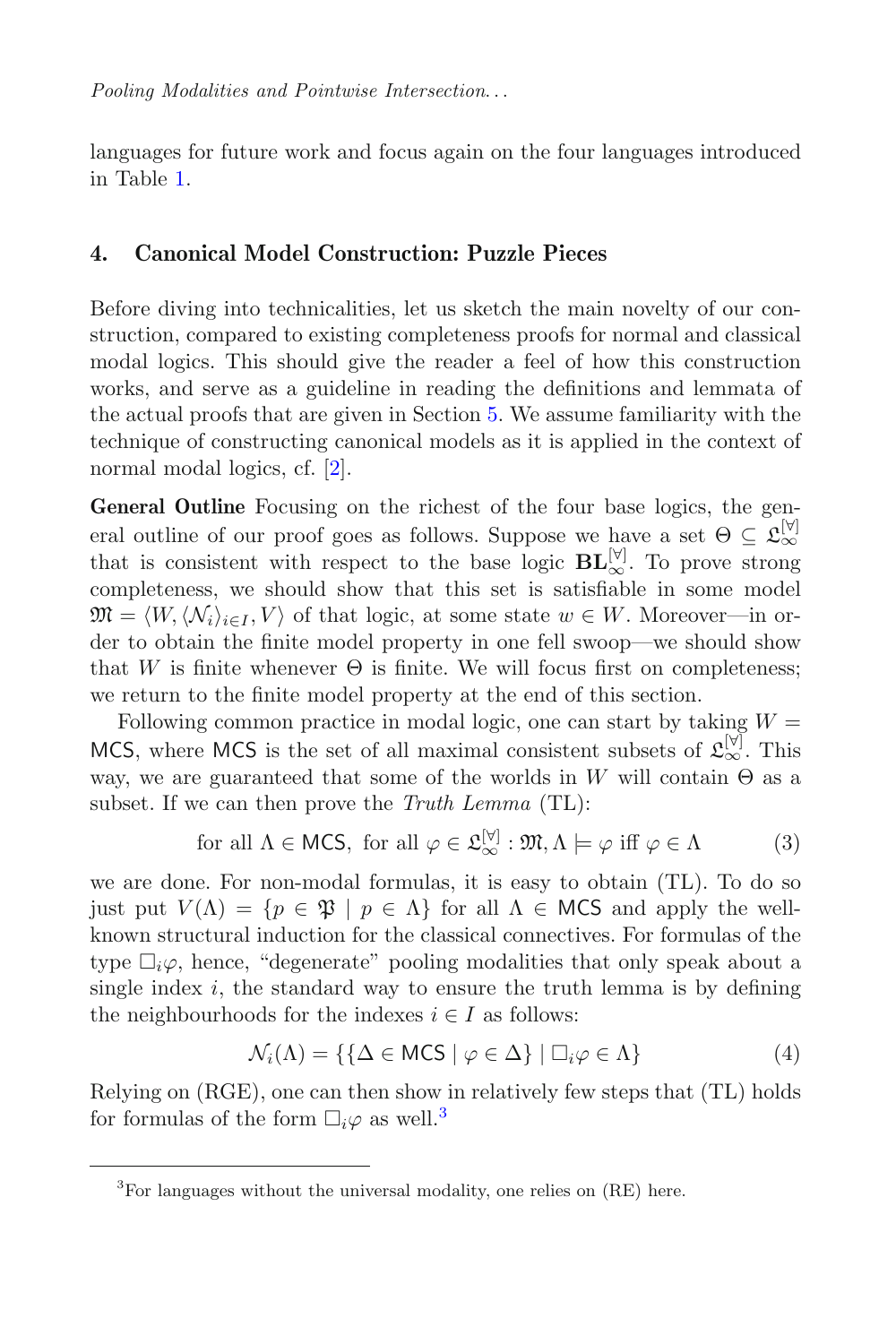**Problem: Pooling Modalities** Trouble arises however if we want to preserve (TL) for proper pooling modalities. In order to sketch the problem and our solution to it, we will use the following set of formulas as our running example:

$$
\Theta = {\square}_{1,1,2}p, \neg \square_1 p, \neg \square_2 p, \neg \square_{1,2}p, \neg \square_{1,1}p, \square_1 q
$$
\n
$$
(5)
$$

The set  $\Theta$  is consistent, and hence in line with the preceding, we need to construct a model  $\mathfrak{M}$  such that, for some w in the domain of this model,  $\mathfrak{M}, w \models \psi$  for all  $\psi \in \Theta$ . As noted before, we do this by associating worlds with maximal consistent sets, one of those sets including all members of  $\Theta$ , and then proving a truth lemma about the model: each formula  $\psi$  is true at a world w in  $\mathfrak{M}$  iff  $\psi$  is a member of the maximal consistent set associated with  $w$ .

In particular, where  $\Theta$  is associated with w, we need to ensure that a given formula  $\square_M\varphi$  is true at w in our constructed model, iff  $\square_M\varphi \in \Theta$ . So,<br>moving to the object level: where  $M = \{1, 1, 2\}$  and  $\varphi = n$  we should "add" moving to the object level: where  $M = \{1, 1, 2\}$  and  $\varphi = p$ , we should "add" neighbourhoods X and Y to  $\mathcal{N}_1(w)$ , and a neighbourhood Z to  $\mathcal{N}_2(w)$ , in such a way that  $X \cap Y \cap Z$  is (exactly) the set of all w' that are associated with an MCS  $\Delta$  for which  $p \in \Delta$ . Let us henceforth denote the latter set of worlds by  $|p|$ . More generally, we let

 $|\psi| =$ <sub>df</sub>  $\{w \in W \mid \psi \in \Delta \text{ for the } \Delta \text{ that is associated to } w\}.$ <sup>4</sup>

Note however that, by thus making  $\square_{1,1,2}p$  true, we should make sure<br>are not making other formulas like  $\square_{1,2} \square_{2,2} \square_{1,2}p$  or  $\square_{1,2} p$  true we are not making other formulas like  $\Box_1 p$ ,  $\Box_2 p$ ,  $\Box_{1,2} p$ , or  $\Box_{1,1} p$  true—<br>otherwise we cannot end up with a model of  $\Theta$ . Consequently, peither X otherwise we cannot end up with a model of  $\Theta$ . Consequently, neither X, Y, Z, nor  $X \cap Y$ ,  $X \cap Z$ ,  $Y \cap Z$  should themselves already correspond to <sup>|</sup>p<sup>|</sup> in this model. To put it differently, *only* by intersecting all three sets, we should arrive at  $|p|$ .

**Solution: Copying and Puzzle Pieces** To solve the problem just sketched, we take two steps. First, rather than identifying worlds with maximal consistent sets, we make copies of those maximal consistent sets and distinguish them by labels. For the time being, let us distinguish the copies of a given  $\Delta \in$ MCS by one of the following three labels:  $(1, 1)$ ,  $(1, 2)$ , and  $(2, 1)$ . Note that

<sup>&</sup>lt;sup>4</sup>We distinguish between w and  $\Delta$  here, since later on we will associate various worlds of the canonical model with the same MCS  $\Delta$ . More technically, in constructing the canonical model W, we introduce several copies of each  $\Lambda \in \text{MCS}$ , each creating a distinct member of W.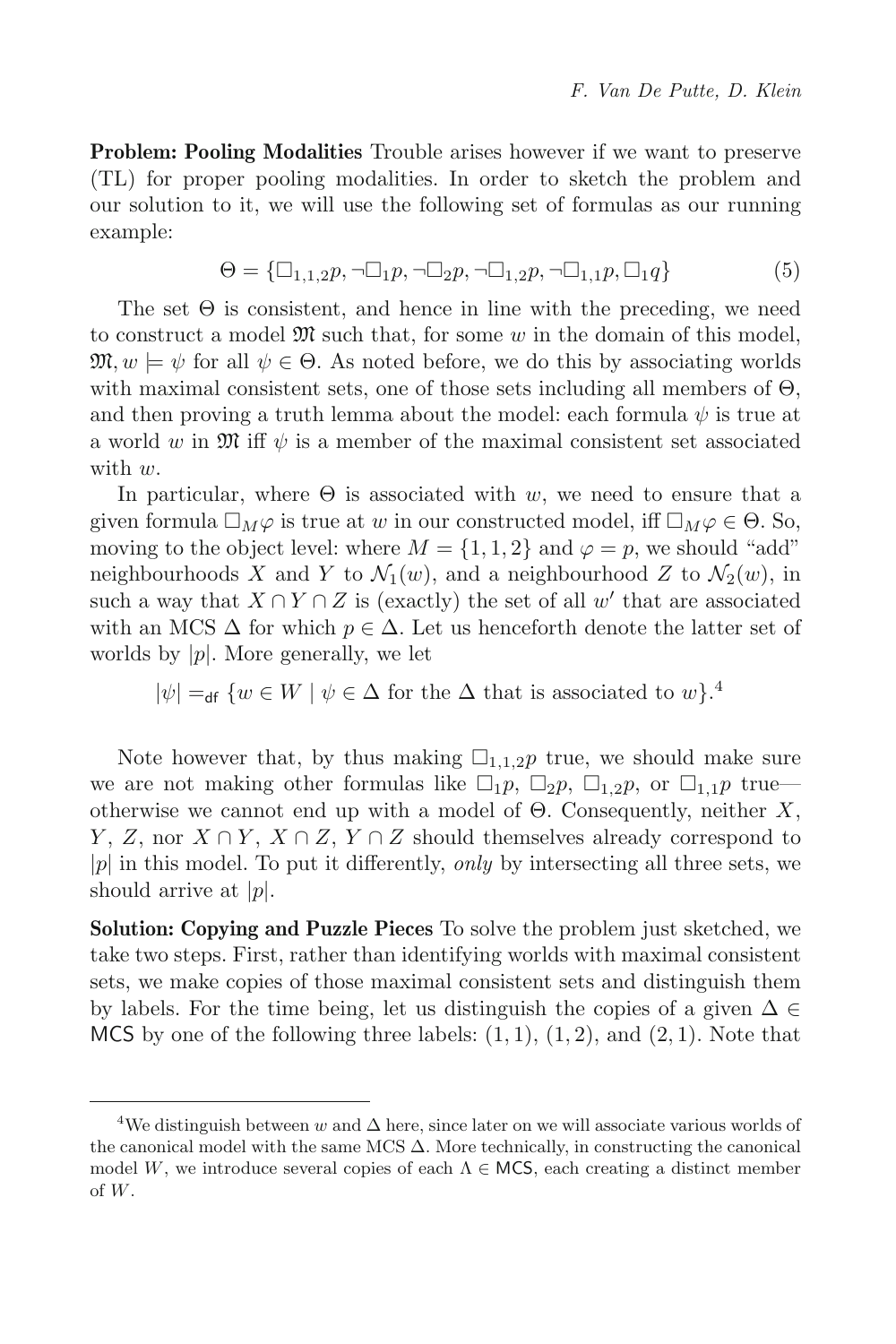| $X \in \mathcal{N}_1(w)$ |                  |                                                 |                                   | $Y \in \mathcal{N}_2(w)$ |             |                       |                       |                       |                             | $Z \in \mathcal{N}_2(w)$ |               |           |                                                                                            |                                 |                                              |                                 |             |
|--------------------------|------------------|-------------------------------------------------|-----------------------------------|--------------------------|-------------|-----------------------|-----------------------|-----------------------|-----------------------------|--------------------------|---------------|-----------|--------------------------------------------------------------------------------------------|---------------------------------|----------------------------------------------|---------------------------------|-------------|
|                          | $\Lambda_2$      | $\begin{matrix} p \\ \mathbf{A}_3 \end{matrix}$ | $\frac{p}{\Lambda_4}$             | $\Lambda_5$              | $\Lambda_6$ | $\frac{p}{\Lambda_1}$ | $\frac{p}{\Lambda_2}$ | $\frac{p}{\Lambda_3}$ | $\Lambda_{4}$               | $\Lambda_5$              | $\Lambda_6$   |           | $\begin{matrix} p & p & p \\ s & -s & s \\ \Lambda_1 & \Lambda_2 & \Lambda_3 \end{matrix}$ |                                 | $\overset{p}{\underset{\Lambda_4}{\bullet}}$ | $\stackrel{\bullet}{\Lambda}_5$ |             |
|                          | $\boldsymbol{p}$ | $\cdot$ <sup>p</sup><br>$\Lambda_{3}$           | $\mathcal{P}$<br>$\Lambda_4$      | Á,                       |             | $\Lambda$             | $\Lambda_2$           | $\frac{p}{\Lambda_3}$ | p<br>٠<br>$\bar{\Lambda}_4$ | $\Lambda_{5}$            | $\Lambda_{6}$ |           | $\cdot$ <sup>p</sup>                                                                       | $\boldsymbol{p}$<br>$\Lambda_3$ | $\Lambda_4$                                  | $\Lambda_{5}$                   | $\Lambda_6$ |
|                          |                  | p<br>$\Lambda$                                  | $\boldsymbol{p}$<br>$\Lambda_{4}$ | $\Lambda$                | $\Lambda_6$ | $\frac{p}{\Lambda_1}$ | $\boldsymbol{p}$      | $\Lambda_{3}$         | $\Lambda$                   | $\Lambda$                | $\Lambda_6$   | $\Lambda$ | p<br>$\tilde{\Lambda}$                                                                     | $\boldsymbol{p}$<br>$\Lambda_3$ | p<br>$\hat{\Lambda}_4$                       | ٠<br>$\Lambda_5$                | $\Lambda_6$ |

<span id="page-14-0"></span>Figure 1. Illustration of the puzzle pieces for the formula  $\square_{1,1,2} p$ . Indexes 1 and 2 are equipped with puzzle pieces that, when intersected, give  $|p|$ , but any combination of just two puzzle pieces contains  $\neg p$ -worlds.  $\Lambda_1, \Lambda_2, \ldots$  denote distinct maximal consistent subsets of  $\mathfrak{L}_{\infty}^{[\forall]}$ 

these are the three members of  $\delta(M)$  for  $M = \{(1, 2), (2, 1)\}\.$  We use f, f',...  $\mathcal{L}$ as a metavariables for these three labels.

Second, we refine our definition of the neighbourhoods. For all formulas of the type  $\Box_i \varphi$ , we do just as before, following the above definition. However, this time we ensure that we take every cany  $(\Delta, f)$  for every  $\Delta$  that contains this time we ensure that we take *every copy*  $(\Delta, f)$ , for every  $\Delta$  that contains  $\varphi$ . We describe the neighborhoods in greater detail. First, note that, since  $\Box_1 q \in \Theta$  in our example, we also need to add the set

$$
\{(\Delta, f) \mid f \in \{ (1, 1), (1, 2), (2, 1) \}, q \in \Delta \}
$$
 (6)

to  $\mathcal{N}_1(\Theta, f')$  for each  $f' \in \{(1, 1), (1, 2), (2, 1)\}.$ <br>For formulas  $\Box_{\mathcal{M}} \circ \in \Lambda$  where M is a non-d

For formulas  $\Box_M \varphi \in \Lambda$  where M is a non-degenerate pooling profile, we the following Let  $i \in I(M)$ . For every  $(i, k) \in \delta(M)$ , we add a distinct do the following. Let  $i \in I(M)$ . For every  $(i, k) \in \delta(M)$ , we add a distinct "puzzle piece"  $X_{i,k}^{M,\varphi}$  to the neighbourhood of i, in such a way that two key desiderata are fulfilled:

- (a) if one intersects all the puzzle pieces, then one obtains exactly  $|\varphi|$ .
- (b) none of these puzzle pieces (for all  $i \in I(M)$  and all  $(i, k) \in \delta(M)$ ), nor any intersection of such puzzle pieces–with the exception of the intersection of *all* of them—corresponds to any set  $|\psi|$  in the newly constructed model.

If we are able to add such puzzle pieces to the neighbourhood sets  $\mathcal{N}_i(\Lambda, f)$ whenever  $\Box_M \varphi \in \Lambda$ , then we can again obtain the truth lemma for the entire<br>language. Sticking to our earlier metaphor, these puzzle pieces hance serve language. Sticking to our earlier metaphor, these puzzle pieces hence serve as unique witnesses for the formula in question.

It is in view of desideratum (b) that we need copies of the maximal consistent sets. The underlying idea is as follows. Let labels  $f$  and  $f_0$  be distinct. Then, whenever  $\varphi$  is not a theorem (hence not a member of every maximal consistent set  $\Delta$ ), the set of worlds  $X = \{(\Delta, f) | \Delta \in \mathsf{MCS}, \varphi \in$  $\Delta$ } $\cup$ {( $\Delta$ ,  $f_0$ ) |  $\Delta \in \text{MCS}$ } is not the truth set of any formula, i.e. there can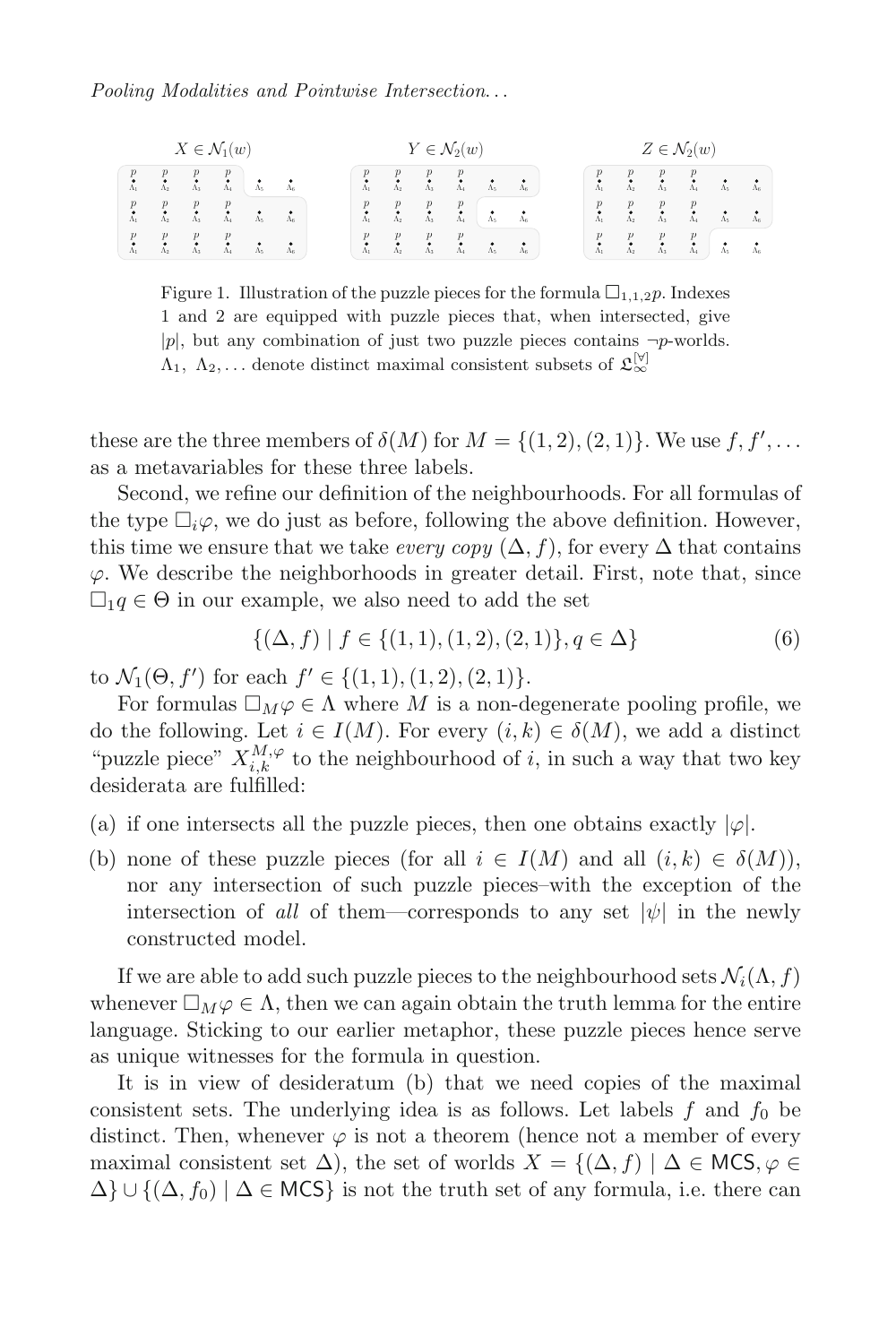be no  $\psi$  such that  $X = |\psi|$ . In other words, by making copies of the maximal consistent sets, we can construct neighbourhoods that cannot be "seen" by the formal language  $\mathfrak{L}_{\infty}^{[\forall]}$ . This is illustrated by Figure [1,](#page-14-0) for the simple case of  $\varphi = p$ .

In order to obtain (a), we need to coordinate the construction of these neighbourhoods in such a way that (only) intersecting all of them yields  $|\varphi|$ . For the set  $\Theta$  we have been working with so far, this is relatively easy. That is, we may define:

$$
X = X_{(1,1)}^{\{1,1,2\},p} = \{ (\Delta, f) \mid p \in \Delta \text{ or } f \neq (1,1) \}
$$
  
\n
$$
Y = X_{(1,2)}^{\{1,1,2\},p} = \{ (\Delta, f) \mid p \in \Delta \text{ or } f \neq (1,2) \}
$$
  
\n
$$
Z = X_{(2,1)}^{\{1,1,2\},p} = \{ (\Delta, f) \mid p \in \Delta \text{ or } f \neq (2,1) \}
$$

and put both X and Y in  $\mathcal{N}_1(\Lambda)$ , and Z in  $\mathcal{N}_2(\Lambda)$ .

The reader can easily verify that  $X \cap Y \cap Z = \{(\Delta, f) \mid p \in \Delta\}$ . Hence,  $\square_{1,1,2}$  will be true at every world  $(\Lambda, f)$ , while each of  $\square_{1,1}$   $p$ ,  $\square_{1,2}$   $p$ ,  $\square_{1}$   $p$ ,  $\square_{1}$  $\square_2 p$  will be false.<br>So far things

So far, things were relatively easy since we focused on a single formula of the type  $\Box_M\varphi$ . In the general case, we need to use as labels functions f that<br>map every pair  $(M\varphi)$  to some  $(i, k) \in I \times \mathbb{N}^+ \sqcup \{\infty\}$ , where  $(i, k) \in \delta(M)$ map *every* pair  $(M, \varphi)$  to some  $(i, k) \in I \times \mathbb{N}^+ \cup {\infty}$ , where  $(i, k) \in \delta(M)$ . Importantly,  $f(M, \varphi)$  can be distinct from  $f(N, \psi)$ , both when  $M = N$  (but  $\varphi \neq \psi$ ) and when  $\varphi = \psi$  (but  $M \neq N$ ). This will ensure that, by intersecting puzzle pieces that have been added as witnesses for distinct formulas, we can again not obtain any truth set  $|\psi|$ —see Figure [2](#page-17-1) for an illustration. Of course, in the limiting case where we do use all the witnessing puzzle pieces for  $\Box_M\varphi$  and all the witnessing puzzle pieces for  $\Box_N\psi$ , we will obtain  $|\varphi \wedge \psi|$ .<br>This is however as it should be since the axiom (B1) ensures that whenever This is however as it should be, since the axiom (B1) ensures that whenever  $\Box_M \varphi \in \Lambda$  and  $\Box_N \psi \in \Lambda$ , then  $\Box_{M\sqcup N} (\varphi \wedge \psi) \in \Lambda$ .

**Finite Models** If we apply the above strategy in its full generality, we make uncountably many copies of each maximal consistent set. As far as completeness is concerned, this is all fine. However, to prove the finite model property, two additional tweaks are called for:

- (i) restricting the language; and
- (ii) restricting the number of copies.

We discuss each of these adaptations in turn.

Technique (i) is well-known from the study of classical modal logics, dating back at least to  $[4]$  $[4]$ , cf.  $[5, 2.4.1.1]$  $[5, 2.4.1.1]$ . The basic idea is that we only look at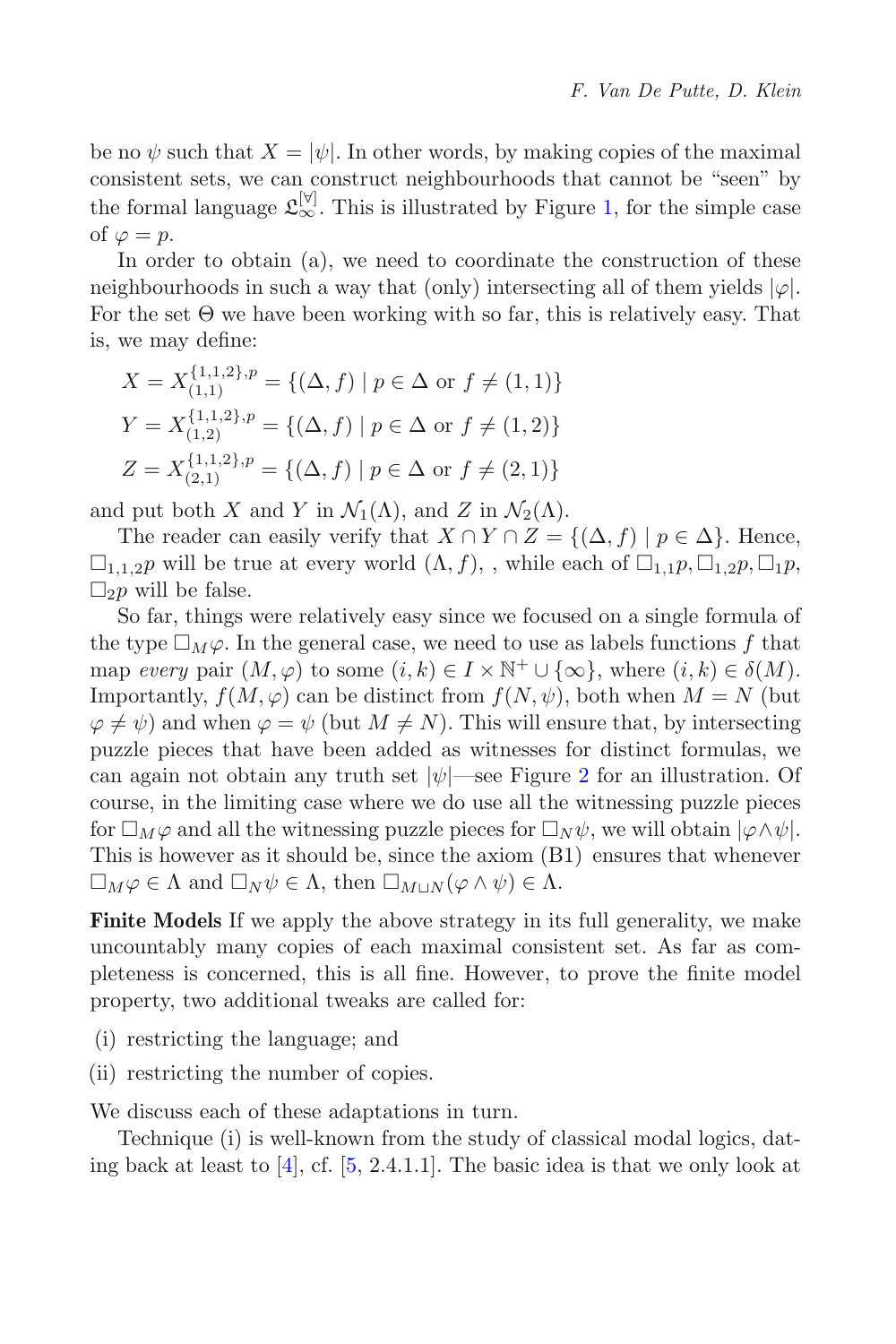the single  $(\forall, \neg)$ -closure of the set of all subformulas of members of  $\Theta$ . This way we get a finite set of maximal consistent sets to start with. Moreover, we only need to make puzzle pieces for a finite number of formulas  $\square_M \varphi$ , since we need only worry about the members of the finite language when proving we need only worry about the members of the finite language when proving the truth lemma. We refer to Section [5.1](#page-18-0) for the exact way this technique is implemented here.

Adaptation (ii) is more specific to the context of pooling modalities. Here, it is instructive to consider the following set:

$$
\Theta' = \{ \Box_{1,2} \sim p, \neg \Box_1 p, \neg \Box_{1,2} p, \neg \Box_{1,2,2} p, \neg \Box_{1,2,2,2} p \} \tag{7}
$$

The set  $\Theta'$  expresses that, by intersecting an arbitrary number of neighbourhoods associated with index 2 with a single neighbourhood associated with index 1, we obtain the proposition  $||p||$ . In contrast,  $||p||$  is not a member of the neighbourhood of 1, and it can also not be obtained by combining just one, two, or three neighbourhoods of 2 with a neighbourhood of 1.

In order to arrive at the truth lemma, we need to construct the neighbourhoods for our canonical model in such a way that we make  $\square_{1,2} \otimes p$  true,<br>but without thereby making  $\square_{1,2} \square_{1,2} \square_{1,2,3}$  or  $\square_{1,2,3}$  and true, Naively but without thereby making  $\Box_1 p$ ,  $\Box_{1,2} p$ ,  $\Box_{1,2,2} p$ , or  $\Box_{1,2,2,2} p$  true. Naively, one may proceed by making copies  $(\Lambda, f)$  of every maximal consistent set (in the finite language), for every label  $(i, k) \in \delta({1, 2^{\infty}})$ . Unfortunately, the latter set is infinite, which would mean our canonical model is also infinite.

Note however that  $\Theta'$  does not say anything about what would happen if we intersect one neighbourhood of 1 with, say, *four* or more neighbourhoods of 2. That is,  $\Theta'$  is compatible with  $\Box_{1,2,2,2,2}$ ,  $p$ . So we needn't make infinitely<br>many copies: it suffices to make sure that we make more copies than can be many copies; it suffices to make sure that we make more copies than can be "seen" from the viewpoint of the finitary pooling profiles that occur in  $\Theta'$ . In other words, it suffices to take as labels of our worlds all and only those functions f that map each of the pooling profiles that occur in  $\Theta'$  to some  $(i, k) \in \delta(M)$  where  $k \in \{1, 2, 3, \infty\}.$ 

Again, in our above example we were focusing on only a few pooling profiles of increasing magnitude. Things get slightly more complicated if the set Θ under consideration also refers to other, unrelated pooling profiles. Still, as long as  $\Theta$  is finite, one can always specify a natural number k such that, beyond k, arbitrary intersection  $(\infty)$  and finite intersections can be safely identified from the viewpoint of Θ. We refer to Section [5.2](#page-19-0) for the exact definitions that make this idea exact.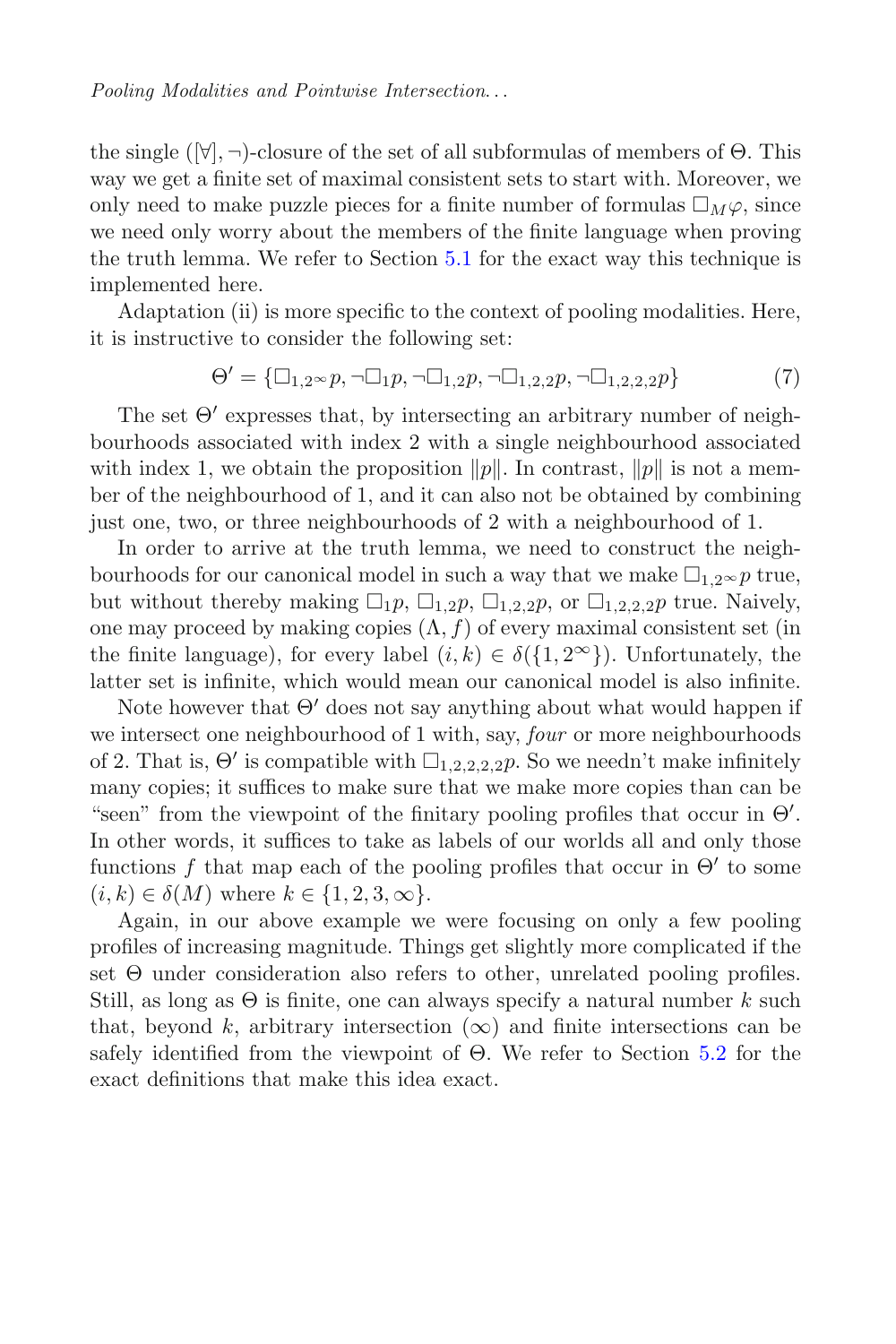

<span id="page-17-1"></span>Figure 2. Puzzle pieces for distinct formulas, viz.  $\Box_{1,1,2} p$  (top) and  $\Box_{3,3} q$ (bottom left). Unless one combines all puzzle pieces for both formulas, there's always a function  $f_0$  such that, for all  $\Lambda \in \text{MCS}$ ,  $(\Lambda, f_0)$  is in the intersection of the puzzle pieces (bottom right). As a result, this intersection is not modally expressible in the model

## <span id="page-17-0"></span>**5. The Base Logics**

In this section, we prove completeness and the finite model property for the four base logics. In Sections [5.1–](#page-18-0)[5.5](#page-25-0) we focus on  $BL_{\infty}^{[\triangledown]}$ , as it requires various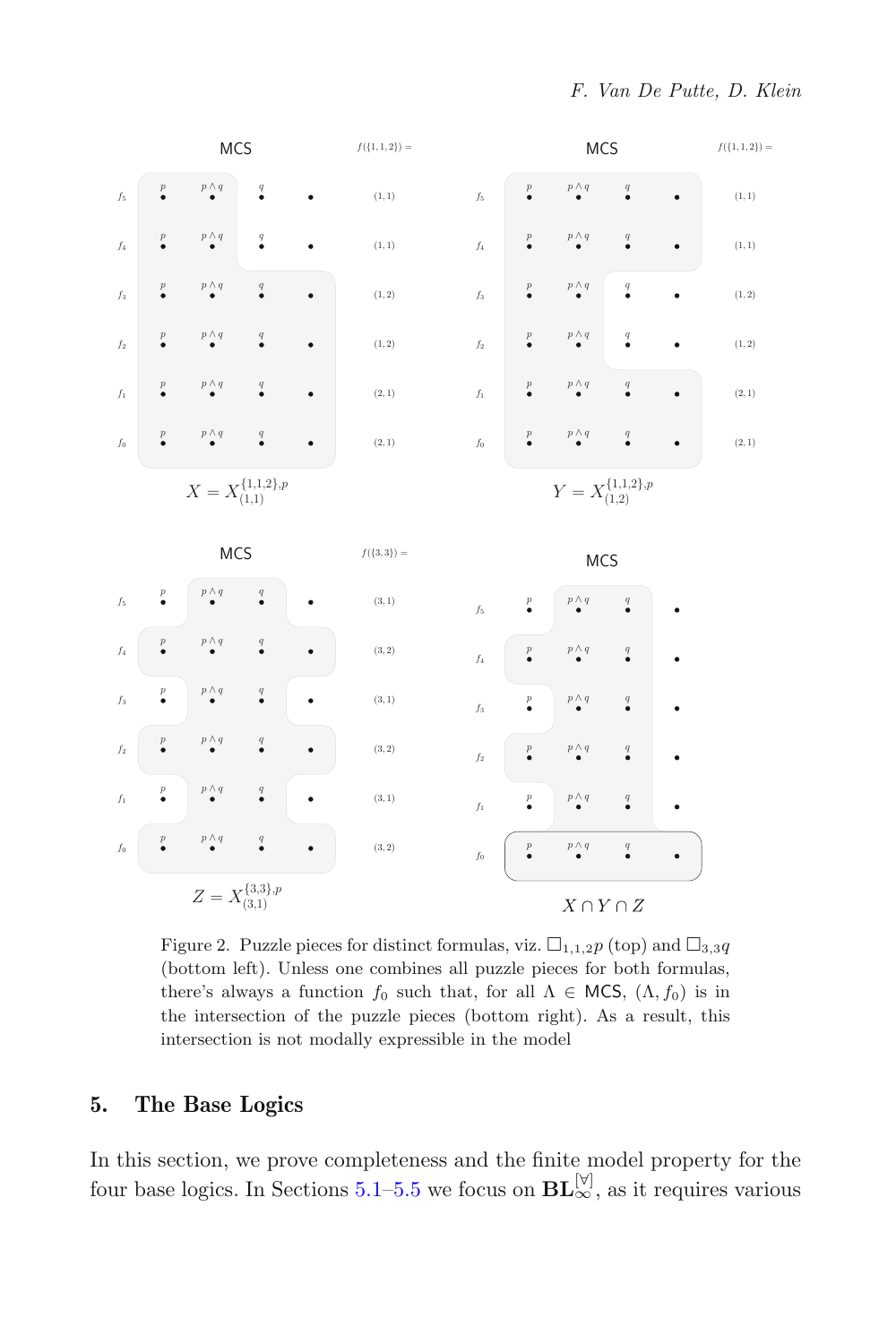complications. In Section [5.6,](#page-26-0) we show how (slightly simpler) variants of our proof work for the other three logics with pooling modalities.

### <span id="page-18-0"></span>**5.1. Sublanguage and Maximal Consistent Sets**

Throughout Sections [5.1](#page-18-0)[–5.4,](#page-22-0) we hold fixed a consistent set  $\Theta \subseteq \mathcal{L}_{\infty}^{[\forall]}$ . We start by defining a sublanguage  $\mathfrak{L}_{\Theta}$  that will be used to construct maximal consistent subsets, following the general methodology mentioned under (i) at the end of Section [4.](#page-12-0)

Let  $SF_{\Theta}$  be the closure of  $\Theta$  under subformulas. Let

$$
\mathfrak{L}_{\Theta}^{[\forall]} =_{\text{df}} \{ \varphi, \neg \varphi, [\forall] \varphi, [\forall] \neg \varphi, \neg [\forall] \varphi, \neg [\forall] \neg \varphi, \top, \neg \top \mid \varphi \in \mathsf{SF}_{\Theta} \} \tag{8}
$$

<span id="page-18-1"></span>Note that  $\mathfrak{L}_{\Theta}^{[\triangledown]}$  is closed under subformulas and

FACT 4. If  $\Theta$  *is finite, then*  $\mathfrak{L}_{\Theta}^{[\forall]}$  *is finite.* 

For the border case where  $\Theta$  is itself a maximal consistent subset of  $\mathfrak{L}_{\infty}^{[\forall]}$ ,  $\mathfrak{L}_{\Theta}^{[\triangledown]} = \mathfrak{L}_{\infty}^{[\triangledown]}$ . Where  $\varphi \in \mathfrak{L}_{\Theta}^{[\triangledown]}$  is of the form  $\neg \psi$ , let  $\overline{\varphi} = \psi$ ; otherwise let  $\overline{\varphi} = \neg \psi$ . Note that for all  $\varphi \in \mathfrak{L}_{\Theta}^{[\forall]}, \overline{\varphi} \in \mathfrak{L}_{\Theta}^{[\forall]}$ ; i.e.,  $\mathfrak{L}_{\Theta}^{[\forall]}$  is closed under single negation.

Fix a  $\subseteq$ -maximal consistent set  $\Gamma \subseteq \mathfrak{L}_{\Theta}^{[\forall]}$  such that  $\Theta \subseteq \Gamma$ . Define  $MCS_{\Gamma}^{\Theta}$ as the set of all  $\subseteq$ -maximal consistent subsets  $\Delta \subseteq \mathfrak{L}_{\Theta}^{[\forall]}$  with the property that  $\{[\forall]\varphi \mid [\forall]\varphi \in \Delta\} = \{[\forall]\varphi \mid [\forall]\varphi \in \Gamma\}$ . Note that for all  $\varphi \in \mathfrak{L}_{\Theta}^{[\forall]}$  and<br>A  $\in \mathcal{MCE}^{\Theta}$  sith space  $\Omega \wedge \mathcal{MSE}^{\Theta}$ .  $\Delta \in \mathsf{MCS}^\Theta_\Gamma,$  either  $\varphi \in \Delta$  or  $\overline{\varphi} \in \Delta$ . Where  $\varphi \in \mathfrak{L}^{[\forall]}_\Theta$ , let  $|\varphi|^\Theta_\Gamma = {\Delta \in \mathsf{MCS}^\Theta_\Gamma}$  $\varphi \in \Delta$ . Where  $\Phi \subseteq \mathfrak{L}_{\Theta}^{[\forall]}$ , let  $|\Phi|_{\Gamma}^{\Theta} = {\{\Delta \in \mathsf{MCS}_{\Gamma}^{\Theta} \mid \psi \in \Delta \text{ for every } \psi \in \Phi\}}$ . LEMMA 5. *Where*  $\varphi \in \mathfrak{L}_{\Theta}^{[\triangledown]}$  and  $\Phi \subseteq \mathfrak{L}_{\Theta}^{[\triangledown]}$ : if  $|\Phi|_{\Gamma}^{\Theta} \subseteq |\varphi|_{\Gamma}^{\Theta}$ , then there is a<br>finite  $\Phi' \subseteq \Phi$  exists that for all  $\Delta \subseteq \mathsf{MCS}^{\Theta}$ ,  $\Delta \models \forall \exists (\Delta \Phi' \cup \Box)$ *finite*  $\Phi' \subseteq \Phi$  *such that, for all*  $\Delta \in \mathsf{MCS}^{\Theta}_\Gamma$ ,  $\Delta \vdash [\forall] (\bigwedge \Phi' \to \varphi)$ *.* 

<span id="page-18-2"></span>Proof. Suppose the antecedent holds. Hence, there is no maximal consistent  $\Delta \subseteq \mathfrak{L}_{\Theta}^{[\mathbb{V}]}$  such that  $\{[\mathbb{V}]\varphi \mid [\mathbb{V}]\varphi \in \Delta\} = \{[\mathbb{V}]\varphi \mid [\mathbb{V}]\varphi \in \Gamma\}, \Phi \subseteq \Delta$ , and  $\overline{\varphi} \in \Delta$ . Hence, since  $\overline{\varphi} \in \mathfrak{L}_{\Theta}^{[\forall]}$ , for every maximal consistent  $\Delta \subseteq \mathfrak{L}_{\Theta}^{[\forall]}$  such that  $\mathfrak{L}[\forall \log | \exists \log \Delta \geq \Delta] = \mathfrak{L}[\forall \log | \exists \log \Delta \geq \Gamma \}$  and  $\Phi \subseteq \Delta$ ,  $\varphi \in \Delta$ . Hence that  $\{[\forall]\varphi \mid [\forall]\varphi \in \Delta\} = \{[\forall]\varphi \mid [\forall]\varphi \in \Gamma\}$  and  $\Phi \subseteq \Delta$ ,  $\varphi \in \Delta$ . Hence,

$$
\{ [\forall] \varphi \mid [\forall] \varphi \in \Gamma \} \cup \{ \neg [\forall] \varphi \mid \neg [\forall] \varphi \in \Gamma \} \cup \Phi \vdash \varphi \tag{9}
$$

By compactness and the deduction theorem, there is a finite  $\Phi' \subseteq \Phi$  such that

$$
\{ [\forall] \varphi \mid [\forall] \varphi \in \Gamma \} \cup \{ \neg [\forall] \varphi \mid \neg [\forall] \varphi \in \Gamma \} \vdash \bigwedge \Phi' \to \varphi \tag{10}
$$

By well-known **S5**-properties,

$$
\{ [\forall] \varphi \mid [\forall] \varphi \in \Gamma \} \cup \{ \neg [\forall] \varphi \mid \neg [\forall] \varphi \in \Gamma \} \vdash [\forall] (\bigwedge \Phi' \to \varphi) \tag{11}
$$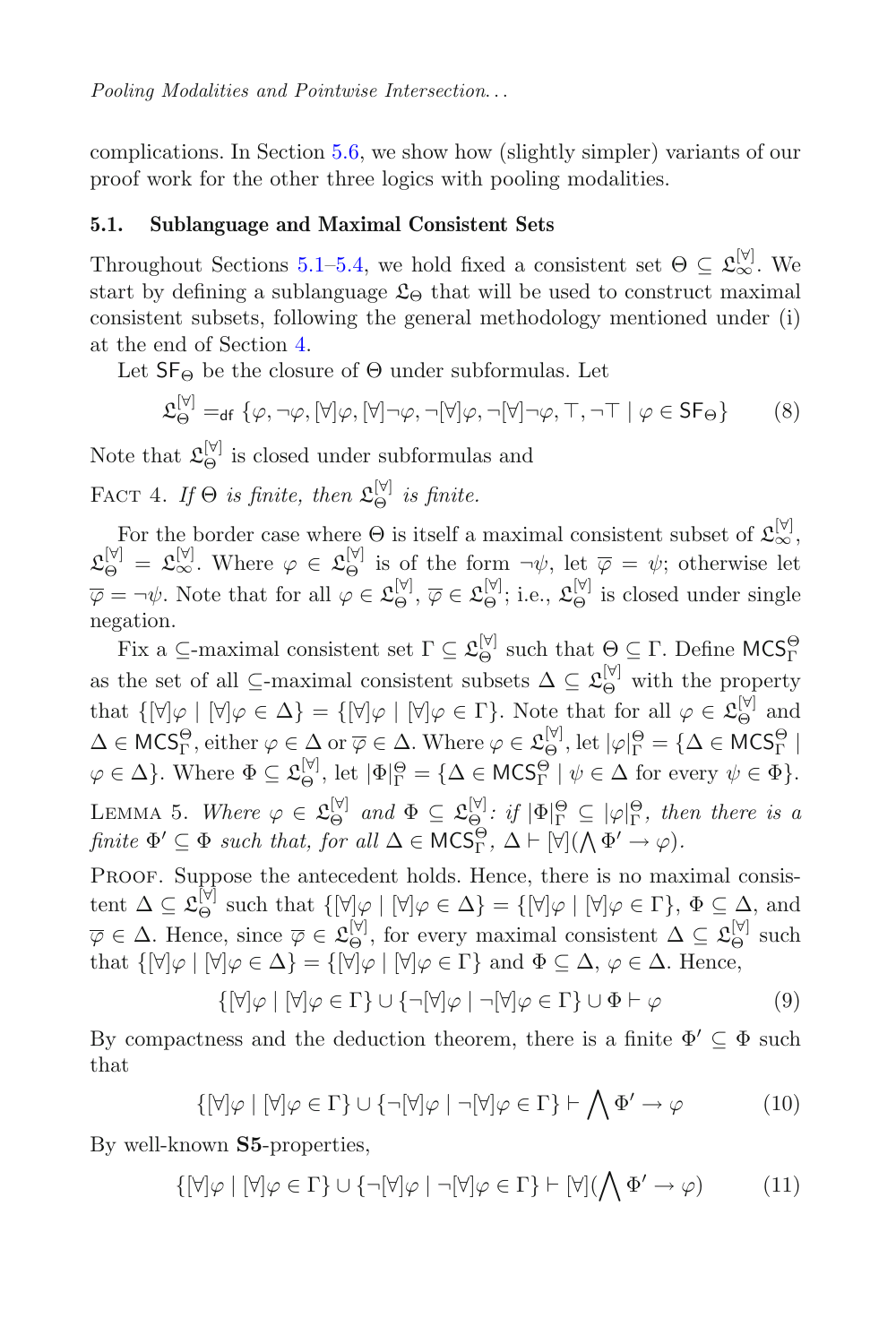<span id="page-19-4"></span>But that means that, for every  $\Delta \in \mathsf{MCS}^{\Theta}_\Gamma$ ,  $\Delta \vdash [\forall] (\bigwedge \Phi' \to \varphi)$ . п

COROLLARY 1. For every  $\varphi, \psi \in \mathfrak{L}_{\Theta}^{[\mathbb{V}]}$ :  $|\varphi|_{\Gamma}^{\Theta} \subseteq |\psi|_{\Gamma}^{\Theta}$  iff for all  $\Delta \in \mathsf{MCS}_{\Gamma}^{\Theta}$ ,<br> $\Delta \vdash \mathbb{W}(\varphi \rightarrow \psi)$  $\Delta \vdash [\forall](\varphi \rightarrow \psi).$ 

<span id="page-19-5"></span>COROLLARY 2. For every  $\varphi, \psi \in \mathfrak{L}_{\Theta}^{[\mathbb{V}]}$ ,  $|\varphi|_{\Gamma}^{\Theta} = |\psi|_{\Gamma}^{\Theta}$  *iff for all*  $\Delta \in \mathsf{MCS}_{\Gamma}^{\Theta}$ ,<br>then  $\Delta \vdash \mathbb{W}(\varphi \leftrightarrow \psi)$ *then*  $\Delta \vdash [\forall](\varphi \leftrightarrow \psi)$ *.* 

<span id="page-19-2"></span>COROLLARY 3. For every  $\psi \in \mathfrak{L}_{\Theta}^{[\mathbb{V}]}$ ,  $|\psi|_{\Gamma}^{\Theta} = |\top|_{\Gamma}^{\Theta} = \mathsf{MCS}_{\Gamma}^{\Theta}$  iff for all  $\Delta \in \mathsf{MCS}_{\Theta}^{\Theta}$   $\Delta \models \mathbb{M}\mathbb{N}$ .  $MCS_{\Gamma}^{\Theta}, \Delta \vdash [\forall]\psi.$ 

### <span id="page-19-0"></span>**5.2. Some More Preparatory Definitions**

Just like in standard completeness proofs for classical modal logics,  $MCS^{\Theta}_{\Gamma}$ will be used to construct a model of Γ, and hence also of  $\Theta$ . However, as explained in Section [4,](#page-12-0) we will need to make a number of copies of each such  $\Delta$  in order to handle the pooling modalities. We should moreover do so with care, making sure that we only introduce finitely many copies whenever Θ is finite. This requires several preparatory steps.

Let  $\mathbb{M}_{\Theta} =_{df} \{ M \in \mathbb{M}_{\infty} \mid \Box_M \varphi \in \mathfrak{L}_{\Theta}^{[\mathbb{V}]} \text{ for some } \varphi \}.$  Let  $I_{\Theta} =_{df} \bigcup_{M \in \mathbb{M}_{\Theta}} I(M)$ and,  $K^0_{\Theta} =_{df} \{j \in \mathbb{N}^+ \mid \text{ for some } M \in \mathbb{M}_{\Theta} : M(i) \neq \infty \text{ and } j \leq M(i)\}\.$  We define the set  $K_{\Theta} \subset \mathbb{N}^+ \cup \{\infty\}$  by cases: define the set  $K_{\Theta} \subseteq \mathbb{N}^+ \cup \{\infty\}$  by cases:

- (C1) If for all  $M \in \mathbb{M}_{\Theta}$  and all  $i \in I(M)$ ,  $M(i) = \infty$ , then  $K_{\Theta} =_{\text{df}} \{1,2\}$
- (C2) If  $\mathbb{M}_{\Theta} \subseteq \mathbb{M}_f$ , then  $K_{\Theta} =_{df} K_{\Theta}^0$ .
- (C3) Otherwise,  $K_{\Theta} =_{df} K_{\Theta}^0 \cup {\infty}$

Intuitively, our definition of  $K_{\Theta}$  guarantees that this is a subset of N∪{∞} that is "large enough" that we can make all the required distinctions in view of Θ, but also small enough to ensure finiteness whenver Θ is finite. In our example from Section [4,](#page-12-0)  $K_{\Theta} = \{1, 2, 3, \infty\}.$ 

<span id="page-19-3"></span>FACT 6. If there is some  $M \in \mathbb{M}_{\Theta}$  and some  $i \in I(M)$  such that  $M(i) \neq 1$ , *then*  $|K_{\Theta}| \geq 2$ *.* 

Let  $\mathcal{D}_{\Theta} =_{df} \{(M, \varphi) \mid \Box_M \varphi \in \mathfrak{L}_{\Theta}^{[\forall]}\}\$ and for all  $M \in \mathbb{M}_{\Theta}$ , define  $(M) = f(i, k) \in \mathcal{S}(M) \mid k \in K_{\Theta}$ , Finally let  $\delta^{\Theta}(M) =_{\text{df}} \{ (i,k) \in \delta(M) \mid k \in K_{\Theta} \}.$  Finally, let

 $\mathbb{F}_{\Theta} =_{df} \{f : \mathcal{D}_{\Theta} \to I_{\Theta} \times K_{\Theta} \} \mid \text{ for all } (M, \varphi) \in \mathcal{D}_{\Theta}, f(M, \varphi) \in \delta^{\Theta}(M) \}.$ 

<span id="page-19-1"></span>Note that, if  $\Theta$  is finite, then so is  $\mathcal{D}_{\Theta}$ . Also, if that is the case, then  $I_{\Theta}$  and  $K_{\Theta}$  are both finite. As a result,

FACT 7. If  $\Theta$  *is finite, then*  $\mathbb{F}_{\Theta}$  *is finite.*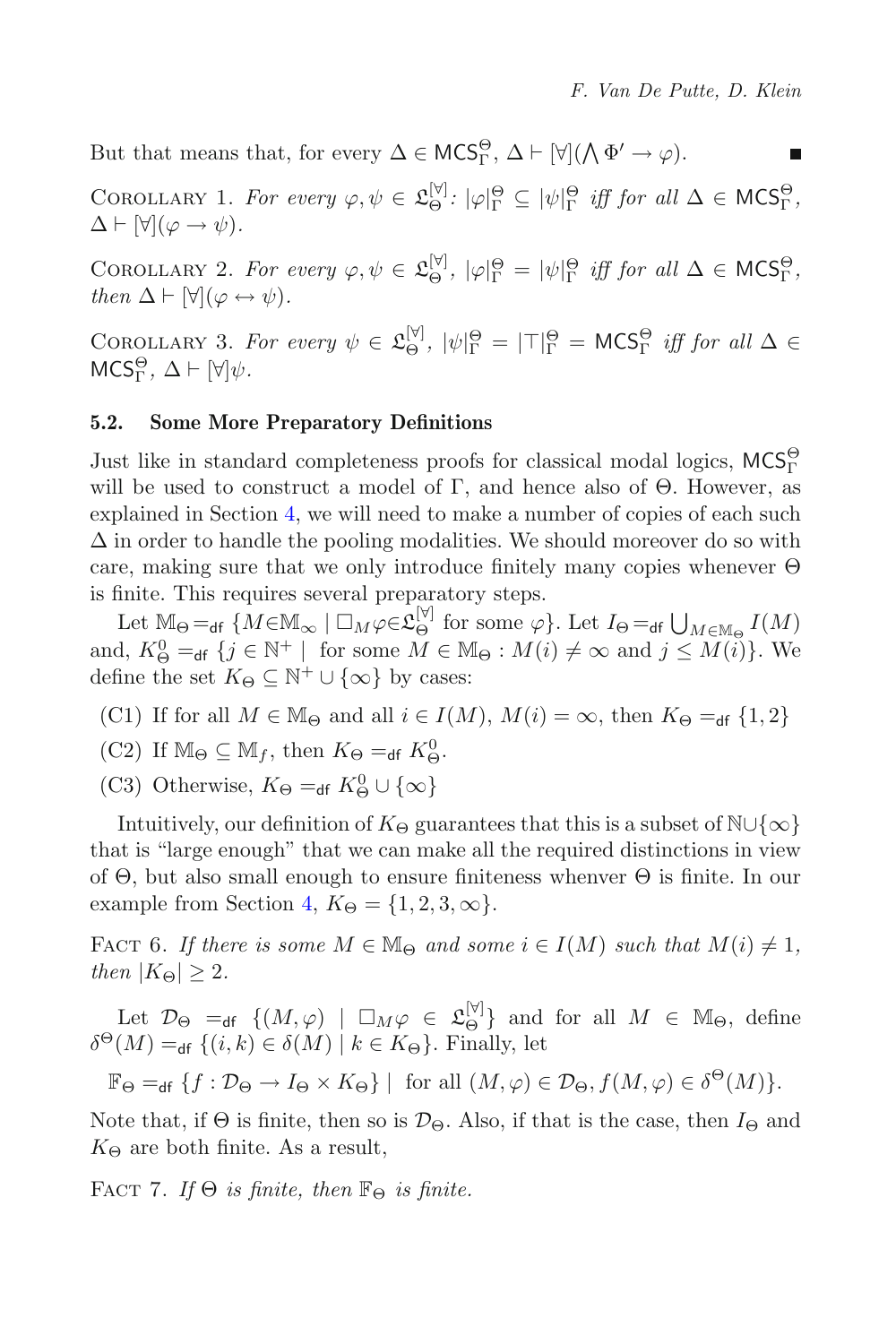*Pooling Modalities and Pointwise Intersection*...

On the other hand, if  $\Theta$  is a maximal consistent subset of  $\mathfrak{L}^{[\forall]}$ , then it holds that  $\mathcal{D}_{\Theta} = \mathbb{M} \times \mathfrak{L}$ ,  $I_{\Theta} = I$ ,  $K_{\Theta} = \mathbb{N}^+ \cup \{\infty\}$ , and  $\delta^{\Theta}(M) = \delta(M)$  for all  $M \in \mathbb{M}_{\Theta}$ .

### <span id="page-20-2"></span>**5.3. The Relativized Canonical Model**

With  $MCS<sub>\Gamma</sub><sup>\Theta</sup>$  and  $\mathbb{F}_{\Theta}$  in hand, we are finally ready to define the construction that plays central stage in our completeness proofs of this paper.

DEFINITION 10. The *relativized canonical model for*  $(\Theta, \Gamma)$  is defined as  $\mathfrak{M}_{\Gamma}^{\Theta} = \langle W, \langle \mathcal{N}_i \rangle_{i \in I}, V \rangle$ , where

- 1.  $W = \{(\Lambda, f) | \Lambda \in \mathsf{MCS}^{\Theta}_{\Gamma} \text{ and } f \in \mathbb{F}_{\Theta}\};$
- 2.  $V(p) = \{(\Lambda, f) \in W \mid p \in \Lambda\}$  for all  $p \in \mathfrak{P}$ ; and
- 3. for every  $i \in I$ ,  $\mathcal{N}_i(\Lambda, f) = \{X_{i,k}^{M,\varphi} \mid \Box_M \varphi \in \Lambda, (i,k) \in \delta^{\Theta}(M)\}\$  where,
- 4. for all  $(M, \varphi) \in \mathcal{D}_{\Theta}$  and  $(i, k) \in \delta^{\Theta}(M)$ ,

<span id="page-20-0"></span>
$$
X_{i,k}^{M,\varphi} = \{ (\Lambda, f) \in W \mid \varphi \in \Lambda \text{ or } f(M, \varphi) \neq (i,k) \}
$$

In this and the next two subsections, we hold both  $\Theta$  and  $\Gamma$  fixed and continue to use  $W, V, \mathcal{N}_i$  to refer to the sets defined from them.

Note that, by the second clause of Definition [10,](#page-20-0) whenever some  $p$  is not in  $\mathfrak{L}_{\Theta}^{[\mathbb{V}]}$ , then  $V(p) = \emptyset$ . It is not hard to check that  $\mathfrak{M}_{\Gamma}^{\Theta}$  is well-defined; it suffices to show that W is non-empty which follows immediately from the suffices to show that  $W$  is non-empty, which follows immediately from the fact that  $\Gamma \in \mathsf{MCS}^\Theta_\Gamma$ . Moreover, in view of Fact [4,](#page-18-1) the definition of  $\mathsf{MCS}^\Theta_\Gamma$ , and Fact [7,](#page-19-1) we have:

# <span id="page-20-1"></span>FACT 8. If  $\Theta$  *is finite, then*  $\mathfrak{M}_{\Gamma}^{\Theta}$  *is finite.*

So we have constructed a model that is finite whenever  $\Theta$  is finite. It remains to prove that this model verifies all the members of Θ at the state  $(\Gamma, f)$ . As usual, this is done by proving the truth lemma for  $\mathfrak{M}_{\Gamma}^{\Theta}$  (cf.<br>Lemma 12 in Section 5.4). In preparation for this, we state three auxiliary Lemma [12](#page-22-1) in Section [5.4\)](#page-22-0). In preparation for this, we state three auxiliary lemmata.

Intuitively, Lemma [9](#page-21-0) expresses that all puzzle pieces  $X$  that are used in the construction are distinct, and hence one can associate a unique pair  $(M, \varphi)$  with each of them—with the exception of the neighbourhoods that were added for "degenerate" pooling modalities of the type  $\Box_i$  and neighbourhoods that coincide with the unit  $W$ . Lemma [10](#page-21-1) implies that, unless we intersect *all* puzzle pieces that are associated with a given pair  $(M, \varphi)$ , we will always end up with a subset of W that contains all worlds  $(\Lambda, f_0)$  for some  $f_0 \in \mathbb{F}_{\Theta}$ . Lemma [11](#page-21-2) says that if we do intersect all those puzzle pieces for  $(M, \varphi)$ , we get exactly the set of all worlds  $(\Lambda, f)$  for which  $\varphi \in \Lambda$ .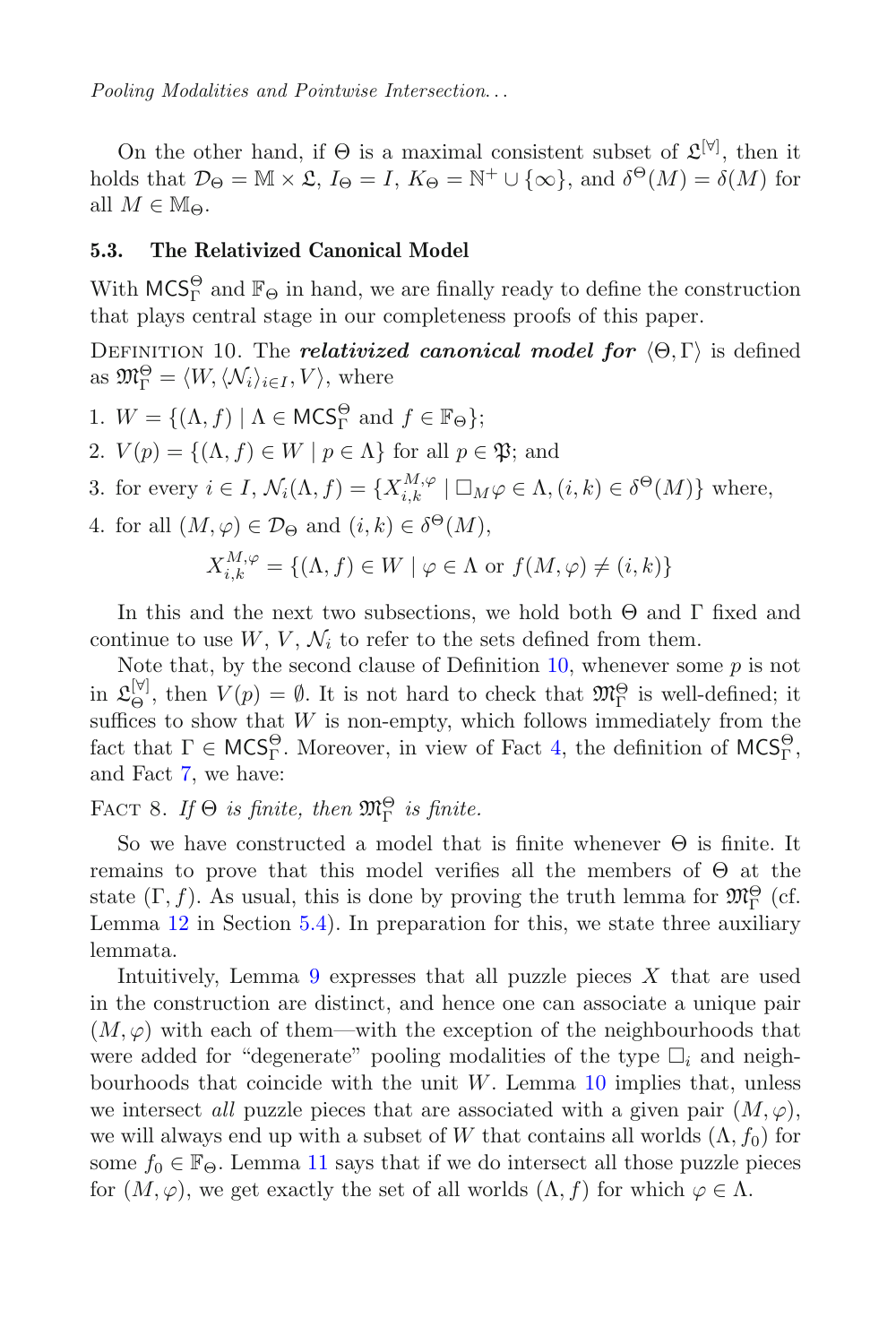<span id="page-21-0"></span>Both Lemmas [10](#page-21-1) and [11](#page-21-2) were illustrated in Section [4,](#page-12-0) cf. Figures [1](#page-14-0) and [2.](#page-17-1)

LEMMA 9. For all  $(N, \psi), (N', \psi') \in \mathcal{D}_{\Theta}$ ,  $(j, l) \in \delta^{\Theta}(N)$  and  $(j', l') \in \delta^{\Theta}(N')$ <br>cycle that  $S^{\Theta}(N)$ ,  $( (j, 1) )$  and  $|\psi|^{\Theta}$ ,  $(W, j^{\epsilon} \circ \mathbf{V}^{N, \psi} \circ \mathbf{V}^{N', \psi'}$  than such that  $\delta^{\Theta}(N) \neq \{ (j, 1) \}$  and  $|\psi|_{\Gamma}^{\Theta} \neq W$ : if  $X_{j,l}^{N,\psi} = X_{j',l'}^{N',\psi'}$ , then<br>  $(N, \psi, i, l) = (N', \psi', i', l')$  $(N, \psi, j, l) = (N', \psi', j', l').$ 

**PROOF.** Suppose that  $\delta^{\Theta}(N) \neq \{(j,1)\}\$ , that  $|\psi|_{\Gamma}^{\Theta} \neq W$ , and that  $(N, \psi, j, \psi)$  $l) \neq (N', \psi', j', l')$ . By the former two suppositions, there is no  $\tau \in \mathfrak{L}_{\infty}^{[\forall]}$ such that  $X_{j,l}^{N,\psi} = \{(\Lambda, f) \in W \mid \tau \in \Lambda\}$ . Hence if  $|\psi'|_{\Gamma}^{\Theta} = W$  or  $\delta^{\Theta}(N') = \{(j',1)\}\$ , then it follows immediately that  $X_{j,l}^{N,\psi} \neq X_{j',l'}^{N',\psi'}$ . So suppose that  $\delta^{\Theta}(N') \neq \{(j',1)\}\$  and  $|\psi'|_{\Gamma}^{\Theta} \neq W$ . Pick an  $f \in \mathbb{F}_{\Theta}$  such that  $f(N_{j'}) = (j, l)$  and  $f(N'_{j'})' \neq (j', l')$  (If  $(N_{j'}) = (N'_{j'})'$ ) then we im $f(N, \psi) = (j, l)$  and  $f(N', \psi') \neq (j', l')$ . (If  $(N, \psi) = (N', \psi')$ , then we im-<br>mediately have that  $(i, l) \neq (i' l')$ ; if  $(N, \psi) \neq (N', \psi')$ , then we can let mediately have that  $(j, l) \neq (j', l')$ ; if  $(N, \psi) \neq (N', \psi')$ <br> $f(N', \psi')$  be an arbitrary  $(i, k) \in \delta\Theta(N') \setminus f(i', l') \setminus I$  of mediately have that  $(j, l) \neq (j', l')$ ; if  $(N, \psi) \neq (N', \psi')$ , then we can let  $f(N', \psi')$  be an arbitrary  $(i, k) \in \delta^{\Theta}(N') \setminus \{(j', l')\}$ .) Let  $\Lambda \in \mathsf{MCS}^{\Theta}_\Gamma$  be such that  $\phi \notin \Lambda$  such  $\Lambda$  suits since  $|\phi|^{\Theta} \in W$  and  $\phi \in \mathcal{S}^{[\mathbb{V}]}$ . By construction that  $\psi \notin \Lambda$ —such  $\Lambda$  exists since  $|\psi|_{\Gamma}^{\Theta} \neq W$  and  $\psi \in \mathfrak{L}_{\Theta}^{[\mathbb{V}]}$ . By construction,<br>  $(A, f) \in \mathbf{V}^{N', \psi'} \setminus \mathbf{V}^{N, \psi}$  and hence  $\mathbf{V}^{N, \psi'} \in \mathbf{V}^{N', \psi'}$  $(\Lambda, f) \in X_{j',l'}^{N',\psi'} \backslash X_{j,l}^{N,\psi}$  and hence  $X_{j,l}^{N,\psi} \neq X_{j',l'}^{N',\psi'}.$ 

<span id="page-21-1"></span>LEMMA 10. Let  $\mathcal{Y}$  *be a set of sets*  $X_{j,l}^{N,\psi}$  *with*  $(j, l) \in \delta^{\Theta}(N)$  *and*  $(N, \psi) \in \mathbb{R}$  $\mathcal{D}_{\Theta}$ , such that for no  $(M, \varphi) \in \mathcal{D}_{\Theta}$ ,  $\{X_{i,k}^{M,\varphi} \mid (i,k) \in \delta^{\Theta}(M)\} \subseteq \mathcal{Y}$ *. Then*<br>there is an  $f_{\Theta} \subset \mathbb{F}_{\Theta}$  such that  $\{(A, f_{\Theta}) \subset W\} \subset \mathcal{D}$  $\mathcal{Y}$ *there is an*  $f_0 \in \mathbb{F}_{\Theta}$  *such that*  $\{(\Lambda, f_0) \in W\} \subseteq \bigcap \mathcal{Y}$ *.* 

PROOF. Suppose the antecedent holds. Let  $f_0 \in \mathbb{F}_{\Theta}$  be such that, for every  $X^{N,\psi} \subset \mathcal{Y}$ ,  $f_0(N,\psi) = (i, k)$  for some  $(i, k) \in \delta^{\Theta}(N)$  such that  $X^{N,\psi} \not\subset \mathcal{Y}$ .  $X_{j,l}^{N,\psi} \in \mathcal{Y}, f_0(N,\psi) = (i,k)$  for some  $(i,k) \in \delta^{\Theta}(N)$  such that  $X_{i,k}^{N,\psi} \notin \mathcal{Y}.$ <br>In view of the supposition, there is at least one such  $f_0$ . Note that, for all In view of the supposition, there is at least one such  $f_0$ . Note that, for all  $X^{N,\psi} \subset \mathcal{Y}$   $f_0(N,\psi) \neq (i, l)$ . By Definition 10.4, for all  $X^{N,\psi} \subset \mathcal{Y}$  and all  $X_{j,l}^{N,\psi} \in \mathcal{Y}, f_0(N,\psi) \neq (j,l)$ . By Definition [10.](#page-20-0)4, for all  $X_{j,l}^{N,\psi} \in \mathcal{Y}$  and all  $\Lambda \in \mathsf{MCS}^\Theta_\Gamma$ ,  $(\Lambda, f_0) \in X^{N,\psi}_{j,l}$ . Consequently, for all  $\Lambda \in \mathsf{MCS}^\Theta_\Gamma$ ,  $(\Lambda, f_0) \in \bigcap \mathcal{Y}$ .

<span id="page-21-2"></span>LEMMA 11. Let  $\mathcal{Y} = \{X_{i,k}^{M,\varphi} \mid (i,k) \in \delta^{\Theta}(M)\}\$  for some  $(M,\varphi) \in \mathcal{D}_{\Theta}$ . Then  $\bigcap \mathcal{Y} = \{(\Lambda, f) \in W \mid \varphi \in \Lambda\}.$ 

PROOF. By Definition [10.](#page-20-0)4,

$$
\bigcap_{(i,k)\in\delta^{\Theta}(M)} X_{i,k}^{M,\varphi} = \bigcap_{(i,k)\in\delta^{\Theta}(M)} \{ (\Lambda, f) \in W \mid \varphi \in \Lambda \text{ or } f(M, \varphi) \neq (i,k) \}
$$
\n(12)

In view of the definition of  $\mathbb{F}_{\Theta}$ , for every  $f' \in \mathbb{F}_{\Theta}$  there is some  $(i,k) \in \delta^{\Theta}(M)$  with  $f'(M,\varphi) = (i,k)$ . So if  $\varphi \notin \Lambda$ , for every  $f' \in \mathbb{F}_{\Theta}$ <br>there is some  $X^{M,\varphi}$  with  $(i,k) \in \delta^{\Theta}(M)$  such that  $(A, f') \notin X^{M,\varphi}$  Hence there is some  $X_{i,k}^{M,\varphi}$  with  $(i,k) \in \delta^{\Theta}(M)$  such that  $(\Lambda, f') \notin X_{i,k}^{M,\varphi}$ . Hence,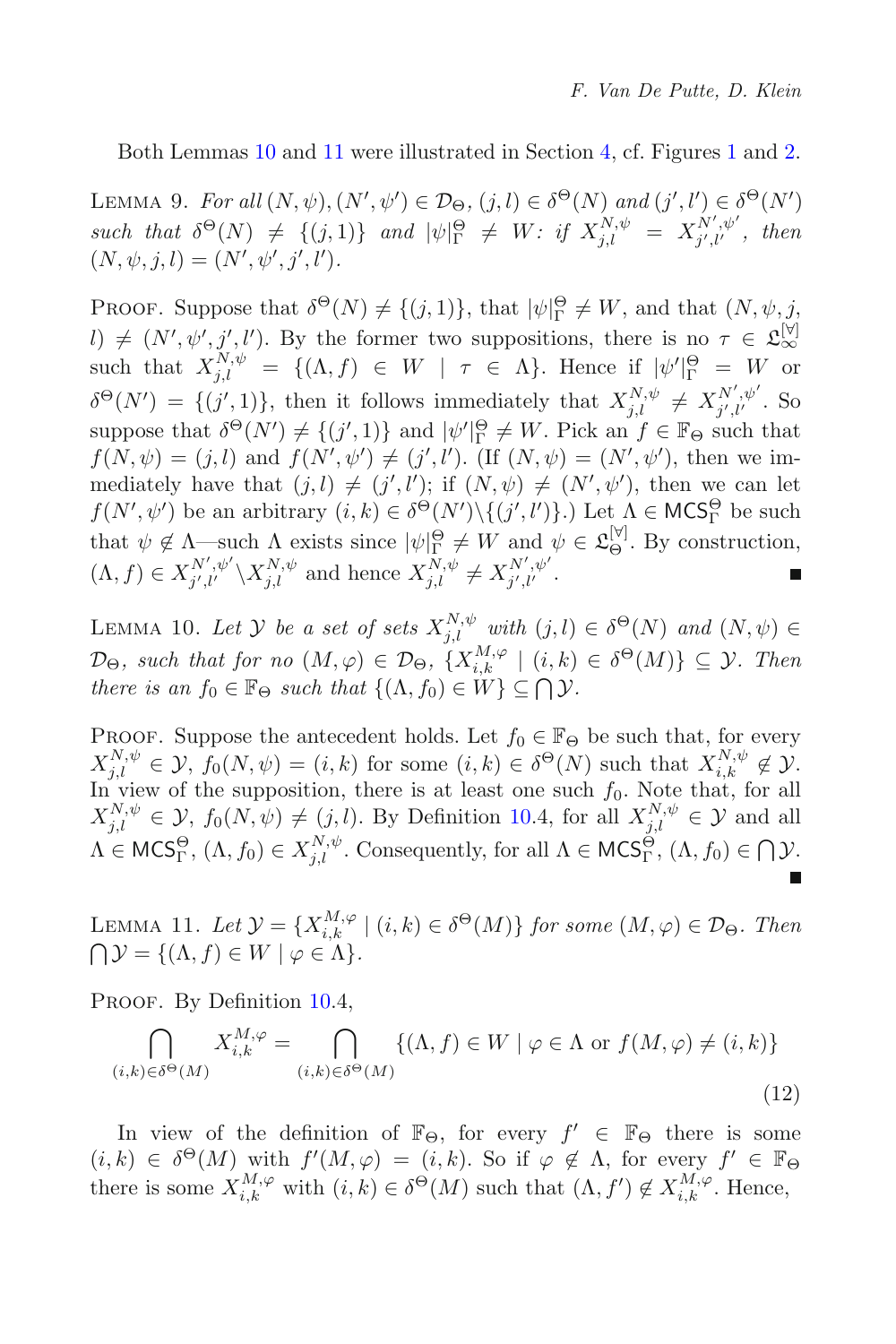*Pooling Modalities and Pointwise Intersection*...

$$
\bigcap_{(i,k)\in\delta^{\Theta}(M)} \{ (\Lambda, f) \in W \mid \varphi \in \Lambda \text{ or } f(M, \varphi) \neq (i,k) \} = \{ (\Lambda, f) \in W \mid \varphi \in \Lambda \}. \tag{13}
$$

#### <span id="page-22-0"></span>**5.4. Nothing but the Truth Lemma**

<span id="page-22-1"></span>With the above lemmas in hand, we can finally state and prove the truth lemma for  $\mathbf{BL}_{\infty}^{[\forall]}.$ 

LEMMA 12. (Truth Lemma) *For all*  $(\Lambda, f) \in W$  *and all*  $\varphi \in \mathfrak{L}_{\Theta}^{[\mathbb{V}]}$  *holds:* 

$$
\mathfrak{M}_{\Gamma}^{\Theta}, (\Lambda, f) \models \varphi \text{ iff } \varphi \in \Lambda.
$$

PROOF. By an induction on the complexity of  $\varphi$ . The base case and the induction step for the classical connectives are safely left to the reader. For  $\varphi = [\forall] \psi$ , we have that  $\mathfrak{M}^{\Theta}_{\Gamma}$ ,  $(\Lambda, f) \models \varphi$  iff [by the semantic clause for  $[\forall]$  and<br>the induction bypothesis for all  $\Lambda \subset \mathbf{MCS}^{\Theta}$  as  $\subset \Lambda$  iff [by Corollary 3] for the induction hypothesis] for all  $\Delta \in \mathsf{MCS}^\Theta_\Gamma$ ,  $\psi \in \Delta$  iff [by Corollary [3\]](#page-19-2) for<br>clu  $\Delta \subset \mathsf{MCS}^\Theta$ ,  $\Delta \vdash \mathbb{M}$  iff [by the definition of  $\mathsf{MCS}^\Theta$  and since  $\Delta \subseteq \mathsf{S}^{[\forall]}$ ] all  $\Delta \in \text{MCS}_\Gamma^{\Theta}$ ,  $\Delta \vdash [\forall] \psi$  iff [by the definition of  $\text{MCS}_\Gamma^{\Theta}$  and since  $\varphi \in \mathfrak{L}_{\Theta}^{[\forall]}$ ]  $[\forall] \psi \in \Lambda.$ 

So it remains to prove that, for all  $\square_M \varphi \in \mathfrak{L}_{\Theta}^{[\forall]}$ ,

$$
\mathfrak{M}_{\Gamma}^{\Theta}, (\Lambda, f) \models \Box_M \varphi \text{ iff } \Box_M \varphi \in \Lambda \tag{TL\Box}
$$

Right to left direction of 
$$
(TL\Box)
$$
. Suppose that  $\Box_M \varphi \in \Lambda$ . By Lemma 11,  
\n
$$
\bigcap_{(i,k)\in\delta^{\Theta}(M)} X_{i,k}^{M,\varphi} = \{ (\Lambda', f') \in W \mid \varphi \in \Lambda' \}
$$
\n(14)

By the induction hypothesis and since  $\varphi \in \mathfrak{L}_{\Theta}^{[\forall]}$ ,

$$
\{ (\Lambda', f') \in W \mid \varphi \in \Lambda' \} = \{ (\Lambda', f') \in W \mid \mathfrak{M}_{\Gamma}^{\Theta}, (\Lambda', f') \models \varphi \} \tag{15}
$$

Taking everything together, we obtain:

$$
\bigcap_{(i,k)\in\delta^{\Theta}(M)} X_{i,k}^{M,\varphi} = \|\varphi\|^{\mathfrak{M}_{\Gamma}^{\Theta}} \tag{16}
$$

Moreover, by Definition [10.](#page-20-0)3, for every  $(i,k) \in \delta^{\Theta}(M)$ ,  $X_{i,k}^{M,\varphi} \in \mathcal{N}_i(\Lambda, f)$ . Note that  $\bigcap_{(i,k)\in\delta^{\Theta}(M)} X_{i,k}^{M,\varphi} \in \mathcal{N}_M(\Lambda, f)$ . By Definition [7,](#page-4-2)  $\mathfrak{M}_{\Gamma}^{\Theta}$ ,  $(\Lambda, f) \models$  $\square_M \varphi.$ 

Left to right direction of  $(TL\Box)$ . Suppose that  $\mathfrak{M}^{\Theta}_{\Gamma}$ ,  $(\Lambda, f) \models \Box_M \varphi$ . For every  $(i, k) \in \delta(M)$ , fix an  $N_k^i$ ,  $\psi_k^i$ ,  $l_k^i$  such that  $(N_k^i, \psi_k^i) \in \mathcal{D}_{\Theta}$ ,  $(i, l_k^i) \in \delta^{\Theta}(N_k^i), X_{i, l_k^i}^{N_k^i, \psi_k^i} \in \mathcal{N}_i(\Lambda, f)$  and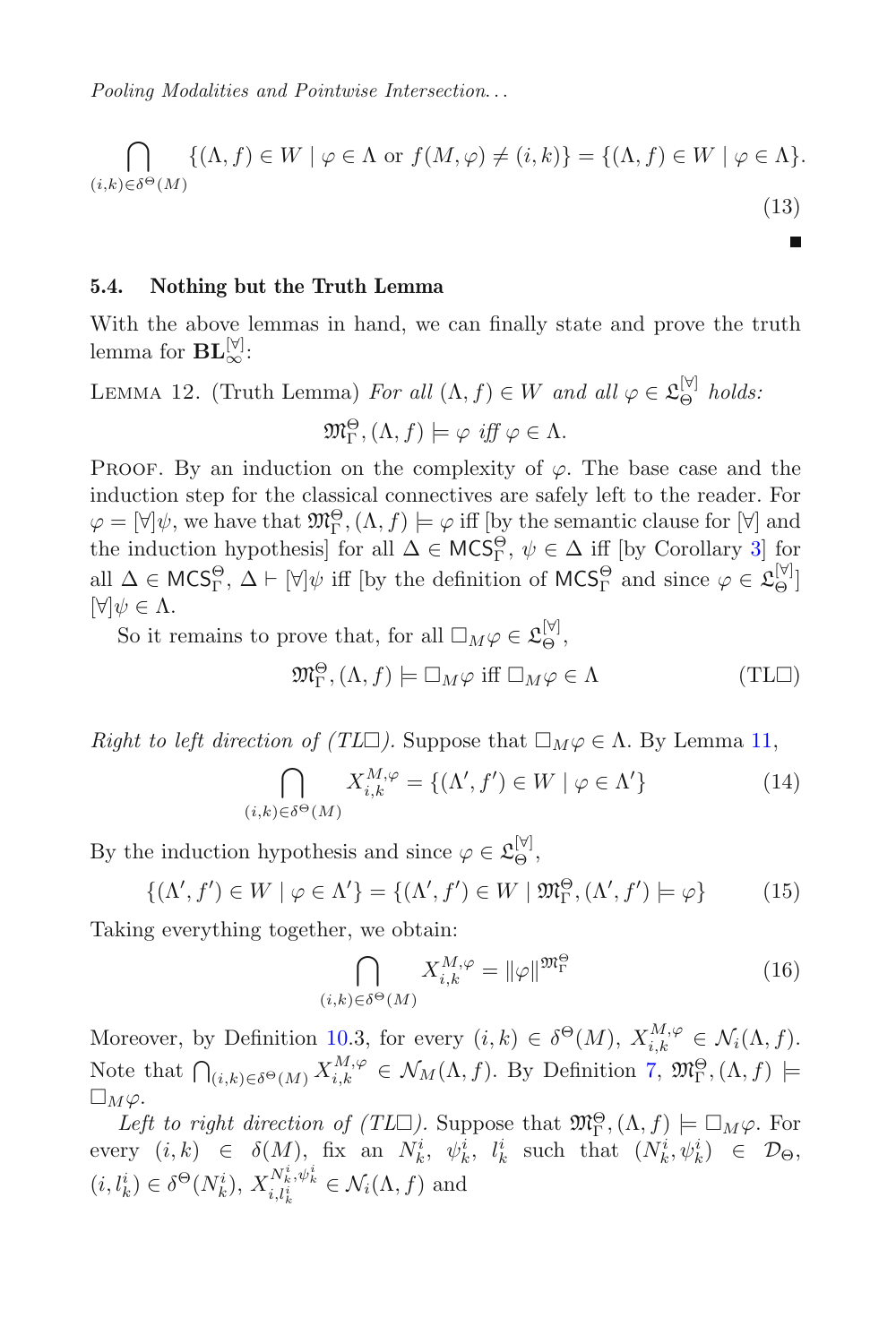<span id="page-23-0"></span>
$$
\bigcap \{ X_{i,l_k^i}^{N_k^i, \psi_k^i} \mid (i,k) \in \delta(M) \} = \|\varphi\| \mathfrak{M}^{\Theta}_{\Gamma} \tag{17}
$$

Let  $\mathcal{X} = \{X_{i,l_k^i}^{N_k^i, \psi_k^i} \mid (i,k) \in \delta(M)\}\.$  We distinguish two cases:

Case 1:  $\Gamma \vdash [\forall]\varphi$  and hence also  $\Gamma \vdash [\forall](\top \leftrightarrow \varphi)$ . Note that  $[\forall]\varphi \in \mathfrak{L}_{\Theta}^{[\forall]}$  and hence for all  $\Lambda \in \mathcal{MCS}^{\Theta}$ .  $\forall \ell \in \Lambda$  and  $\varphi \in \Lambda$ . By the induction hypothesis hence, for all  $\Delta \in \mathsf{MCS}^{\Theta}_\Gamma$ ,  $[\forall] \varphi \in \Delta$  and  $\varphi \in \Delta$ . By the induction hypothesis,  $\|\varphi\|_{\mathcal{V}}^{\mathfrak{M}_{\Gamma}} = W$ . Hence for all  $X \in \mathcal{X}, X = W$ . In view of Definition 10.4,  $\widetilde{F} = W$ . Hence for all  $X \in \mathcal{X}$ ,  $X = W$ . In view of Definition [10.](#page-20-0)4,<br> $\widetilde{F}(i,k) \in \delta(M)$   $|y_i|^i \Theta = W$  and hence by Corollary 3,  $A \vdash [\forall]y_i^i$ . So for all  $(i, k) \in \delta(M)$ ,  $|\psi_k^i|_p^{\Theta} = W$  and hence, by Corollary [3,](#page-19-2)  $\Lambda \vdash [\forall] \psi_k^i$ . So<br>for all  $(i, k) \in \delta(M)$ ,  $\Lambda \vdash [\forall] (\psi_i^i \leftrightarrow \top)$ . By (RGE), for all  $(i, k) \in \delta(M)$ for all  $(i,k) \in \delta(M)$ ,  $\Lambda \vdash [\forall](\psi_k^i \leftrightarrow \top)$ . By (RGE), for all  $(i,k) \in \delta(M)$ ,<br> $\Lambda \vdash \Box \vdash \top$ . By (B2), for all  $i \in I(N^i)$ ,  $\Lambda \vdash \Box \vdash$  It follows that  $\Lambda \vdash \Box \vdash$  $\Lambda \vdash \Box_{N_k^i} \top$ . By (B2), for all  $j \in I(N_k^i)$ ,  $\Lambda \vdash \Box_j \top$ . It follows that  $\Lambda \vdash \Box_i \top$ <br>for all  $i \in I(M)$ . If M is finite, then using (B1) finitely many times, we can for all  $i \in I(M)$ . If M is finite, then using (B1) finitely many times, we can derive that  $\Lambda \vdash \Box_M \top$  and hence by (RGE),  $\Lambda \vdash \Box_M \varphi$ . If M is infinite, then<br>we use (B4) to derive that  $\Lambda \vdash \Box_M \varphi \top$  By (RGE)  $\Lambda \vdash \Box_M \varphi(2)$  By (B3) we use (B4) to derive that  $\Lambda \vdash \Box_M \infty \top$ . By (RGE),  $\Lambda \vdash \Box_M \infty \varphi$ . By (B3),  $\Lambda \vdash \Box_M \varphi$ . Since  $\Box_M \varphi \in \mathfrak{L}_{\Theta}^{[\forall]}$ , it follows in both cases that  $\Box_M \varphi \in \Lambda$ .

Case 2: Γ  $\forall$  [∀] $\varphi$ . We first prove that  $\Lambda \vdash \Box_K \varphi$  holds for some  $K \sqsubseteq M$ . Fix an  $\epsilon \subseteq \delta(M)$  such that  $\{X_{i,l_k^i}^{N_k^i, \psi_k^i} \mid (i,k) \in \epsilon\} = \mathcal{X}$  but, whenever  $(i,k) \neq (j,n)$ for  $(i, k), (j, n) \in \epsilon$ , then  $X_{i, l_k^i}^{N_k^i, \psi_k^i} \neq X_{j, l_n^j}^{N_n^j, \psi_n^j}$ .

Let  $\mathcal{A}_{\dagger} = \{ (N_k^i, \psi_k^i, i, l_k^i) \mid (i, k) \in \epsilon \}$  and  $\mathcal{A} = \{ (N_k^i, \psi_k^i) \mid (i, k) \in \epsilon \}$ . Let  $\mathcal{B}_{\dagger} = \{ (N, \psi, j, l) \in \mathcal{A}_{\dagger} \mid |\psi|_{\Gamma}^{\Theta} \neq W \text{ and for all } (j', l') \in \delta^{\Theta}(N), X_{j', l'}^{N, \psi} \in \mathcal{X} \}$ and let

 $\mathcal{B} = \{(N, \psi) \mid (N, \psi, j, l) \in \mathcal{B}_f \text{ for some } j, l \in \delta^{\Theta}(N) \}.$ 

We define a one-to-one map t from  $\mathcal{E} = \{(N, \psi, j, l) \mid (N, \psi) \in \mathcal{B}, (j, l) \in$  $\delta(N)$ } into  $\delta(M)$ , such that  $t(N, \psi, j, l)=(j, k)$  for some  $k \in \mathbb{N}^+ \cup {\infty}$ , for every  $(N, \psi, j, l) \in \mathcal{E}$ .

Let  $(N, \psi, j, l) \in \mathcal{E}$  and let  $(i, k) \in \delta(M)$  be such that  $X_{j,l}^{N, \psi} = X_{i, l_k^i}^{N_k^i, \psi_k^i}$ . We define  $t(N, \psi, j, l)$  by cases:

Case (i):  $\delta(N) = \{(j, 1)\}\.$  Hence,  $(N, \psi, j, l) = (N, \psi, j, 1) \in \mathcal{A}_{\dagger}$ . Then we put  $t(N, \psi, i, l) = (i, k)$ .

Case (ii):  $\delta(N) \neq \{(j, 1)\}\$ and  $N(j) \neq \infty$ . By Fact [6,](#page-19-3)  $|K_{\Theta}| \geq 2$  and hence  $\delta^{\Theta}(N) \neq \{(j,1)\}\.$  By Lemma [9,](#page-21-0)  $(N_k^i, \psi_k^i, i, l_k^i) = (N, \psi, j, l)$ . By the construction again  $(N, \psi, i, l) \in A$ , so that we can put  $t(N, \psi, i, l) = (i, k)$ construction, again  $(N, \psi, j, l) \in \mathcal{A}_{\dagger}$ , so that we can put  $t(N, \psi, j, l) = (i, k)$ .

Case (iii):  $N(j) = \infty$ . In this case, for all  $k \in K_{\Theta}$ ,  $(j, k) \in \delta^{\Theta}(N)$ . By Lemma [9,](#page-21-0) there are  $|K_{\Theta}|$  distinct sets of the type  $X_{j,m}^{N,\psi}$  in  $\mathcal{X}$ . Since each of those sets correspond to a unique  $(i, n) \in \epsilon$  it follows that for all  $k \in K_{\infty}$ those sets correspond to a unique  $(j, n) \in \epsilon$ , it follows that for all  $k \in K_{\Theta}$ ,  $(j, k) \in \epsilon$  and hence also  $(j, k) \in \delta(M)$ . But given our construction of  $K_{\Theta}$ ,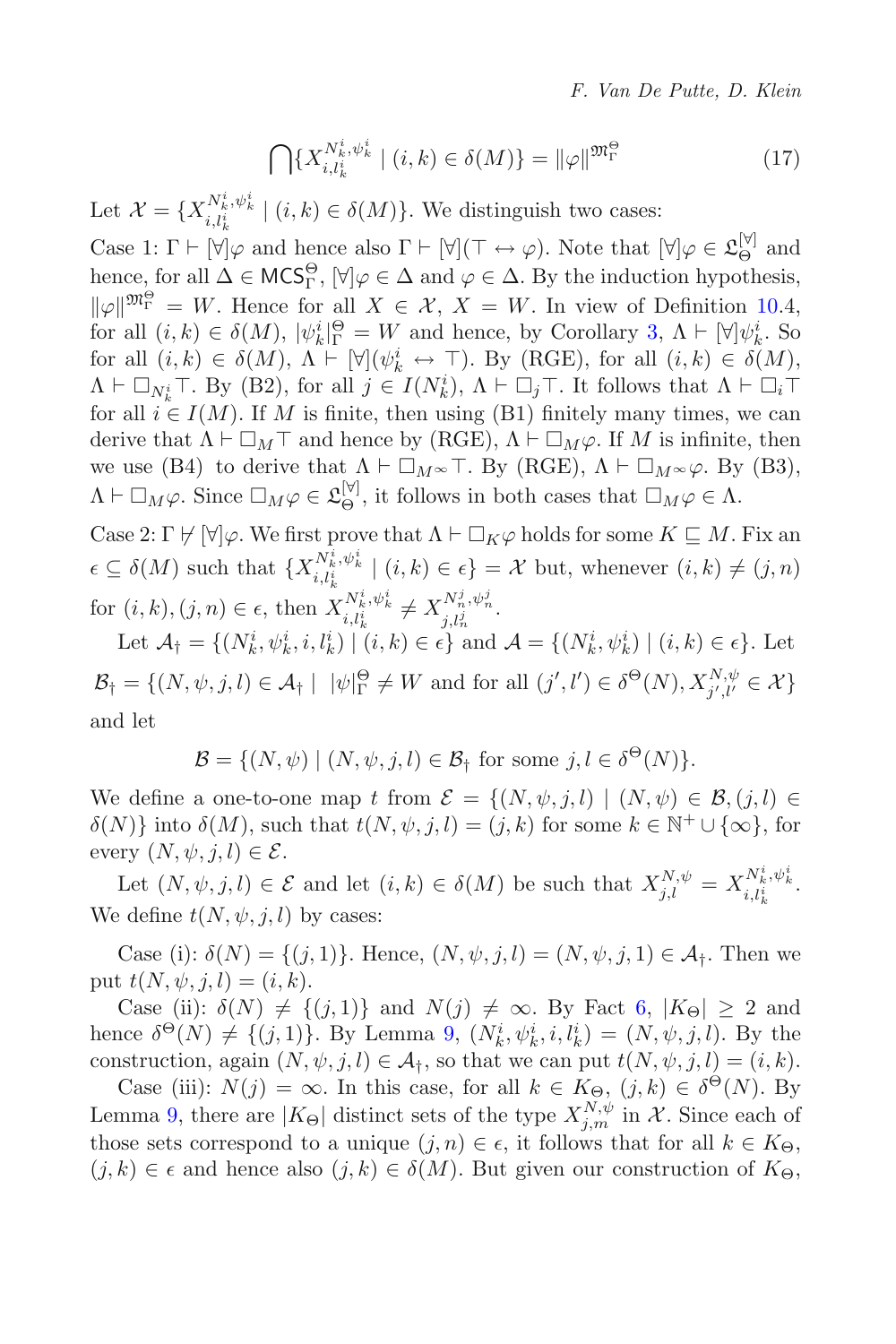that implies that  $M(j) = \infty$ . Note that  $\mathcal{E}_j = \{(N', \psi', j, l') \mid (N', \psi') \in \mathcal{B} \mid (j'') \in \mathcal{S}(N')\}$  is countable. So with every  $\kappa' \in \mathcal{E}$ , we can associate a  $\mathcal{B}, (j, l') \in \delta(N')\}$  is countable. So with every  $\kappa' \in \mathcal{E}_j$ , we can associate a unique  $(i, k) \in \delta(M)$ unique  $(j, k_{\kappa'}) \in \delta(M)$ .<br>We rewrite the inter

We rewrite the intersection of the members of  $\mathcal X$  as follows:

$$
\bigcap \mathcal{X} = \bigcap_{(N_k^i, \psi_k^i) \in \mathcal{A} \setminus \mathcal{B}} X_{i, l_k^i}^{N_k^i, \psi_k^i} \cap \bigcap_{(N, \psi) \in \mathcal{B}, (j, l) \in \delta^\Theta(N)} X_{j, l}^{N, \psi} \tag{18}
$$

By Lemma [10,](#page-21-1) there is an  $f_0 \in \mathbb{F}_{\Theta}$  such that

$$
\{(\Lambda', f_0) \in W\} \subseteq \bigcap_{(N_k^i, \psi_k^i) \in \mathcal{A} \setminus \mathcal{B}} X_{i, l_k^i}^{N_k^i, \psi_k^i}.
$$
\n(19)

In view of Definition [10,](#page-20-0) Lemma [11,](#page-21-2) and the induction hypothesis,

$$
\bigcap_{(N,\psi)\in\mathcal{B}} \{ (\Lambda', f_0) \in W \mid \psi \in \Lambda' \} = \{ (\Lambda', f_0) \in W \mid \varphi \in \Lambda' \}. \tag{20}
$$

So, putting  $\Phi = {\psi | (N, \psi) \in \mathcal{B}}$ , we have:

<span id="page-24-4"></span><span id="page-24-3"></span><span id="page-24-0"></span>
$$
|\Phi|_{\Gamma}^{\Theta} = |\varphi|_{\Gamma}^{\Theta} \tag{21}
$$

and hence, for all  $\psi \in \Phi$ ,  $|\varphi|_{\Gamma}^{\Theta} \subseteq |\psi|_{\Gamma}^{\Theta}$ . Applying Lemma [5](#page-18-2) and Corollary [1,](#page-19-4)<br>we can derive that there is a finite  $\mathcal{C} \subseteq \mathcal{B}$  such that for all  $\Delta \subseteq \mathcal{MCS}^{\Theta}$  holds  $\tilde{\Gamma} \subseteq |\psi|$ <br>finite  $\mathcal C$ we can derive that there is a finite  $\mathcal{C} \subseteq \mathcal{B}$  such that, for all  $\Delta \in \mathsf{MCS}^\Theta_\Gamma$ , holds that  $\Delta \vdash [\forall] (\bigwedge_{(N,\psi)\in \mathcal{C}} \psi \to \varphi)$  and  $\Delta \vdash [\forall] (\varphi \to \bigwedge_{(N,\psi)\in \mathcal{C}} \psi)$ . Consequently,

$$
\Lambda \vdash [\forall] \left( \bigwedge_{(N,\psi)\in \mathcal{C}} \psi \leftrightarrow \varphi \right). \tag{22}
$$

By Definition [10.](#page-20-0)3,  $\Box_N \psi \in \Lambda$  for all  $(N, \psi) \in \mathcal{C}$ . Also, since  $\Gamma \not\vdash [\forall] \varphi$ ,  $\mathcal{B}$ <br>d  $\mathcal{C}$  must be non-empty Let  $K = \Box \Box N$ . Note that in view of the and C must be non-empty. Let  $K = \bigsqcup_{(N,\psi) \in \mathcal{C}} N$ . Note that, in view of the mapping t and since  $C \subseteq \mathcal{B}$ ,  $K \sqsubseteq M$ . Applying (B1) a suitable number of times, we can derive that  $\Lambda \vdash \Box_K \bigwedge_{(N,\psi)\in\mathcal{C}} \psi$ . By (RGE) and [\(22\)](#page-24-0),

<span id="page-24-2"></span>
$$
\Lambda \vdash \Box_K \varphi. \tag{23}
$$

Now let  $i \in I(M)$ . In view of the construction, there is an  $X_{i,l_i}^{N_i, \psi_i} \in \mathcal{X}$  such that that

<span id="page-24-1"></span>
$$
\Box_{N_i} \psi_i \in \Lambda. \tag{24}
$$

Since  $\bigcap \mathcal{X} = \|\varphi\|^{m_{\Gamma}^{\Theta}}$ , it follows that  $X_{i,l_i}^{N_i,\psi_i} \supseteq \|\varphi\|^{m_{\Gamma}^{\Theta}}$ . Let  $f_i \in \mathbb{F}_{\Theta}$  be such that  $f_i(N_i) = (i, l_i)$ . Hence,  $X_{i, l_i}^{N_i, \psi_i} \cap \{(\Lambda, f_i) \in W\} =$ <br> $f(\Lambda, f_i) \subset W + \psi_i \subset \Lambda$ , This implies that  $f(\Lambda, f_i) \subset W + \psi_i \subset \Lambda$ ,  $\supset$  $\{(\Lambda, f_i) \in W \mid \psi_i \in \Lambda\}.$  This implies that  $\{(\Lambda, f_i) \in W \mid \psi_i \in \Lambda\} \supseteq \{(\Lambda, f_i) \in W \mid \psi_i \in \Lambda\}.$  $\{(\Lambda, f_i) \in W \mid \varphi \in \Lambda\}$  and hence  $|\varphi|_{\Gamma}^{\Theta} \subseteq |\psi_i|_{\Gamma}^{\Theta}$ . By Corollary [1,](#page-19-4) for all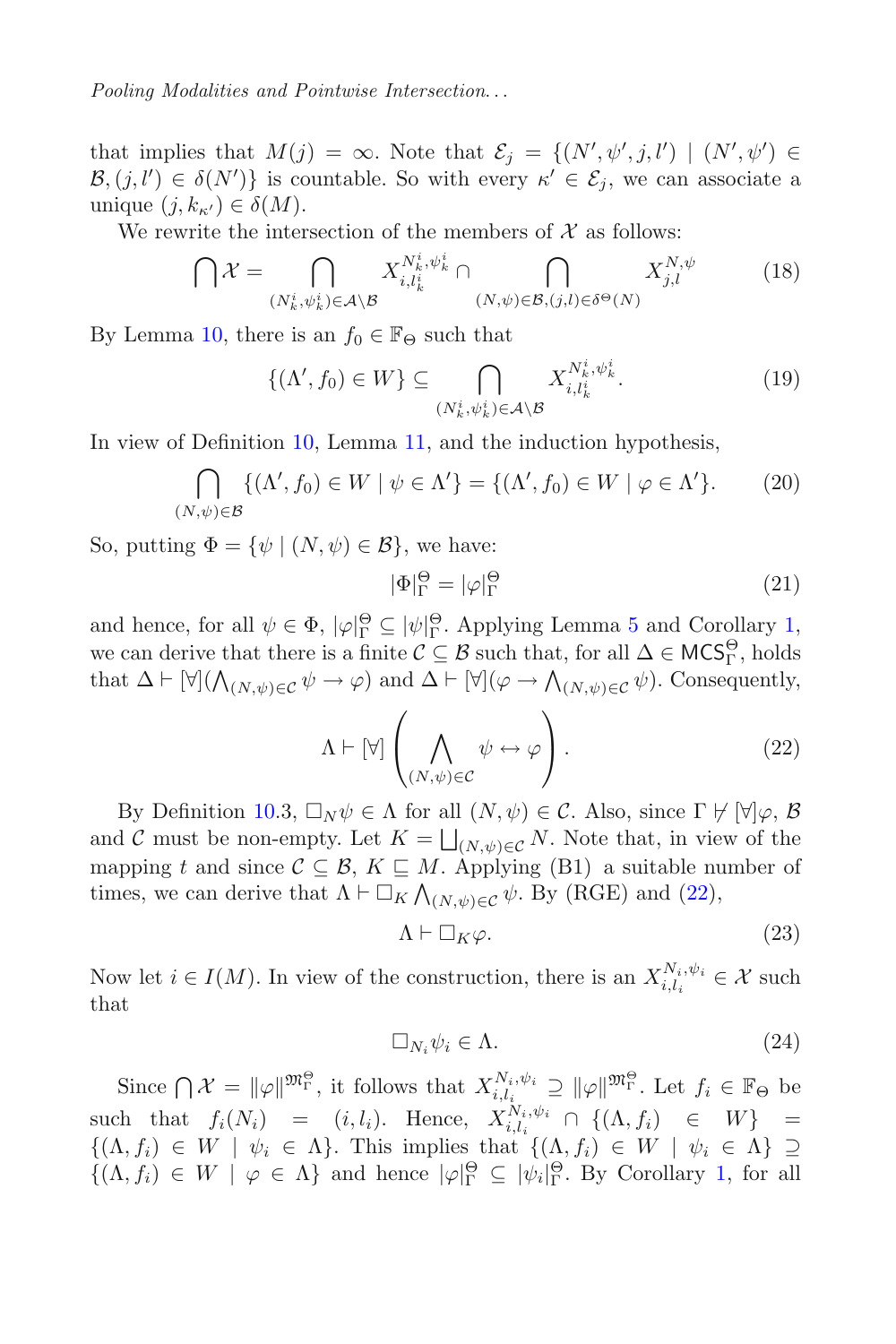$i \in I(M)$ 

<span id="page-25-1"></span>
$$
\Lambda \vdash [\forall](\varphi \to \psi_i). \tag{25}
$$

This implies that

$$
\Lambda \vdash [\forall] \left( \varphi \leftrightarrow \left( \varphi \land \bigwedge_{i \in I(M)} \psi_i \right) \right). \tag{26}
$$

Let  $L = K \sqcup \bigsqcup_{i \in I(M)} N_i$ . By (B1), [\(24\)](#page-24-1) and [\(23\)](#page-24-2),

$$
\Lambda \vdash \Box_L \left( \varphi \land \bigwedge_{i \in I(M)} \psi_i \right) \tag{27}
$$

By  $(26)$  and  $(RGE)$ ,

<span id="page-25-2"></span> $\Lambda \vdash \Box_L \varphi.$ 

We distinguish two cases. If M is finite, then there must be some  $k \in$  $\{1, 2, ...\}$  such that  $K \subseteq M \subseteq L^k$ . By the derived rule of iteration (see Theorem [3.](#page-9-1)3), we can derive that  $\Lambda \vdash \Box_{L^k} \varphi$ . Then, using (B3) and [\(23\)](#page-24-2), we derive that  $\Lambda \vdash \Box_{L^k} \varphi$  and hence  $\Box_{L^k} \varphi \in \Lambda$ derive that  $\Lambda \vdash \Box_M \varphi$  and hence  $\Box_M \varphi \in \Lambda$ .<br>If M is infinite, then we first derive the

If M is infinite, then we first derive that  $\Lambda \vdash \Box_L \sim \varphi \in \Lambda$ , using (B4).<br>
usily by (B3) and (23) we derive that  $\Lambda \vdash \Box_{\Lambda}$  and hence  $\Box_{\Lambda}$   $\varphi \in \Lambda$ . Finally, by (B3) and [\(23\)](#page-24-2), we derive that  $\Lambda \vdash \Box_M \varphi$  and hence  $\Box_M \varphi \in \Lambda$ .

## <span id="page-25-0"></span>**5.5. Completeness and Finite Model Property**

From here, it is a matter of routine to derive the following two key results:

THEOREM 4. (Strong Soundness and Completeness)  $\Gamma \vdash_{BL} [\forall] \varphi \text{ iff}$  $\Gamma\Vdash_{\mathbf{BL}_{\infty}^{[\forall]}}\varphi.$ 

PROOF. Soundness is safely left to the reader, relying on Theorem [1.](#page-6-1) For completeness, suppose that  $\Delta \nvDash_{\mathbf{BL}^{[\mathbb{V}]}} \varphi$ . Let  $\Theta = \Delta \cup \{\neg \varphi\}$ . Let  $\Gamma$  be a maximal consistent subset of  $\mathfrak{L}_{\Theta}^{[\triangledown]}$  with  $\Theta \subseteq \Gamma$ . Let  $\mathfrak{M}_{\Gamma}^{\Theta}$  be the relativized canonical model for  $\langle \Theta, \Gamma \rangle$  (cf. Definition [10\)](#page-20-0). Let  $f \in \mathbb{F}_{\Theta}$ . By Lemma [12,](#page-22-1) for all  $\psi \in \Gamma$ ,  $\mathfrak{M}^{\Theta}_{\Sigma}$ .  $(\Gamma, f) \models \psi$ . Hence,  $\Delta \not \Vdash_{\neg} \psi$ . for all  $\psi \in \Gamma$ ,  $\mathfrak{M}^{\Theta}_{\Gamma}$ ,  $(\Gamma, f) \models \psi$ . Hence,  $\Delta \not\Vdash_{\mathbf{BL}^{[\triangledown]}_{\infty}} \varphi$ .

THEOREM 5. (Finite Model Property for  $\mathbf{BL}_{\infty}^{[\forall]}$ ) *If*  $\vdash_{\mathbf{BL}_{\infty}^{[\forall]}} \varphi$ , then there is a<br>finite model  $\mathfrak{M}$  and a suce of such that  $\mathfrak{M}$  and  $\vdash_{\mathcal{M}} \mathfrak{M}$  and  $\vdash_{\mathcal{M}} \mathfrak{M}$ *finite model*  $\mathfrak{M}$  *and a world* w *in the domain of*  $\mathfrak{M}$  *such that*  $\mathfrak{M}, w \not\models \varphi$ *.* 

PROOF. Suppose  $V_{\text{BL}^{[\mathsf{Y}]}}$   $\varphi$ . Let  $\Theta = {\neg \varphi}$  and let  $\Gamma$  be a maximal consistent subset of  $\mathfrak{L}_{\Theta}^{[\forall]}$  with  $\Theta \subseteq \Gamma$ . Note that  $\mathfrak{M}_{\Gamma}^{\Theta}$  is finite by Fact [8.](#page-20-1) Let  $f \in \mathbb{F}_{\Theta}$ . By the same reasoning as for Theorem [4,](#page-25-2) we can show that  $\mathfrak{M}^{\Theta}_{\Gamma}$ ,  $(\Gamma, f) \not\models \varphi$ .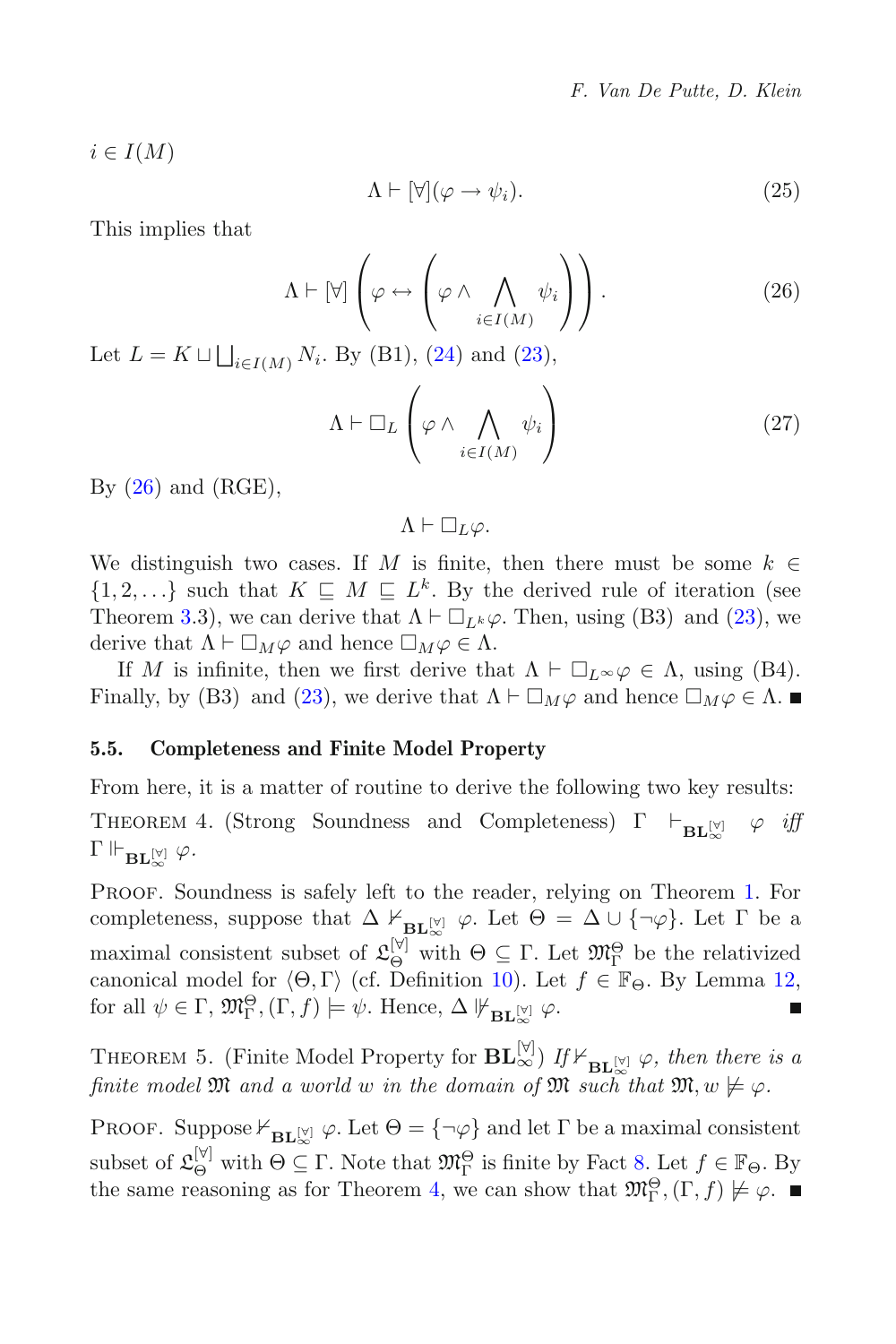As shown in [\[6](#page-46-3)], the finite model property does not always guarantee decidability, if one is working with a recursively enumerable, rather than a finite, axiomatization. Roughly, the question whether some structure is indeed a model of the logic (hence validates all its axioms) may itself not be decidable. One may be checking this ad infinitum for a single model, before ever being able to turn to the next model that could falsify a given formula.

This problem does not arise for our models. More generally, both the set of  $\mathbf{BL}_{\infty}^{[\forall]}$ -proofs and the set of finite  $\mathbf{BL}_{\infty}^{[\forall]}$ -models are easily seen to be recursively enumerable, and hence we have:

COROLLARY 4.  $\mathbf{BL}_{\infty}^{[\triangledown]}$  *is decidable.* 

# <span id="page-26-0"></span>**5.6.** Adaptations for  $\mathfrak{L}_f^{[\triangledown]}$ ,  $\mathfrak{L}_f$ , and  $\mathfrak{L}_{\infty}$

The above proofs can be adapted in a relatively straightforward way to obtain similar completeness and decidability results for each of  $\mathbf{BL}_{f}^{[\mathbb{V}]}, \mathbf{BL}_{\infty}$ , and  $BL_f$ . We will not state the theorems as such, but refer to Section [7](#page-41-0) for the overview of all our results.

Let us start with the simplest adaptation. In our completeness proof, we only relied on the axiom schema (B4) when dealing with infinite pooling profiles. In fact, we only applied those axiom schemas at the very end in the two cases of Lemma [12,](#page-22-1) in order to obtain the conclusion that  $\varphi \in \Lambda$ . Hence, leaving out those applications immediately gives us completeness and the finite model property for  $\mathbf{BL}_f^{[\forall]}$ .

For the languages without the universal modality, the proof also consists in a simplification of the above proof, with some minor adjustments. We sketch them here.

First, we define  $\mathfrak{L}_{\Theta}$  as the single negation-closure of  $\mathsf{SF}_{\Theta} \cup \{\top\}$ . Rather than  $MCS_{\Gamma}^{\Theta}$  for some maxiconsistent  $\Gamma \supseteq \Theta$ , we just use the set  $MCS^{\Theta}$  of all maximal consistent subsets of  $\mathfrak{L}_{\Theta}$  in our construction of the relativized canonical model. We simplify other notation accordingly:  $|\varphi|$ <sup>o</sup> = { $\Delta \in WCS$  |  $\varphi \in \Delta$ } and  $|\Psi|$ <sup>o</sup> = {<br>and its corollaries are rephrased as follows:  $\Theta = {\Delta \in \text{MCS}^{\Theta} \mid \varphi \in \Delta} \text{ and } |\Phi|^{\Theta} = {\Delta \in \text{MCS}^{\Theta} \mid \Phi \subseteq \Delta}. \text{ Lemma 53333.}$  $\Theta = {\Delta \in \text{MCS}^{\Theta} \mid \varphi \in \Delta} \text{ and } |\Phi|^{\Theta} = {\Delta \in \text{MCS}^{\Theta} \mid \Phi \subseteq \Delta}. \text{ Lemma 53333.}$  $\Theta = {\Delta \in \text{MCS}^{\Theta} \mid \varphi \in \Delta} \text{ and } |\Phi|^{\Theta} = {\Delta \in \text{MCS}^{\Theta} \mid \Phi \subseteq \Delta}. \text{ Lemma 53333.}$ 

**Lemma** [5](#page-18-2) **(rewritten).** *Where*  $\varphi \in \mathfrak{L}_{\Theta}$  *and*  $\Phi \subseteq \mathfrak{L}_{\Theta}$ : *if*  $|\Phi|^{\Theta} \subseteq |\varphi|^{\Theta}$ , *then there is a finite*  $\Phi' \subseteq \Phi$  *such that*  $\vdash \Lambda \Phi' \to \emptyset$ . *there is a finite*  $\Phi' \subseteq \Phi$  *such that*  $\vdash \bigwedge \Phi' \to \varphi$ .

This lemma is proven by standard means, relying on the compactness of  $\vdash$  and the deduction theorem.

**Corollary** [1](#page-19-4) **(rewritten).** *For every*  $\varphi, \psi \in \mathfrak{L}_{\Theta}$ :  $|\varphi|^{\Theta} \subseteq |\psi|^{\Theta}$  *iff*  $\nvdash \varphi \rightarrow \psi$ .<br> **Corollary** 2 **(rewritten)** *For every*  $\varphi, \psi \in \mathfrak{L}_{\Theta}$ ,  $|\varphi|^{\Theta} = |\psi|^{\Theta}$  *iff*  $\nvdash \varphi \leftrightarrow \psi$ . **Corollary** [2](#page-19-5) **(rewritten).** *For every*  $\varphi, \psi \in \mathfrak{L}_{\Theta}$ ,  $|\varphi|^{\Theta} = |\psi|^{\Theta}$  *iff*  $\vdash \varphi \leftrightarrow \psi$ .<br> **Corollary** 3 **(rowritten)** *For every*  $\psi \in \mathfrak{L}_{\Theta}$ ,  $|\psi|^{\Theta} = |\top|^{\Theta} = \mathsf{MCS}^{\Theta}$  *iff*  $\vdash \bot$ **Corollary** [3](#page-19-2) (rewritten). *For every*  $\psi \in \mathfrak{L}_{\Theta}$ ,  $|\psi|^{\Theta} = |\mathsf{T}|^{\Theta} = \mathsf{MCS}^{\Theta}$  *iff*  $\vdash \psi$ .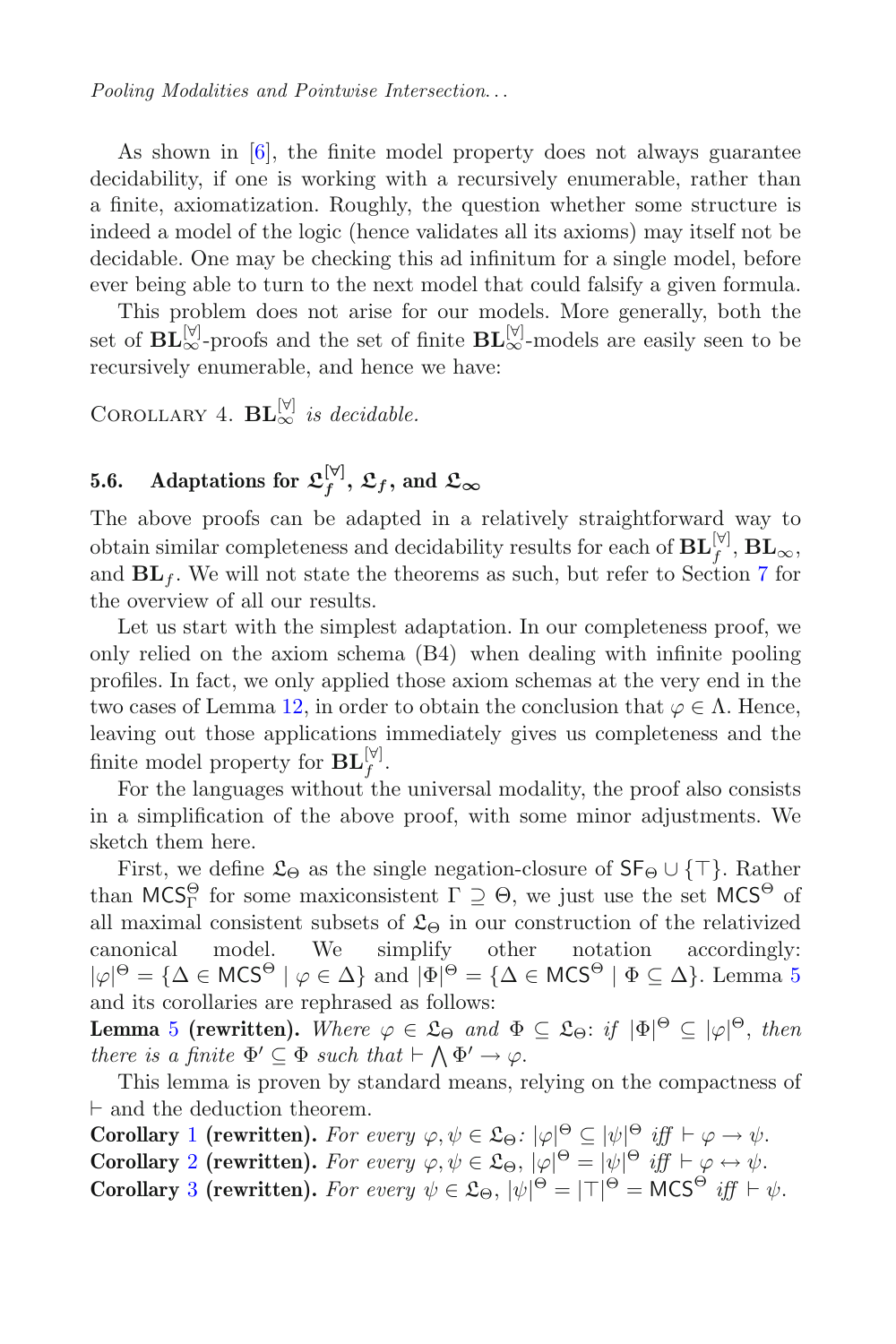The definitions in Section [5.2](#page-19-0) remain unchanged. We define the canonical model  $\mathfrak{M}^{\Theta}$  just like  $\mathfrak{M}^{\Theta}_\Gamma$ , but replacing  $\mathsf{MCS}^{\Theta}_\Gamma$  with  $\mathsf{MCS}^{\Theta}$ . The facts and lemmas from Sections [5.2](#page-19-0) and [5.3](#page-20-2) remain unchanged.

In the proof of the Truth Lemma (Lemma [12\)](#page-22-1), we obviously skip the case  $\varphi = [\forall] \psi$ . Further down in that proof, we replace every expression of the type "Γ  $\vdash \forall \tau$ " with " $\vdash \tau$ ", and use (RE) instead of (RGE). So for instance, in the proof of the left-to-right direction of (TL $\square$ ), Case 1 becomes:  $\vdash \varphi$ . In Case 2 equation (22) is rewritten to Case 2, equation  $(22)$  is rewritten to

<span id="page-27-1"></span>
$$
\vdash \bigwedge_{(N,\psi)\in\mathcal{C}} \psi \leftrightarrow \varphi. \tag{28}
$$

Then, using [\(28\)](#page-27-1), we can derive  $\Box_K \varphi$  from  $\Box \bigwedge_{(N,\psi) \in \mathcal{C}} \psi$ , by means of (RE) instead of (RCF). Similar rewriting of the proof's final stops results in the instead of (RGE). Similar rewriting of the proof's final steps results in the conclusion that  $\Lambda \vdash \Box_M \varphi$  and hence  $\Box_M \varphi \in \Lambda$ .<br>Finally a completeness proof for **BL** is jump

Finally, a completeness proof for  $BL_f$  is immediately obtained from the completeness proof for  $BL_{\infty}$ , just by skipping the parts that concern pooling profiles in  $\mathbb{M}_{\infty}\backslash\mathbb{M}_f$ . By the same token, we obtain the finite model property and hence decidability for each of the three logics  $\mathbf{BL}_{f}^{[\forall]}$ ,  $\mathbf{BL}_{\infty}$ , and  $\mathbf{BL}_{f}$ .

Let us insert a brief aside. Relying on Lewis' finitary construction developed in [\[4\]](#page-46-1), one can also establish the decidability of these logics, as they are all axiomatized by non-iterative modal axioms.<sup>[5](#page-27-2)</sup> However, this method cannot be used to prove completeness with respect to our intended semantics, let alone strong completeness and the semantic compactness that follows from it.[6](#page-27-3)

## <span id="page-27-0"></span>**6. Extensions**

In this section we prove completeness and the finite model property for a range of stronger logics that are obtained by imposing one or several standard frame conditions on the neighbourhood functions. In all cases, the proofs are variations on the one for the base logic (Section [5\)](#page-17-0), making essential use of the puzzle construction that we illustrated in Section [4.](#page-12-0) We will also indicate simplified axiomatizations for the studied extensions whenever possible. An overview of all completeness results is given in Section [7.](#page-41-0)

<span id="page-27-2"></span><sup>5</sup>An axiom (schema) is non-iterative if it contains no nested modal operators. An example of an iterative axiom schema is  $(4)$ :  $\square \varphi \rightarrow \square \square \varphi$ .

<span id="page-27-3"></span><sup>6</sup>Lewis' method would allow us to prove *weak* completeness with respect to the quasimodels that we refer to in Section [8.](#page-42-0) Still, one would require something along the lines of our puzzle piece construction to turn such quasi-models into our intended models.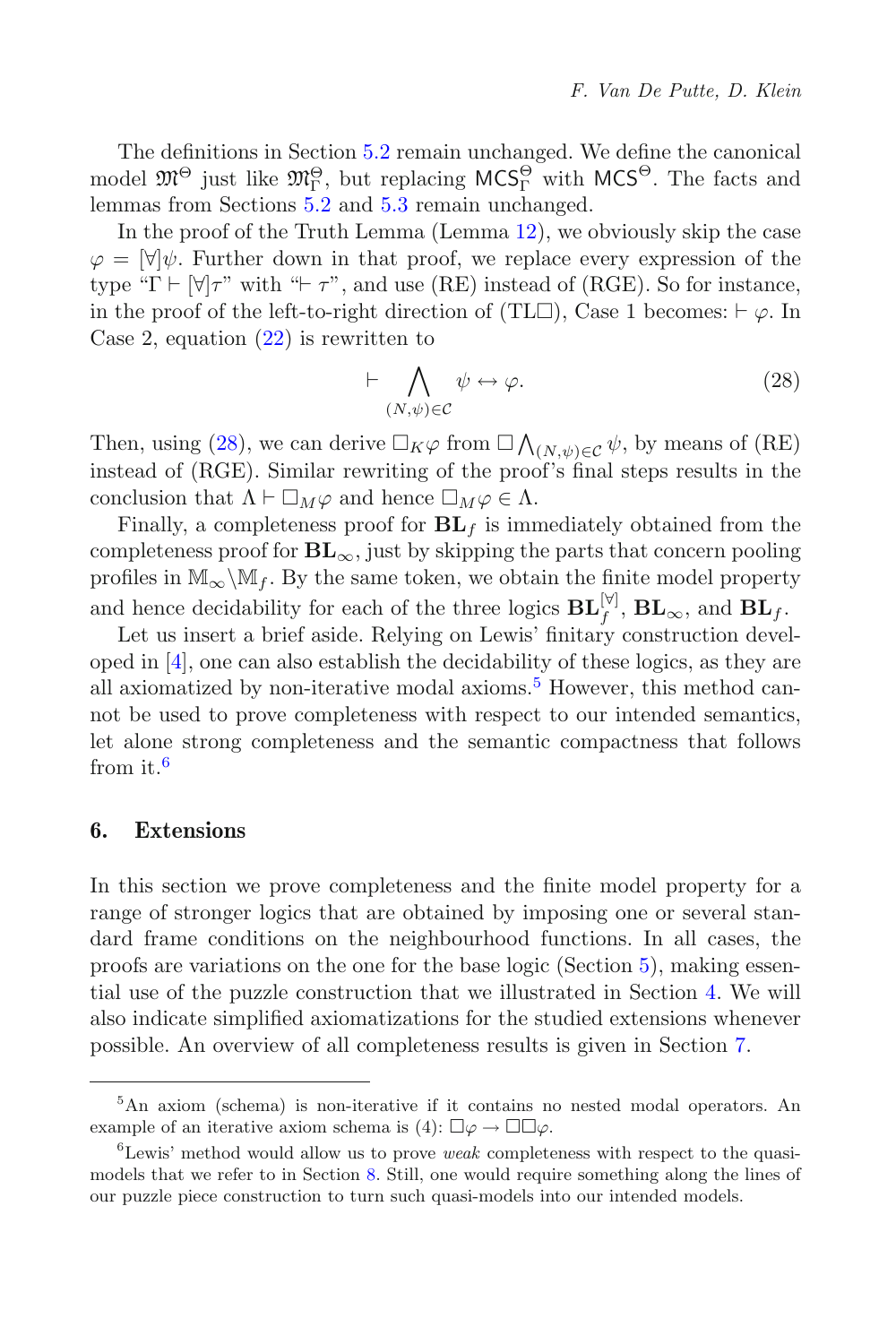*Pooling Modalities and Pointwise Intersection*...

Some notation will prove useful in the statement of theorems and properties. In the remainder, let **BL** be a metavariable for any of the four base logics. Where  $(X_1)$ ,  $(X_2)$ , ... are axioms (axiom schemata), we write  $BL + X_1 + X_2 + \cdots$  to denote the logic obtained by adding (all instances of)  $(X_1)$ ,  $(X_2)$ , ... to the axioms of **BL**, and closing the resulting set under (RE) and (MP). When we state soundness and completeness results of a given logic with respect to a certain class of frames, we always assume fixed the underlying language of that logic, and we only require the addition of axioms in that language.

### <span id="page-28-2"></span>**6.1. Monotonic Models**

Recall that a neighourhood model  $\mathfrak{M} = \langle W, \langle \mathcal{N}_i \rangle_{i \in I}, V \rangle$  is *monotonic* iff for all  $i \in I$  and all  $w \in W$ ,  $\mathcal{N}_i(w)$  is closed under supersets. In the remainder, we will use  $\mathcal{X}^{\uparrow}$  to refer to the closure of X under supsersets. Monotony thus means that  $\mathcal{N}_i(w) = \mathcal{N}_i^{\dagger}(w)$  for all  $i \in I$ .<br>In simple (monomodal) classical mod

In simple (monomodal) classical modal logics, closure of the neighbourhood set  $\mathcal{N}(w)$  under supersets corresponds to the axiom<sup>[7](#page-28-0)</sup>

<span id="page-28-1"></span>
$$
\Box(\varphi \land \psi) \to (\Box \varphi \land \Box \psi). \tag{AM}
$$

In the presence of (RE), (AM) entails the monotony rule (RM): if  $\Box \varphi$  and<br> $\Box \rightarrow \psi$  then  $\Box \psi$ . Conversely, we may characterize monotonic model logic  $\vdash \varphi \rightarrow \psi$ , then  $\Box \psi$ . Conversely, we may characterize monotonic modal logic<br>by replacing (RE) with (RM) Apother equivalent formulation is in terms by replacing (RE) with (RM). Another equivalent formulation is in terms of disjunction:  $\Box \varphi \to \Box (\varphi \vee \psi)$ . We will focus on a multi-modal variant of  $(AM)$  in the remainder but all our observations readily apply to these of (AM) in the remainder, but all our observations readily apply to these alternative characterizations.

Semantically, there are various characterizations of monotonic logics with pooling modalities, besides our official characterization obtained by imposing monotony on the models defined in Section [2—](#page-2-0)this is spelled out in Section 4.3 of [\[8](#page-46-0)]. We briefly recall the semantics in terms of the *monotonic semantic clause*, as this will turn out useful for our completeness proof:

DEFINITION 11. Where  $\mathfrak{M} = \langle W, \langle \mathcal{N}_i \rangle_{i \in I}, V \rangle$  and  $w \in W$ ,

- 0.  $\mathfrak{M}, w \not\models_m \bot,$
- 1.  $\mathfrak{M}, w \models_m \varphi$  iff  $w \in V(\varphi)$  for all  $\varphi \in \mathfrak{P},$
- 2.  $\mathfrak{M}, w \models_m \neg \varphi$  iff  $\mathfrak{M}, w \not\models_m \varphi$ ,
- 3.  $\mathfrak{M}, w \models_m \varphi \lor \psi$  iff  $\mathfrak{M}, w \models_m \varphi$  or  $\mathfrak{M}, w \models_m \psi$ ,

<span id="page-28-0"></span> $7$ Usually, (AM) is just called (M). We preserve the latter name for its more general counterpart involving pooling modalities.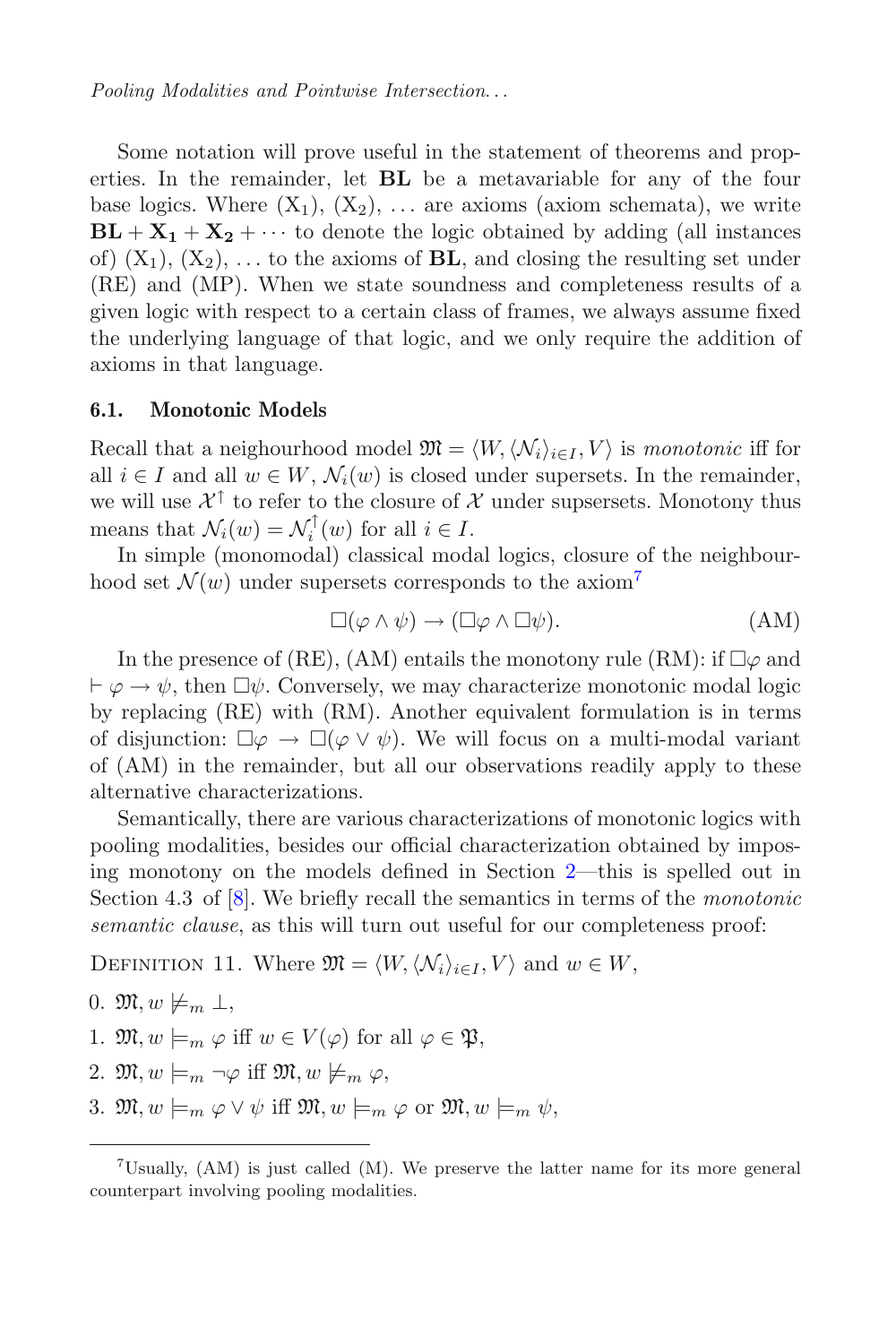4.  $\mathfrak{M}, w \models_m \Box_M \varphi$  iff there is an  $X \in \mathcal{N}_M(w)$  such that  $X \subseteq ||\varphi||_i^{\mathfrak{M}}$ where  $\|\varphi\|_i^{\mathfrak{M}} = \{w \in W \mid \mathfrak{M}, w \models_m \varphi\}.$ 

As shown in  $[8]$ , closing the neighbourhood sets of a model  $\mathfrak{M}$  under supersets—resulting in the *supplementation*  $\mathfrak{M}^{\uparrow}$ —is equivalent to using the indirect semantic clause for that model. That is:

THEOREM 6. (Corollary 2 of [\[8](#page-46-0)]) *Where*  $\mathfrak{M} = \langle W, \langle \mathcal{N}_i \rangle_{i \in I}, V \rangle$  *is a model,*  $w \in W$ *, and*  $\varphi \in \mathfrak{L}_{\infty}^{[\forall]}$ *:*  $\mathfrak{M}, w \models_{m} \varphi$  *iff*  $\mathfrak{M}^{\uparrow}, w \models \varphi$ *.* 

In order to axiomatize the logics with pooling modalities over the class of monotonic models, one needs to add all instances of the following schema to **BL**:

<span id="page-29-2"></span>
$$
\Box_M(\varphi \land \psi) \to (\Box_M \varphi \land \Box_M \psi)
$$
 (M)

Before we prove completeness, we note two properties of these logics. Theorem [7](#page-29-0) implies that these logics allow for a slightly simpler axiomatization, skipping the axiom schema (B3). Theorem [8](#page-29-1) records a derived rule in the logics with the universal modality, which will turn out useful for our completeness proof.

<span id="page-29-0"></span>Theorem 7. *The axiom schema (B3) is derivable from (B1), (B2), (RE), and (M).*

PROOF. Suppose that  $\square_M \varphi$  and  $\square_{M\sqcup N\sqcup N'} \varphi$ . By the second premise, (RE),<br>and (M) we can derive  $\square_{M\sqcup N\sqcup N'} \top$  By (B2) this gives us  $\square_N \top$  Finally and (M), we can derive  $\square_{M\sqcup N\sqcup N'}\top$ . By (B2), this gives us  $\square_N\top$ . Finally, by (B1), (RE), and the first premise, we derive  $\square_{M\sqcup N}\varphi$ .

<span id="page-29-1"></span>Theorem 8. *Every instance of the schema*

$$
(\Box_M \varphi \land [\forall](\varphi \to \psi)) \to \Box_M \psi \tag{M[\forall]}
$$

*is derivable in*  $\mathbf{BL}_{\infty}^{[\forall]}$  + **M** *and*  $\mathbf{BL}_{\mathbf{f}}^{[\forall]}$  + **M***.* 

**PROOF.** Suppose that  $\Box_M\varphi$  and  $[\forall](\varphi \rightarrow \psi)$ . By the second premise and normal modal logic properties we get  $[\forall](\varphi \rightarrow (\varphi \land \psi))$ . By the first premise normal modal logic properties, we get  $[\forall](\varphi \leftrightarrow (\varphi \wedge \psi))$ . By the first premise and (RGE),  $\Box_M(\varphi \land \psi)$ . Finally, by (M) and (MP),  $\Box_M \psi$ .

THEOREM 9. Where  $\mathbf{BL} \in \{\mathbf{BL}_{\infty}^{[\mathbb{V}]}, \mathbf{BL}_{\mathbf{f}}^{\mathbb{V}}, \mathbf{BL}_{\infty}, \mathbf{BL}_{\mathbf{f}}\}$ :  $\mathbf{BL} + \mathbf{M}$  is sound<br>and strongly complete  $w$  r t, the class of monotonic models. Moreover, it has *and strongly complete w.r.t. the class of monotonic models. Moreover, it has the finite model property.*

PROOF. Soundness is, as usual, safely left to the reader. For completeness and the finite model property, we give the argument for  $\mathbf{BL}_{\infty}^{[\triangledown]} + \mathbf{M}$ . Just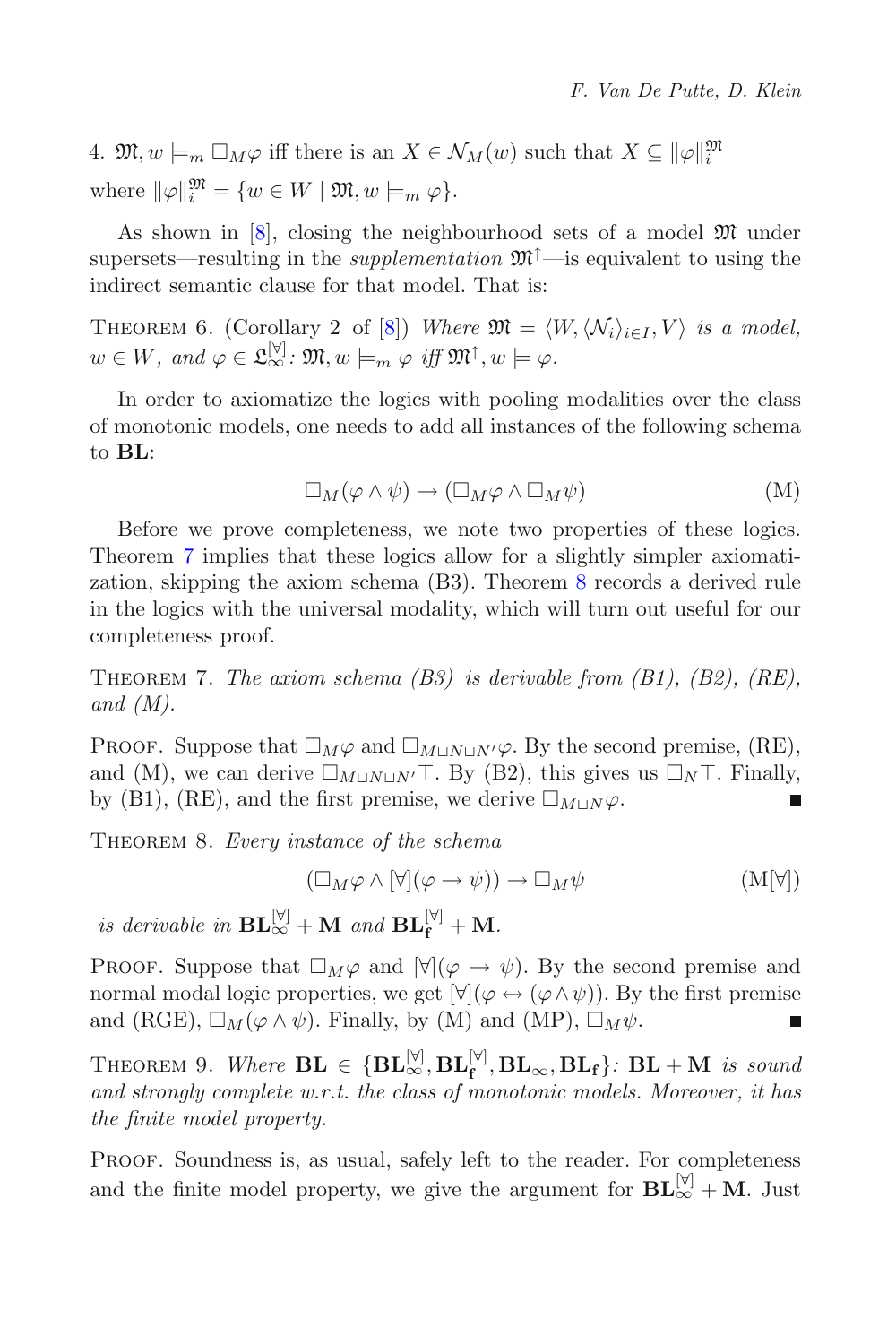as for the base logics, the analogous results for the other three logics are obtained by simplifications of this argument (cf. Section [5.6\)](#page-26-0).

We need to prove that for every (finite) consistent set of formulas  $\Theta$ , there is a (finite) monotonic model  $\mathfrak{M}$  and a world w in its domain such<br>that  $\mathfrak{M}$  and  $\vdash \Theta$ . So let us hold fixed such a  $\Theta$ . We define  $\mathfrak{G}^{[\gamma]}$ . E and that  $\mathfrak{M}, w \models \Theta$ . So let us hold fixed such a  $\Theta$ . We define  $\mathfrak{L}_{\Theta}^{[\mathbb{V}]}, \Gamma$ , and the model  $\mathfrak{M}^{\Theta}$  in exactly the same way as we did in Section 5. Note that the model  $\mathfrak{M}_{\Gamma}^{\Theta}$  in exactly the same way as we did in Section [5.](#page-17-0) Note that Lemmas [5](#page-18-2) , [9,](#page-21-0) [10,](#page-21-1) and [11](#page-21-2) (and their corollaries) and Facts [4,](#page-18-1) [6](#page-19-3) and [7](#page-19-1) are all preserved.

The crucial change occurs in the truth lemma. That is, we now prove the truth lemma given the *indirect* semantic clause, cf. Definition [11:](#page-28-1)

<span id="page-30-1"></span>PROPOSITION 1. For all 
$$
\Lambda \in \text{MCS}_\Gamma^{\Theta}
$$
, for all  $f \in \mathbb{F}_{\Theta}$ , and all  $\varphi \in \mathfrak{L}_{\Theta}^{[\mathbb{V}]}$ :  

$$
\mathfrak{M}_{\Gamma}^{\Theta}, (\Lambda, f) \models_m \varphi \text{ iff } \varphi \in \Lambda.
$$

The proof is exactly the same as the one for Lemma [12,](#page-22-1) except for the left-to-right direction of (TL $\square$ ). So suppose that  $\mathfrak{M}^{\Theta}_{\Gamma}(\Lambda, f) \models \square_M \varphi$ . We<br>distinguish the same two cases as in the original proof. For Case 1, note distinguish the same two cases as in the original proof. For Case 1, note that, since each  $\mathcal{N}_i(\Lambda, f)$  for  $i \in I(M)$  is non-empty, we have

$$
\Box_i \top \in \Lambda \text{ for all } i \in I(M) \tag{29}
$$

and, hence,  $\square_M \top \in \Lambda$ . Moreover, by Corollary [3](#page-19-2) and the supposition for this case,  $\Lambda \vdash [\forall](\top \leftrightarrow \varphi)$ . By (RGE),  $\square_M \varphi \in \Lambda$ .<br>For Case 2, we replace identity  $(-)$  with the sp

For Case 2, we replace identity (=) with the subset-relation  $(\subseteq)$  in equa-tions [\(17\)](#page-23-0), [\(20\)](#page-24-3), and [\(21\)](#page-24-4). Again putting  $\Phi = {\psi | (N, \psi) \in \mathcal{B}}$ , this gives us

<span id="page-30-0"></span>
$$
|\Phi|_{\Gamma}^{\Theta} \subseteq |\varphi|_{\Gamma}^{\Theta}.
$$
\n(30)

Applying Lemma [5,](#page-18-2) we can derive that here is a finite  $\mathcal{C} \subseteq \mathcal{B}$  such that, for all  $\Delta \in \mathsf{MCS}^{\Theta}_\Gamma$ ,  $\Delta \vdash [\forall] (\bigwedge_{(N,\psi)\in\mathcal{C}} \psi \to \varphi)$ . Consequently,

$$
\Lambda \vdash [\forall] \left( \bigwedge_{(N,\psi)\in \mathcal{C}} \psi \to \varphi \right) \tag{31}
$$

Let again  $K = \bigsqcup_{(N,\psi) \in \mathcal{C}} N$ . As before, we have  $K \sqsubseteq M$ . Using Lemma [5](#page-18-2)<br>d (M\vi) we derive that  $\square_{\mathcal{C}} \circ \mathcal{C} \wedge \longrightarrow$  Finally we rely on (20) to derive that and  $(M[\forall])$ , we derive that  $\Box_K \varphi \in \Lambda$ . Finally, we rely on [\(29\)](#page-30-0) to derive that  $\Box_K \varphi \in \Lambda$ , using (B1) for the finite case and (B4) for the infinite case. This  $\Box_M \varphi \in \Lambda$ , using (B1) for the finite case and (B4) for the infinite case. This completes the proof of Proposition 1 completes the proof of Proposition [1.](#page-30-1)

Let  $f \in \mathbb{F}_{\Theta}$  be arbitrary. By Proposition [1,](#page-30-1)

$$
\mathfrak{M}_{\Gamma}^{\Theta}, (\Theta, f) \models_{m} \Theta \tag{32}
$$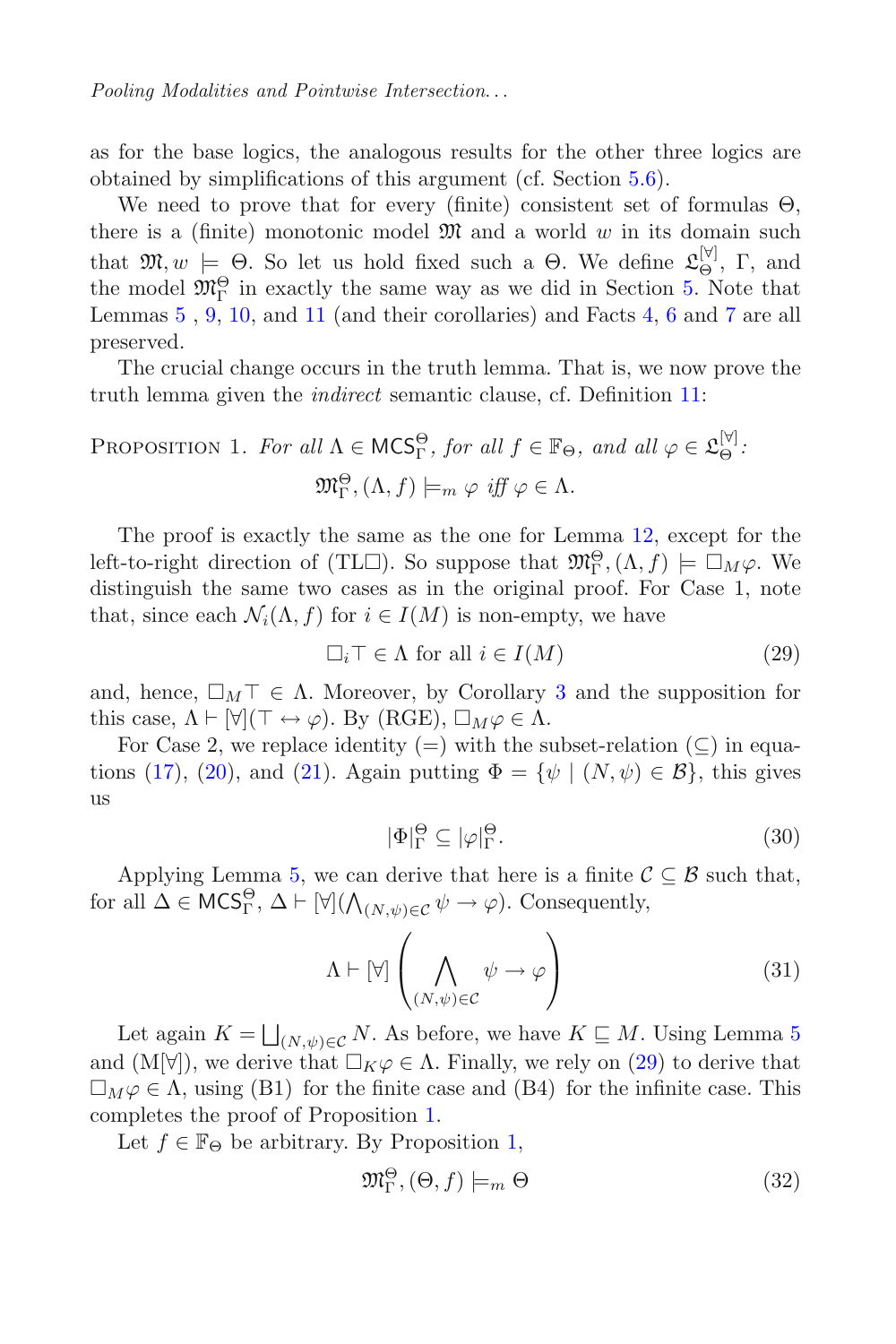Once there, we rely on the equivalence of the semantics in terms of the indirect semantic clause and the one in terms of monotonic models. Let  $\mathfrak{M}_{\Gamma}^{\Theta,\uparrow}$  be the supplementation of  $\mathfrak{M}_{\Gamma}^{\Theta}$ . By Theorem [6,](#page-29-2)

$$
\mathfrak{M}_{\Gamma}^{\Theta,\uparrow}, (\Theta, f) \models \Theta \tag{33}
$$

and, by its very definition ,  $\mathfrak{M}_{\Gamma}^{\Theta,\uparrow}$  is a monotonic model. So this model serves as a witness to the consistency of  $\Theta$ , and is moreover finite whenever  $\Theta$  is finite.<sup>[8](#page-31-0)</sup>

One may wonder whether it is not sufficient to add the following singleagent version of (M) to **BL** in order to axiomatize the logic of monotonic models:

$$
\Box_i(\varphi \wedge \psi) \rightarrow (\Box_i \varphi \wedge \Box_i \psi) \tag{M_i}
$$

The answer is negative: although such axioms characterize the closure of the  $\mathcal{N}_i(w)$  under supersets at the level of *frames*, they do not yield a com-plete axiomatization.<sup>[9](#page-31-1)</sup> That is, consider a model  $\mathfrak{M}_{\mathsf{ex}}$  with two worlds w, w' that verify the same propositional variables, and with the (uniform) neighbourhood functions that put  $\mathcal{N}_1(w) = \mathcal{N}_1(w') = \{\{w\}, \{w'\}\}\.$  Note that the neighbourhood sets of w and w' are not closed under supersets. However neighbourhood sets of  $w$  and  $w'$  are not closed under supersets. However, all axioms of the base logics and  $(M_1)$  are valid at both w and w'. This is<br>so because no formula of the form  $\Box$  a holds true at either w or w' whence so because no formula of the form  $\Box_1\varphi$  holds true at either w or w', whence<br>the antecedent of any instance of  $(M_*)$  is false. However  $\Box_{\Box}$  is true at the antecedent of any instance of  $(M_1)$  is false. However,  $\square_{1,1}\bot$  is true at both w and w', while  $\square_{1,1} \top$  is false at both. Hence, we really need axiom<br>schemata like  $\square_{1,1}(\emptyset \wedge \psi) \rightarrow \square_{1,1}(\emptyset)$  in order to obtain all validities obtained schemata like  $\square_{1,1}(\varphi \wedge \psi) \rightarrow \square_{1,1}\varphi$  in order to obtain all validities obtained<br>by imposing monotony by imposing monotony.

This lesson applies to most of the other extensions of the base logics that we will study in this paper. That is, one often needs to add counterparts of the standard (monomodal) axioms for all the operators  $\Box_M$ , not just for the operators  $\Box_i$ . This is an immediate consequence of the fact that pooling modalities make the languages strictly more expressive, cf. [\[8\]](#page-46-0).

<span id="page-31-0"></span><sup>&</sup>lt;sup>8</sup>If one would prove completeness in a more direct way, without relying on the alternative semantic characterization, one immediately takes the supplementation of  $\mathfrak{M}_{\Gamma}^{\Theta}$  and proves the original truth lemma for that model. The general outline of such a proof will be analogous to our original proof for  $\mathbf{BL}_{\infty}^{|\mathcal{V}|}$ , but one has to go back and forth a number of times between  $\mathfrak{M}_{\Gamma}^{\Theta}$  and its supplementation.

<span id="page-31-1"></span><sup>&</sup>lt;sup>9</sup>The positive is well-known, cf.  $[5, \text{Lemma } 2.21]$  $[5, \text{Lemma } 2.21]$ .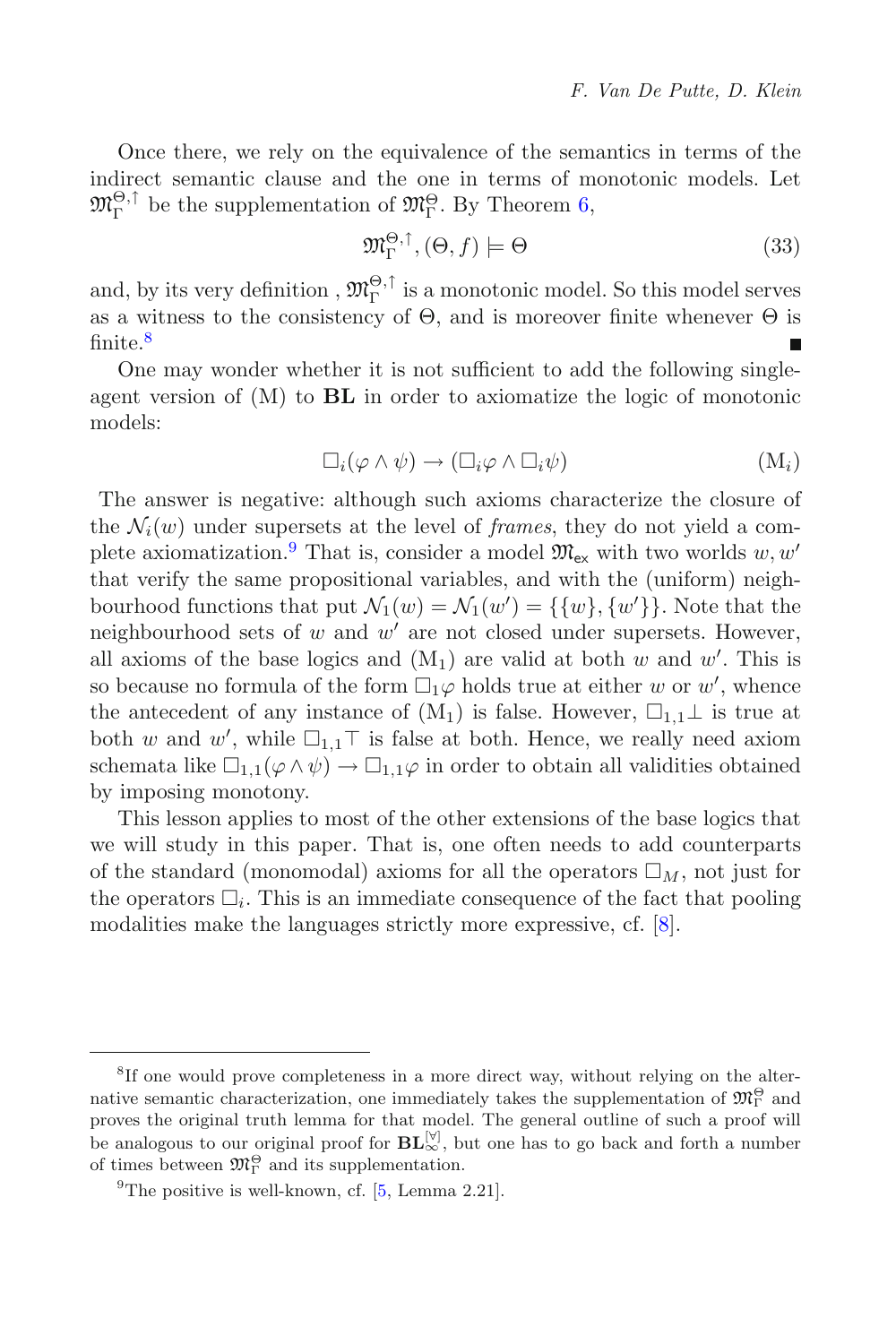### <span id="page-32-3"></span>**6.2. Closure Under Intersections**

A second well-known constraint on neighbourhood sets is their being closed under intersections. Here we distinguish two cases: closure under finite intersections, and closure under arbitrary intersections. As we will show, while these two conditions cannot be distinguished in  $\mathcal{L}^{[\forall]}_f$  (hence, neither in any of its sublanguages), they yield different logics in the presence of infinitary pooling modalities. In the remainder, we call a model *(finite) intersective* iff for all worlds w in its domain and for all i,  $\mathcal{N}_i(w)$  is closed under (finite) intersections.

First some notation. Where  $M \in \mathbb{M}_{\infty}$ , let  $M_f^-$  be the set

$$
\{(i,1) \mid \exists k \in \mathbb{N}^+ : (i,k) \in M\} \cup \{(i,0) \mid i \notin I(M)\} \cup \{(i,\infty) \mid (i,\infty) \in M\}.
$$

In words,  $M_f^-$  is obtained by replacing every  $(i, k)$  for a finite number  $k > 0$ <br>with  $(i, 1)$  in M, leaving the other indices unchanged. We use  $M_t$  to denote with  $(i, 1)$  in M, leaving the other indices unchanged. We use  $M_f$  to denote the set  $\{(i,1) | (i,k) \in M \text{ for some } k \in \mathbb{N}^+ \cup \{\infty\}\} \cup \{(i,0) | i \notin I(M)\}.$ Note that

<span id="page-32-0"></span>FACT 13. *If*  $M \in M_f$ *, then*  $M_f^- = M_f$ *.* 

In line with the preceding, we need to distinguish between two axioms:

$$
\Box_M \varphi \to \Box_{M_f^-} \varphi \tag{F1}
$$

$$
\Box_M \varphi \to \Box_{M_f} \varphi \tag{I}
$$

Intuitively, (FI) expresses that if you can obtain a certain set  $X \subseteq W$  by intersecting any  $k$  pieces of information for the index  $i$ , then that information is already available in itself, for  $i$ . (I) expresses that this is even the case if you get X by intersecting an arbitrary number of pieces of information. In view of Fact [13,](#page-32-0) (I) reduces to (FI) for languages without infinitary pooling modalities. So we have:

<span id="page-32-2"></span>FACT 14. 
$$
\mathbf{BL}_{\mathbf{f}}^{[\triangledown]} + \mathbf{FI} = \mathbf{BL}_{\mathbf{f}}^{[\triangledown]} + \mathbf{I} \text{ and } \mathbf{BL}_{\mathbf{f}} + \mathbf{FI} = \mathbf{BL}_{\mathbf{f}} + \mathbf{I}.
$$

Let  $\mathfrak{M}^{\cap}(\mathfrak{M}^{\cap f})$  denote the model obtained from  $\mathfrak{M} = \langle W, \langle \mathcal{N}_i \rangle_{i \in I}, V \rangle$  by closing each neighbourhood set  $\mathcal{N}_i(w)$  under (finite) intersections. Let  $\mathcal{N}_{\Omega}^{\cap}$ <br> $(M^{\cap}I)$  denote the neighbourhood function that corresponds to the pooling  $(\mathcal{N}_M^{\perp_f})$  denote the neighbourhood function that corresponds to the pooling profile M, in the model  $\mathfrak{M}^{\cap}(\mathfrak{M}^{\cap f})$ . Also, where  $k \in \mathbb{N}^+$ , let

$$
M^{k} = \{(i,k) \mid i \in I(M), M(i) \neq \infty\} \cup \{(i,l) \in M \mid l = 0 \text{ or } l = \infty\}.
$$

<span id="page-32-1"></span>For the proof of completeness of these logics, the following two lemmas are crucial:

LEMMA 15. *For all*  $(\Lambda, f) \in W$ :  $\mathcal{N}_{M}^{\cap}(\Lambda, f) = \mathcal{N}_{M^{\infty}}(\Lambda, f)$ .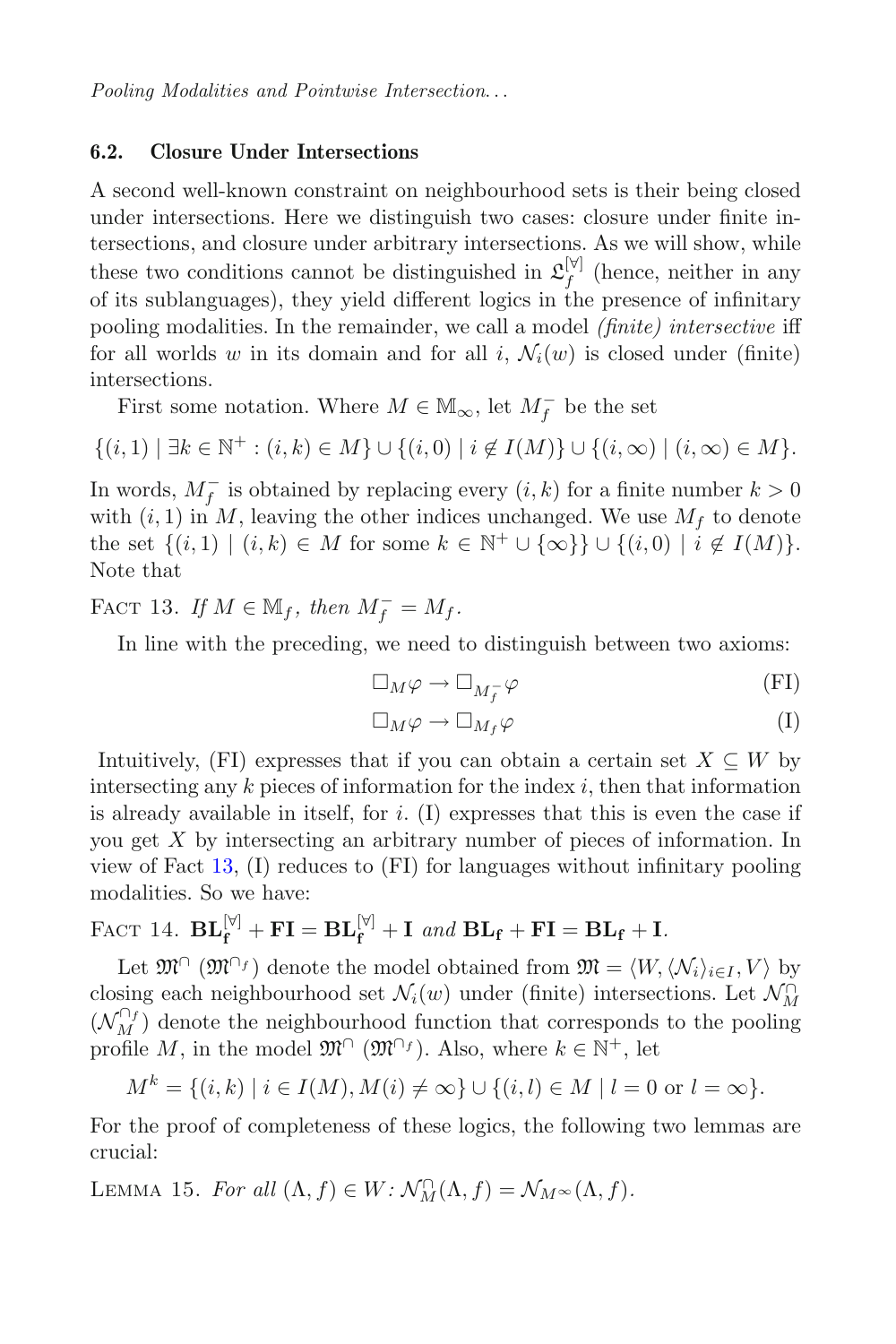PROOF. It holds that:  $X \in \mathcal{N}_{M}^{\cap}(\Lambda, f)$  iff for every  $i \in I(M)$ , there is some  $X \in \mathcal{N}_{M}^{\cap}(\Lambda, f)$  such that  $\bigcap_{X \in \mathcal{X}} X \subseteq X$  iff for every  $i \in I(M)$  there is a  $X_i \in \mathcal{N}_i^{\cap}(\Lambda, f)$  such that  $\bigcap_{i \in I(M)} X_i = X$  iff for every  $i \in I(M)$ , there is a<br> $\mathcal{X} \subset \mathcal{N}^{\cap}(\Lambda, f)$  such that  $\bigcap_{i \in I(M)} X_i = X$  iff  $X \subset \mathcal{N}_{\infty}$ ,  $(\Lambda, f)$  $\mathcal{X}_i \subseteq \mathcal{N}_i^{\cap}(\Lambda, f)$  such that  $\bigcap_{i \in I(M)} \bigcap \mathcal{X}_i = X$  iff  $X \in \mathcal{N}_{M^{\infty}}(\Lambda, f)$ .

<span id="page-33-1"></span>LEMMA 16. For all  $(\Lambda, f) \in W$ : if  $X \in \mathcal{N}_M^{\cap_f}(\Lambda, f)$ , then there is a  $k \in \mathbb{N}^+$ <br>such that  $X \in \mathcal{N}_{\infty}(\Lambda, f)$ *such that*  $X \in \mathcal{N}_{M^k}(\Lambda, f)$ .

PROOF. Analogous to the proof for the previous lemma; however, in this case the  $\mathcal{X}_i$  can be taken to be finite, and hence, since also  $I(M)$  is finite, there is a  $k \in \mathbb{N}$  such that each  $\mathcal{X}_i$  has at most k elements.

<span id="page-33-0"></span>THEOREM 10. Where  $\mathbf{BL} \in \{\mathbf{BL}_{\infty}^{[\forall]}, \mathbf{BL}_{\infty}, \mathbf{BL}_{\mathbf{f}}\}$ :  $\mathbf{BL} + \mathbf{I}$  is sound<br>and strongly complete  $w$  *x t* the class of intersective models. Moreover, it *and strongly complete w.r.t. the class of intersective models. Moreover, it has the finite model property.*

PROOF. We first focus on  $BL_{\infty}^{[\forall]}$  + **I**. Soundness is safely left to the reader. For completeness and the finite model property, fix a consistent set Θ. Define  $\mathfrak{L}_{\Theta}^{[\triangledown]}$  as before, and let  $\Gamma \subseteq \mathfrak{L}_{\Theta}^{[\triangledown]}$  be maximal such that  $\Theta \subseteq \Gamma$  and  $\Gamma$  is consistent.

Let  $\mathfrak{M}_{\Gamma}^{\Theta,\cap} = \langle W, \langle \mathcal{N}_i^{\cap} \rangle_{i \in I}, V \rangle$ . Note that, by Fact [8,](#page-20-1)  $\mathfrak{M}_{\Gamma}^{\Theta,\cap}$  is finite when-<br>r.  $\Theta$  is finite. In order to establish completeness and the finite model ever Θ is finite. In order to establish completeness and the finite model property, it suffices to prove the following:

PROPOSITION 2. For all  $\varphi \in \mathfrak{L}_{\infty}^{[\forall]}$ , all  $\Lambda \in \mathsf{MCS}_{\Gamma}^{\Theta}$ , and all  $f \in \mathbb{F}_{\Theta}$ , the following are equivalent: *following are equivalent:*

- (i)  $\mathfrak{M}_{\Gamma}^{\Theta,\cap}$ ,  $(\Lambda, f) \models \varphi$ ,
- (ii)  $\mathfrak{M}_{\Gamma}^{\Theta}, (\Lambda, f) \models \varphi,$
- (iii)  $\varphi \in \Lambda$ .

We prove this by an induction on the complexity of  $\varphi$ . The base case and the induction step for  $\neg$ ,  $\vee$ , and  $[\forall]$  are safely left to the reader. For  $\square_M$ , the equivalence of (ii) and (iii) follows from Lemma [12.](#page-22-1) The implication from (ii) to (i) follows immediately from the induction hypothesis and the fact that, for every  $i \in I$  and every world  $w \in W$ ,  $\mathcal{N}_i(w) \subseteq \mathcal{N}_i^{\cap}(w)$ . We now prove that (i) implies (iii).

Suppose that  $\mathfrak{M}_{\Gamma}^{\Theta,\cap}$ ,  $(\Lambda, f) \models \Box_M \varphi$ . Hence,  $\|\varphi\|_{\mathfrak{M}_{\Gamma}}^{\mathfrak{M}_{\Gamma}^{\Theta,\cap}} \in \mathcal{N}_{M}^{\cap}(\Lambda, f)$ . By the induction hypothesis and by Lemma [15,](#page-32-1)  $\|\varphi\|^{m_{\Gamma}^{\Theta}} \in \mathcal{N}_{M^{\infty}}(\Lambda, f)$  and hence  $m^{\Theta}$  ( $\Lambda, f$ )  $\vdash \Box_{M^{\infty}}(2)$  $\mathfrak{M}^{\Theta}_{\Gamma}, (\Lambda, f) \models \Box_{M^{\infty}} \varphi.$ We now reason exp

We now reason exactly as in the proof of Lemma [12,](#page-22-1) showing that there is a  $K \in \mathbb{M}_{\infty}$  such that  $K \subseteq M^{\infty}$  and  $\Lambda \vdash \Box_K \varphi$ . By (I),  $\Lambda \vdash \Box_{K_f} \varphi$ . Note moreover that, since  $K \subseteq M^{\infty}$ ,  $K_f \subseteq M$ . We then reason again as in the last part of Lemma [12](#page-22-1) to arrive at the conclusion that  $\Box_M \varphi \in \Lambda$ .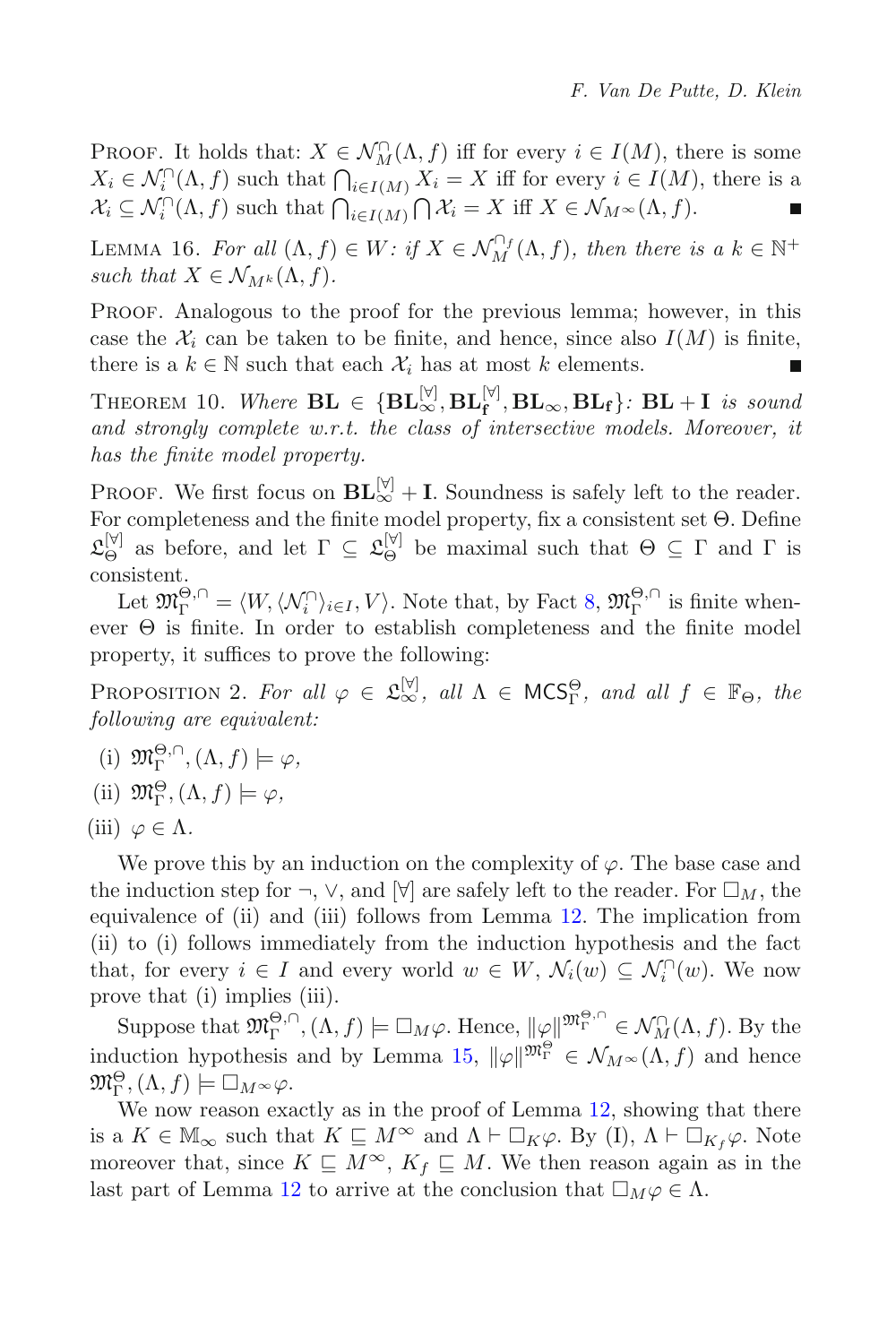This gives us completeness and the finite model property for  $\mathbf{BL}_{\infty}^{[\forall]}$  + **I**. For  $\mathbf{BL}_{\mathbf{f}}^{[\mathbf{V}]}$  + **I**, note first that we are working with a set  $\Theta \subseteq \mathcal{L}_{\mathbf{f}}^{[\mathbf{V}]}$ , and thus  $\mathbb{M}_{\Theta} \subset \mathbb{M}_f$ . Since K is a finite union of pooling profiles  $N \in \mathbb{M}_{\Theta}$ , it follows that  $K \in \mathbb{M}_f$ . So we can apply (I) just as before. For the two logics without the universal modality, we have to adapt the proof in the same way as we did for  $BL_{\infty}$  and  $BL_{\bf f}$  (cf. Section [5.6\)](#page-26-0). п

<span id="page-34-1"></span>THEOREM 11. Where  $\mathbf{BL} \in \{\mathbf{BL}_{\infty}^{[\mathbb{V}]}, \mathbf{BL}_{\mathbf{f}}, \mathbf{BL}_{\infty}, \mathbf{BL}_{\mathbf{f}}\}$ :  $\mathbf{BL} + \mathbf{FI}$  is sound<br>and strongly complete  $w$  r t, the class of finite intersective models. Moreover *and strongly complete w.r.t. the class of finite intersective models. Moreover, it has the finite model property.*

PROOF. The proof is analogous to that of Theorem [10,](#page-33-0) but this time relying on Lemma [16](#page-33-1) instead of Lemma [15](#page-32-1) in the proof of the induction step, for the implication from (i) to (iii). This way, we obtain a  $k \in \mathbb{N}$  and a K such<br>that  $\Lambda \vdash \Box_{K}(2 \text{ and } K \sqsubset M^k)$  We then apply (EI) to derive that  $\Lambda \vdash \Box$ that  $\Lambda \vdash \Box_K \varphi$  and  $K \sqsubseteq M^k$ . We then apply (FI) to derive that  $\Lambda \vdash \Box_{K^-_f} \varphi$ . Observe that  $K_f^- \subseteq M$ . We can then again reason as in the last part of Lemma 12 to show that  $\Box_{M}$   $\in \Lambda$ Lemma [12](#page-22-1) to show that  $\Box_M \varphi \in \Lambda$ .

By Fact [14,](#page-32-2) it follows that only if we have infinitary pooling modalities at our disposal, the two frame conditions mentioned at the outset of this section yield a different logic. Without such modalities, this distinction remains under the radar.

In classical modal logics with a single modal operator  $\Box$ , closure under (finite or arbitrary) intersections is axiomatized by the aggregation axiom  $(AC)^{10}$  $(AC)^{10}$  $(AC)^{10}$ :

$$
(\Box \varphi \land \Box \psi) \to \Box (\varphi \land \psi) \tag{AC}
$$

In the restricted language with only regular sets—no proper pooling profiles as indexes, completeness with respect to the class of intersective models is obtained by adding all group varians of  $(AC)$  to the logic (cf. [\[9,](#page-46-4) Theorem 7]). In contrast, to obtain a complete axiomatization for the languages considered here, we need (FI), respectively (I). That (FI) implies (AC) can easily be verified. Suppose that  $\Box_i \varphi$  and  $\Box_i \psi$ . By (B1), this gives us  $\Box_{i,i}(\varphi \wedge \psi)$ .<br>Then by (EI), we obtain  $\Box_i(\varphi \wedge \psi)$ . Then, by (FI), we obtain  $\Box_i(\varphi \wedge \psi)$ .<br>There is also a relatively easy y

There is also a relatively easy way to see that the converse implication, from (AC) to (FI), fails. Let  $\mathfrak{M}_{ex}$  be the model described at the end of Section [6.1.](#page-28-2) Note that this model is not (finite) intersective, since e.g.  $\emptyset \notin \mathcal{N}_1(w)$ . Still, any instance of (AC) is true at all worlds, since no formula

<span id="page-34-0"></span><sup>&</sup>lt;sup>10</sup>Cf. [\[5](#page-46-2), Lemma 2.20]. (AC) is often just called (C).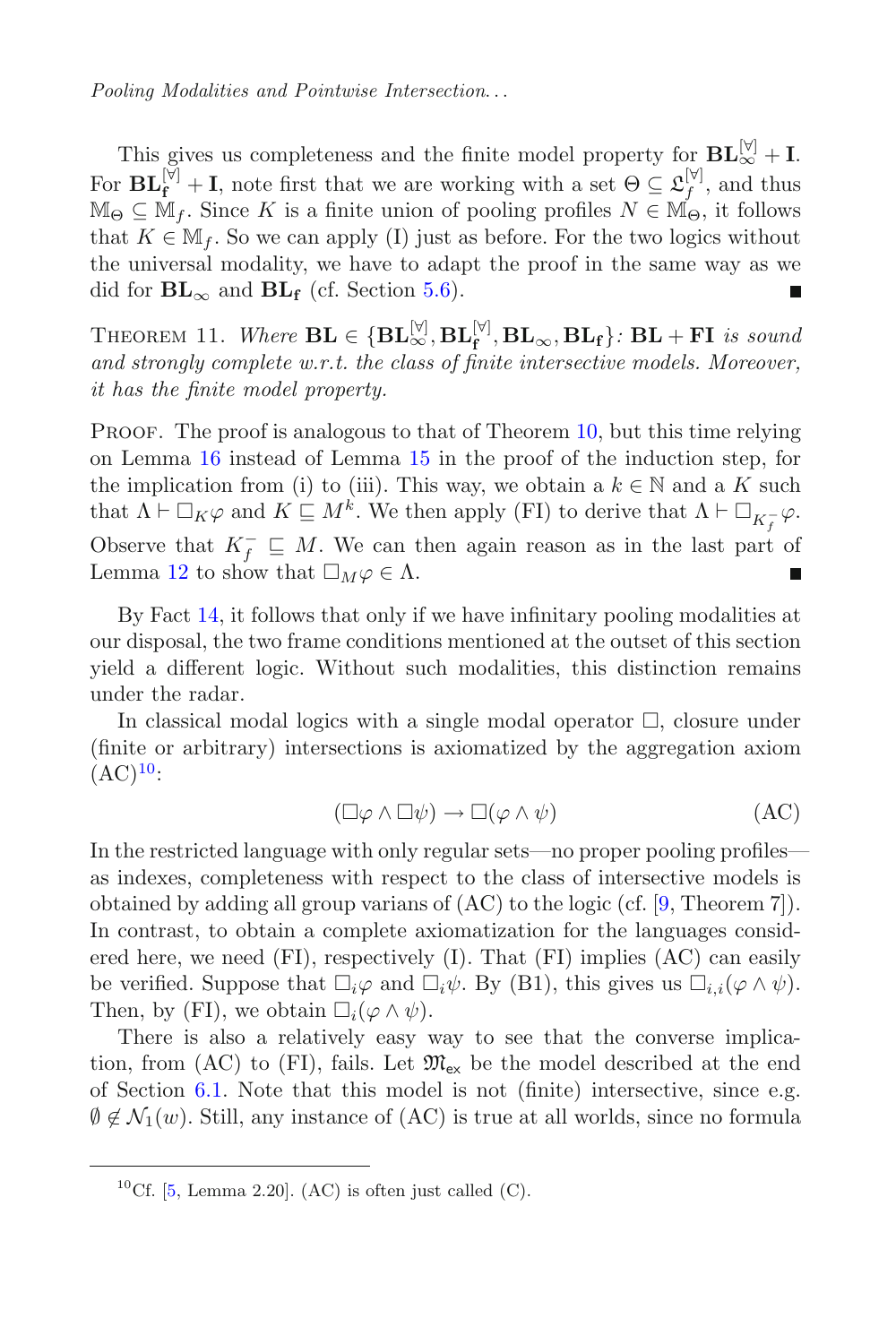$\Box_1\varphi$  is true. In contrast, (FI) and (I) fail on  $\mathfrak{M}_{\text{ex}}$ , since it satisfies  $\Box_{1,1}\bot$  but does not satisfy  $\Box_1$ . does not satisfy  $\square_1 \bot$ .

### <span id="page-35-1"></span>**6.3. Regular Models**

In the context of classical modal logic, *regular modal logics* are those obtained by requiring both closure under intersection and closure under supersets of the neighbourhood sets. These logics are standardly axiomatized by a combination of the aforementioned axioms (M) and (C) (or variants thereof), or by the single regularity axiom:

$$
(\Box \varphi \land \Box \psi) \leftrightarrow \Box (\varphi \land \psi) \tag{R}
$$

Regular modal logics are very close to normal modal logics, in the sense that, when adding necessitation to the regular modal logic, we get a normal modal logic.

As for the case of intersection, we will distinguish between two notions of regularity. In the remainder, let a model  $\mathfrak{M} = \langle W, \langle \mathcal{N}_i \rangle_{i \in I}, V \rangle$  be *regular* iff for all  $i \in I$  and all  $w \in W$ ,  $\mathcal{N}_i(w)$  is closed under arbitrary intersections and under supersets.  $\mathfrak{M}$  is *regular*<sup>f</sup> iff for all  $i \in I$  and all  $w \in W$ ,  $\mathcal{N}_i(w)$  is closed under finite intersections and under supersets. The axiomatization of logics with pooling modalities, over the class of regular models, is obtained by adding (M) and (I) to our base logics. In view of Theorem [7,](#page-29-0) the axiom schema (B3) is redundant in the resulting systems.

<span id="page-35-0"></span>THEOREM 12. Where  $\mathbf{BL} \in \{\mathbf{BL}_{\infty}^{[\mathbb{V}]}, \mathbf{BL}_{\mathbf{f}}, \mathbf{BL}_{\infty}, \mathbf{BL}_{\mathbf{f}}\}$ :  $\mathbf{BL} + \mathbf{M} + \mathbf{I}$  is<br>sound and strongly complete w.r.t. the class of regular models. Moreover *sound and strongly complete w.r.t. the class of regular models. Moreover, it has the finite model property.*

PROOF. As before we focus on the richest logic, viz.  $BL_{\infty}^{[\forall]} + M + I$ . Soundness is safely left to the reader. For strong completeness and the finite model property, we combine the adaptations from the two previous sections. We start from the model  $\mathfrak{M}_{\Gamma}^{\Theta,\cap}$  constructed in the proof of Theorem [10.](#page-33-0) However, we now prove that, in the presence of  $(M)$ ,  $\mathfrak{M}_{\Gamma}^{\Theta,\cap}$  and  $\mathfrak{M}_{\Gamma}^{\Theta}$  are also equivalent if we apply the monotonic semantic clause to both:

PROPOSITION 3. For all  $\varphi \in \mathfrak{L}_{\infty}^{[\forall]}$ , all  $\Lambda \in \mathsf{MCS}_{\Gamma}^{\Theta}$ , and all  $f \in \mathbb{F}_{\Theta}$ , the following are equivalent: *following are equivalent:*

- (i)  $\mathfrak{M}_{\Gamma}^{\Theta,\cap}$ ,  $(\Lambda, f) \models_m \varphi$ ,
- (ii)  $\mathfrak{M}_{\Gamma}^{\Theta}, (\Lambda, f) \models_m \varphi,$
- (iii)  $\varphi \in \Lambda$ .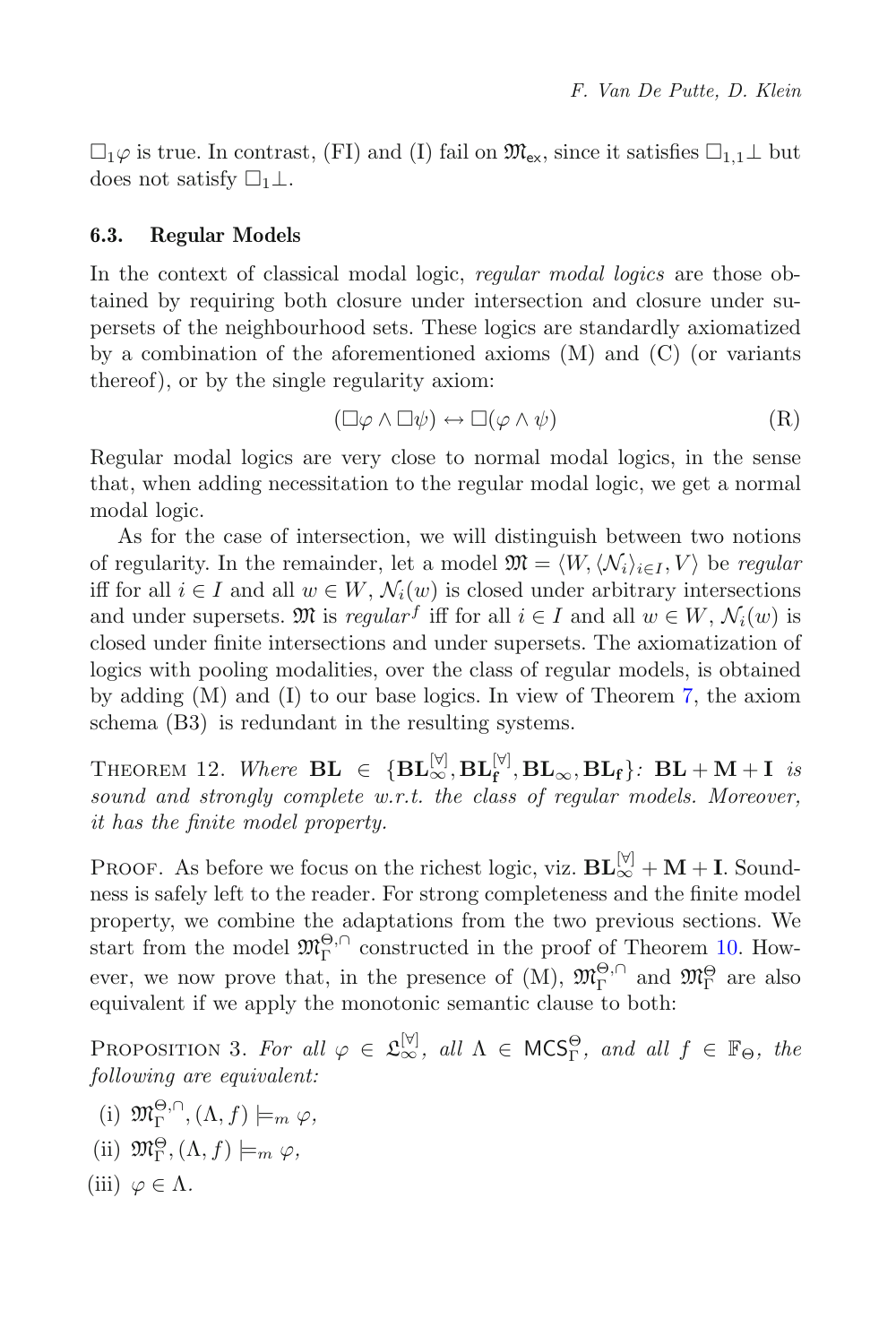We prove this by an induction on the complexity of  $\varphi$ . The base case and the induction step for  $\neg$ ,  $\vee$ , and  $[\forall]$  are safely left to the reader. For  $\varphi = \Box_M \psi$ , the equivalence of (ii) and (iii) follows from Proposition [1.](#page-30-1)<br>The implication from (ii) to (i) follows immediately from the induction The implication from (ii) to (i) follows immediately from the induction hypothesis and the fact that, for every  $i \in I$  and every world  $w \in W$ ,  $\mathcal{N}_i(w) \subseteq \mathcal{N}_i^{\cap}(w)$ . So it suffices to prove that (i) implies (iii).

 $i(w) \subseteq \mathcal{N}_i^{\cap}(w)$ . So it suffices to prove that (i) implies (iii).<br>Suppose that  $\mathfrak{M}_\Gamma^{\Theta,\cap}$ ,  $(\Lambda, f) \models_m \Box_M \varphi$ . Hence, there is an  $X \in \mathcal{N}_M^{\cap}(\Lambda, f)$ <br>is that  $X \subseteq \text{Hull}_{\Gamma}^{\Theta,\cap}$ . By the induction hypothesis an such that  $X \subseteq ||\varphi||^{m_{\Gamma}^{\Theta,\cap}}$ . By the induction hypothesis and Lemma [15,](#page-32-1)<br> $Y \subset \mathcal{N}$  (A, f) and  $Y \subset \mathbb{R}$  when Hange  $\mathfrak{M}^{\Theta}$  (A, f)  $\sqsubset \square$  $X \in \mathcal{N}_M \setminus (\Lambda, f)$  and  $X \subseteq ||\varphi||^{\mathfrak{M}^{\Theta}_\Gamma}$ . Hence,  $\mathfrak{M}^{\Theta}_\Gamma, (\Lambda, f) \models_m \Box_M \leadsto \varphi$ .<br>We now reason exactly as in the proof of Proposition 1, show

We now reason exactly as in the proof of Proposition [1,](#page-30-1) showing that there is a  $K \in \mathbb{M}_{\infty}$  such that  $K \subseteq M^{\infty}$  and  $\Lambda \vdash \Box_K \varphi$ . Note that in that proof  $(M)$  is called upon  $B_V(I) \uparrow \vdash \Box_K \varphi$ . As before we have that that proof, (M) is called upon. By (I),  $\Lambda \vdash \Box_{K_f} \varphi$ . As before, we have that  $K_f \sqsubset M$ . We then reason again as in the last part of Lemma 12 to arrive  $K_f \subseteq M$ . We then reason again as in the last part of Lemma [12](#page-22-1) to arrive at the conclusion that  $\Box_M \varphi \in \Lambda$ .

the conclusion that  $\Box_M \varphi \in \Lambda$ .<br>So we have a truth lemma for  $\mathfrak{M}^{\Theta,\cap}_{\Gamma}$  under the monotonic semantic clause. Let  $\mathfrak{M}_{\Gamma}^{\Theta,r}$  be obtained by closing all the neighbourhood sets in  $\mathfrak{M}_{\Gamma}^{\Theta,\cap}$  under supersets. Hence, for every  $(\Lambda, f) \in W$  and  $i \in I$ ,  $\mathcal{N}_i^r(\Lambda, f) = (\mathcal{N}_i^{\cap}(\Lambda, f))^{\uparrow}$ .<br>By Theorem 6, for all  $\emptyset$  and all  $(\Lambda, f) \in W$ . By Theorem [6,](#page-29-2) for all  $\varphi$  and all  $(\Lambda, f) \in W$ :

$$
\mathfrak{M}_{\Gamma}^{\Theta,r},(\Lambda,f)\models\varphi\text{ iff }\mathfrak{M}_{\Gamma}^{\Theta,\cap},(\Lambda,f)\models_m\varphi
$$

and, hence, for every  $f \in \mathbb{F}_{\Theta}$ ,  $\mathfrak{M}_{\Gamma}^{\Theta,r}$ ,  $(\Gamma, f) \models \Theta$ . We now show that  $\mathfrak{M}_{\Gamma}^{\Theta,r}$  is a regular model. In view of its construction, it suffices to prove that each of its regular model. In view of its construction, it suffices to prove that each of its neighbourhood functions are closed under arbitrary intersection. So suppose that  $\mathcal{X} \subseteq (\mathcal{N}_i^{\cap}(\Lambda, f))^{\top}$  for some  $i \in I$  and  $(\Lambda, f) \in W$ . For every  $X \in \mathcal{X}$ , let  $X' \cap X$  be such that  $X' \subseteq \mathcal{N}^{\cap}(\Lambda, f)$  and  $X' \subseteq X$ . Let  $\mathcal{X}' = \bigcap X' \mid X \subseteq \mathcal{X}^{\perp}$ X' be such that  $X' \in \mathcal{N}_i^{\cap}(\Lambda, f)$  and  $X' \subseteq X$ . Let  $\mathcal{X}' = \bigcap \{X' \mid X \in \mathcal{X}\}\$ .<br>Note that  $\bigcap \mathcal{X}' \subseteq \Lambda^{\cap}(\Lambda, f)$  and  $\bigcap \mathcal{X}' \subseteq \bigcap \mathcal{X}$ . Hence  $\bigcap \mathcal{X} \subseteq (\Lambda^{\cap}(\Lambda, f))$ . Note that  $\bigcap \mathcal{X}' \in \mathcal{N}_i^{\cap}(\Lambda, f)$  and  $\bigcap \mathcal{X}' \subseteq \bigcap \mathcal{X}$ . Hence,  $\bigcap \mathcal{X} \in (\mathcal{N}_i^{\cap}(\Lambda, f))^{\cap}$ .

THEOREM 13. Where  $\mathbf{BL} \in \{\mathbf{BL}_{\infty}^{[\forall]}, \mathbf{BL}_{\infty}, \mathbf{BL}_{\mathbf{f}}\}$ :  $\mathbf{BL} + \mathbf{M} + \mathbf{FI}$  is<br>sound and strongly complete w.r.t. the class of regular models. Moreover *sound and strongly complete w.r.t. the class of regular*<sup>f</sup> *models. Moreover, it has the finite model property.*

PROOF. Analogous to the proof of Theorem [12,](#page-35-0) combining the proofs of Proposition [1](#page-30-1) and of Theorem [11.](#page-34-1)

Note that, for reasons entirely analogous to those spelled out in the preceding two sections, one cannot obtain sound and complete axiomatizations of pooling logics over regular models by just adding all instances of (R) for each  $i \in I$ . That is, such axioms will not allow one to derive either  $(M)$ , or  $(FI)$ , resp.  $(I)$ .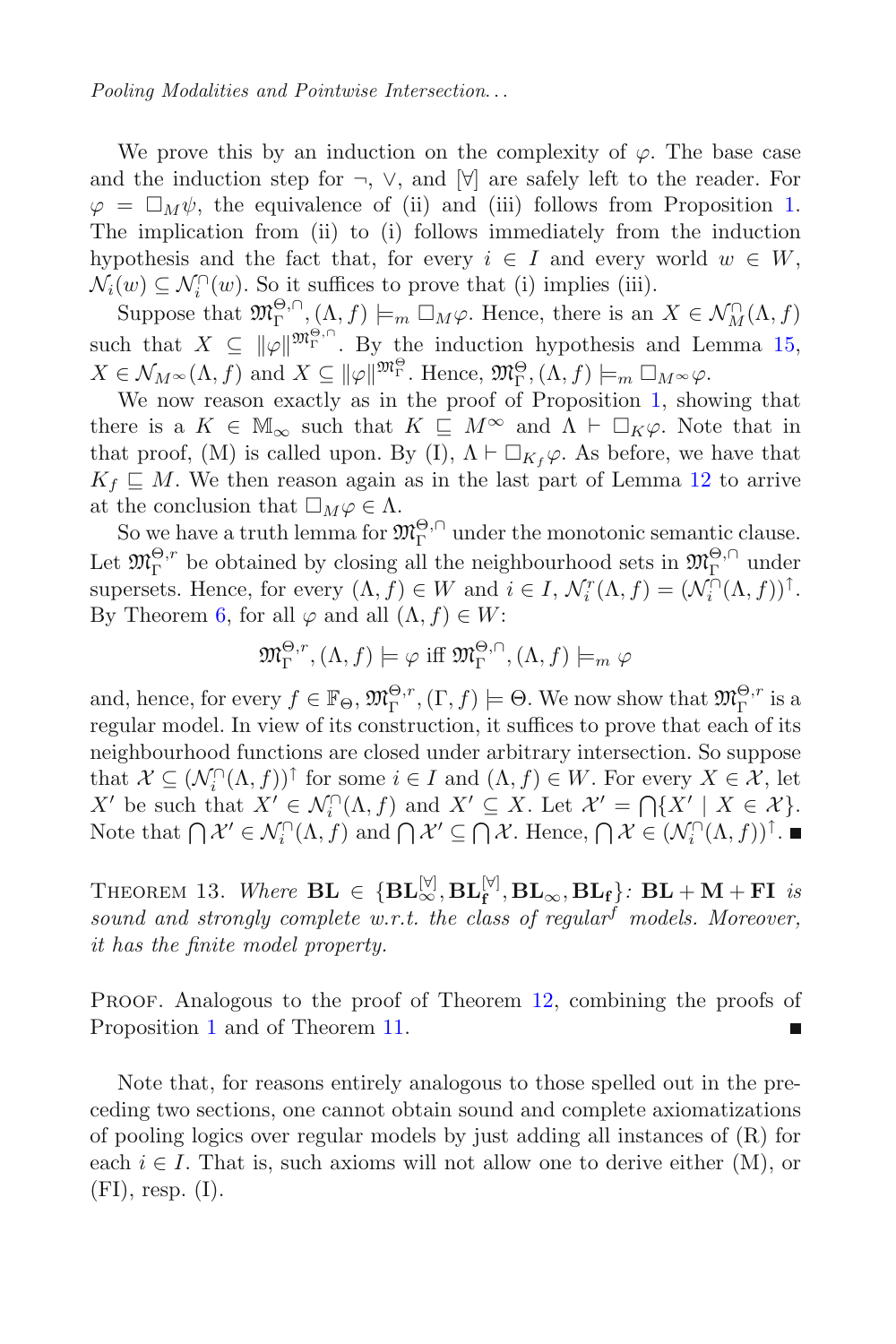## **6.4. Some Other Frame Conditions**

In this subsection, we discuss a number of other frame conditions, showing that completeness and decidability results can be obtained for them by minor amendments to the proofs from preceding (sub)sections. We will gradually move from general to more restricted results. This at once illustrates the power and the limitations of our puzzle piece construction, for the metatheory of pooling modalities.

**6.4.1. Definable Frame Conditions** Say a condition (C) on neighbourhood sets  $\mathcal{N}_i(w)$  is **BL***-definable* iff there is some  $\varphi$  in the language of **BL** such that, for all models  $\mathfrak{M} = \langle W, \langle \mathcal{N}_i \rangle_{i \in I}, V \rangle$  and all  $w \in W, \mathcal{N}_i(w)$  satisfies (C) if and only if  $\mathfrak{M}, w \models \varphi$ . In this case, we say that the formula  $\varphi$  *defines* condition (C). One very well-known example of a frame condition that is **BL**-definable is unit-containment, that  $W \in \mathcal{N}_i(w)$  for all  $w \in W$ . This frame condition is defined by the following well-known axiom:

$$
\Box_i \top \tag{N}
$$

Note that adding (N) to **BL** is equivalent to adding all instances of the form  $\square_M$ <sup>T</sup> to **BL**. That is, from the former, one can easily derive the latter by  $(B1)$  (for finitary pooling profiles M) and  $(B4)$  (for infinitary pooling profiles). Moreover, adding (N) to the base logic simplifies our axiomatization. Let us call the logic thus obtained  $BL + N$ . We have:

Theorem 14. *(B2) and (B3) are derivable from the other axioms and rules*  $of$   $BL + N$ *.* 

PROOF. Suppose that for all  $i \in I$ , we have  $\square_i \top$ . By (B1), we can derive<br>for all  $M \in \mathbb{M}_i$ ,  $\square_{i \in I} \top$  By (B1) and (B4), we can derive  $\square_{i \in I}$  for every for all  $M \in M_f$ ,  $\square_M \top$ . By (B1) and (B4), we can derive  $\square_M$  for every  $M \in M$ . Hence every instance of (B3) is trivially derivable (B2) follows  $M \in \mathbb{M}_{\infty}$ . Hence, every instance of (B3) is trivially derivable. (B2) follows from the following stronger property:

$$
\vdash_{\mathbf{BL}+\mathbf{N}} \Box_M \varphi \to \Box_{M\sqcup N} \varphi \tag{S}
$$

To see why (S) is derivable, suppose  $\Box_M \varphi$ . In view of the first part of this proof, we can derive  $\Box_{\mathcal{M}} \Box_{\mathcal{M}} + \mathbf{N}$ , By (B1),  $\Box_{\mathcal{M}\mathcal{M}}(Q \land \Box)$  By (BE) proof, we can derive  $\Box_N \top$  in  $BL + N$ . By (B1),  $\Box_{M\sqcup N}(\varphi \wedge \top)$ . By (RE),  $\square_{M\sqcup N}\varphi.$ 

In the context of reasoning about possibly conflicting information (evidence, beliefs, norms, etc.), another noteworthy frame condition is (individual or joint) consistency of the neighbourhoods. Here the pooling modalities generate various non-equivalent options for defining frame conditions. First, one may require an individual neighbourhood set  $\mathcal{N}_i(w)$  not to generate any n-ary conflicts: there are no  $X_1,\ldots,X_n \in \mathcal{N}_i(w)$  such that  $X_1 \cap \ldots \cap X_n = \emptyset$ .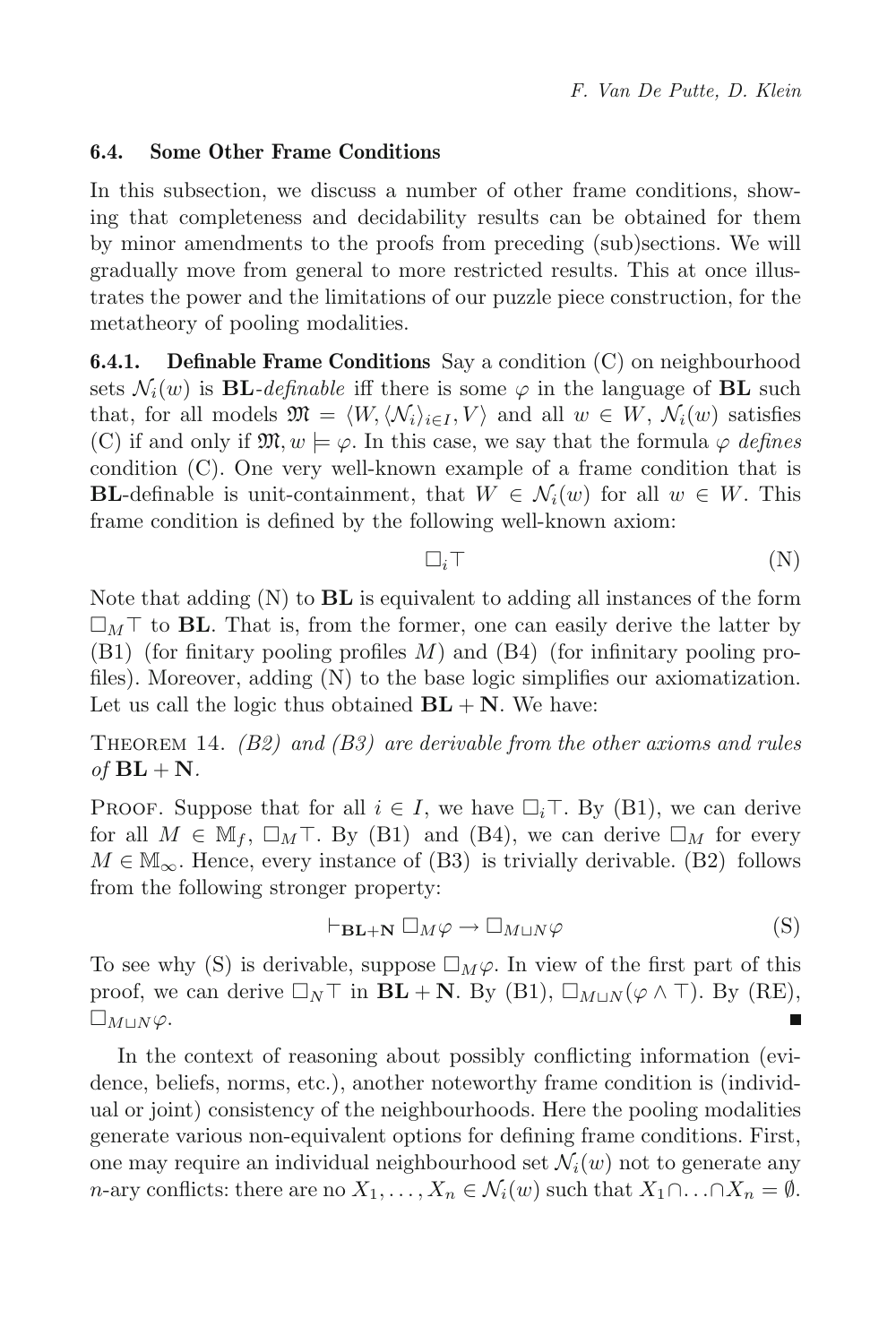This frame condition is defined by the axiom  $\neg \Box_M \bot$ , where M is the pool-<br>ing profile that puts  $M(i) = n$  and  $M(i) = 0$  for all  $i \neq i$ . Alternatively ing profile that puts  $M(i) = n$  and  $M(j) = 0$  for all  $j \neq i$ . Alternatively, following Coalition Logic (cf. [\[8,](#page-46-0) Section 7.3]), one may require that distinct agents have jointly compatible neighbourhoods: for all  $i_1, \ldots, i_n \in G$ , if  $X_1 \in \mathcal{N}_{i_1}(w), \ldots$ , and  $X_n \in \mathcal{N}_{i_n}(w)$ , then  $X_1 \cap \ldots \cap X_n \neq \emptyset$ . This frame condition is defined by the formula  $\neg \Box_M \bot$ , where  $M(i) = 1$  for all  $i \in G$ <br>and  $M(i) = 0$  for all  $i \notin G$ . These variants are both covered by the general and  $M(i) = 0$  for all  $j \notin G$ . These variants are both covered by the general notion of M-consistency:

$$
\emptyset \notin \mathcal{N}_M(w)
$$

and defined by the axiom  $(P_M)$ :

$$
\neg \Box_M \bot \qquad \qquad (\mathcal{P}_M)
$$

Other examples of definable conditions and formulas defining them are given in the second half of Table [3.](#page-42-1) Of course, not all combinations of definable frame conditions yield an interesting or even sensible logic. For instance, one cannot both have  $(N)$  and  $(NN)$ , or  $(P)$  and  $(NP)$  on pains of triviality. Also, some (combinations of) axioms will imply others: e.g. if we have  $(P_M)$  for some M, and (N) for all  $i \in I(M)$ , then we can infer  $(P_i)$  for all  $i \in I(M)$ .

<span id="page-38-0"></span>We now state a theorem that concerns any combination of such definable frame conditions.

THEOREM 15. Let  $\mathbf{BL} \in \{\mathbf{BL}_{\infty}^{[\forall]}, \mathbf{BL}_{\infty}, \mathbf{BL}_{\mathbf{f}}\}$ . Let  $(C_1)$ ,  $(C_2)$ , ... be<br>**RL** definable frame conditions and let  $(c_2, c_2)$  be the respective formu-**BL***-definable frame conditions and let*  $\varphi_1, \varphi_2, \ldots$  *be the respective formulas that express them. Then a sound and strongly complete axiomatization for the class of all (monotonic/intersective/regular) models that satisfy*  $(C_1)$ *,*  $(C_2)$ , ... *is obtained by adding*  $\varphi_1, \varphi_2, \ldots$  *to*  $BL$   $(BL + M/BL + I/BL + R)$ *.* 

PROOF. Soundness is routine, as usual. For strong completeness, we focus on the canonical models where the set  $\Theta$  is a maximal consistent subset of the entire language of the logic in question—so e.g.  $\mathfrak{L}_{\Theta}^{[\forall]} = \mathfrak{L}_{\infty}^{[\forall]}$  or  $\mathfrak{L}_{\Theta} = \mathfrak{L}_f$ . In this case, every maximal consistent set  $\Lambda$  used in the construction will contain all formulas  $\varphi_1, \varphi_2, \ldots$  By the truth lemma, we know that at every world in these canonical models, each of  $\varphi_1, \varphi_2, \ldots$  are true. Since these formulas define the respective frame conditions, we know that these canonical models satisfy  $(C_1)$ ,  $(C_2)$ , ....

Theorem [15](#page-38-0) is silent about the finite model property. This is slightly less easy to obtain. Let us first explain why, before we outline some strategies to fix this. By our construction, for infinite index sets I and finite  $\Theta$ ,  $I_{\Theta}$  will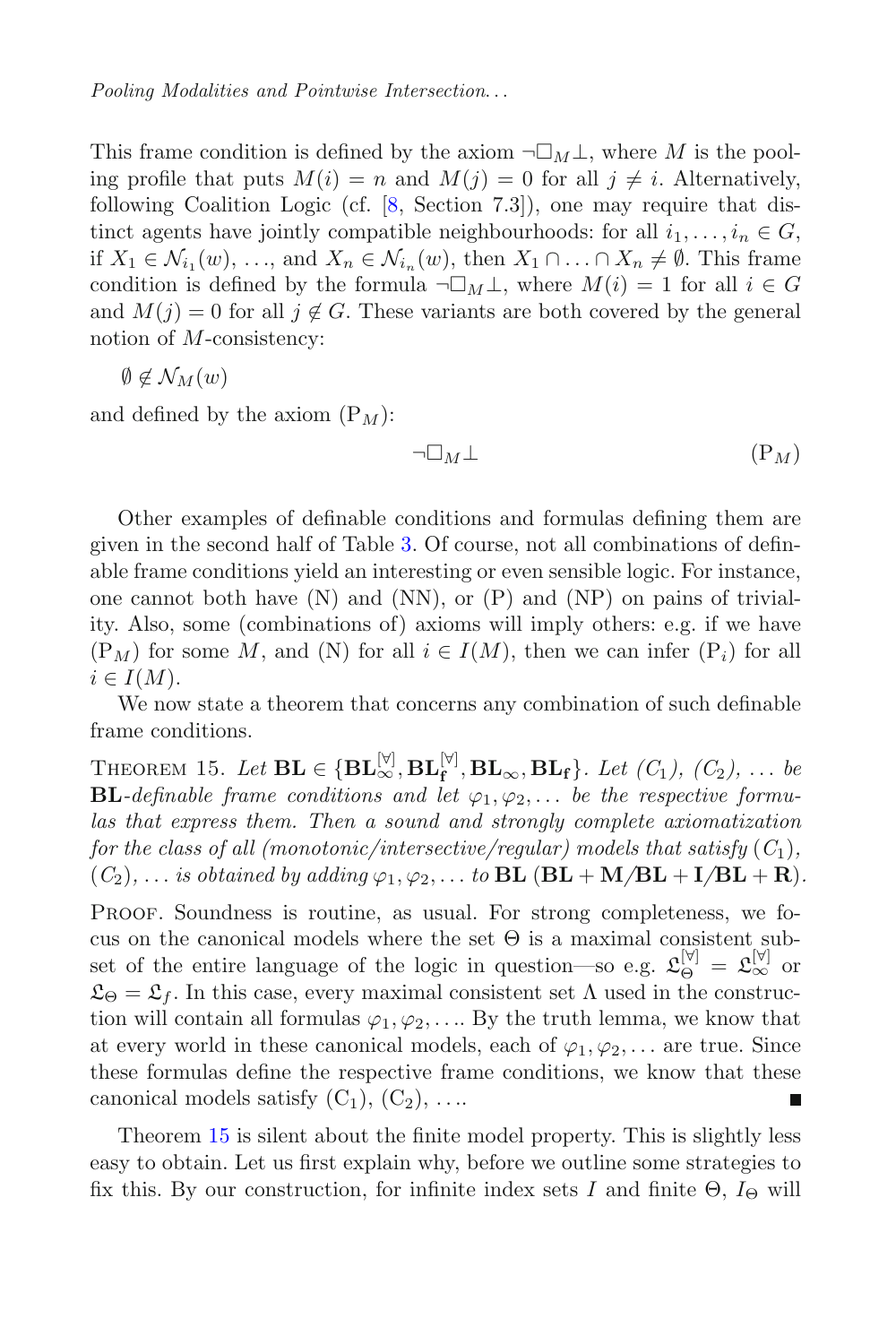be a proper subset of I. (Recall that  $I_{\Theta}$  is the set of indexes that occur in some pooling profile, in some member of  $\mathsf{SF}(\Theta)$ .) In view of Definition [10,](#page-20-0) this implies that for all  $i \in I \backslash I_{\Theta}$ , and for all  $(\Lambda, f) \in W$ ,  $\mathcal{N}_i(\Lambda, f) = \emptyset$ . This is so, even if our logic may e.g. have  $(N_i)$  as an axiom—simply because that formula is not a member of  $\mathfrak{L}_{\Theta}^{[\forall]}$ , and is hence also ignored in the construction of  $\mathfrak{M}^{\Theta}_{\Gamma}$ .

There are various ways one may fix our construction in order to obtain the finite model property for the mentioned extensions. First, in cases where the frame conditions are defined by a finite number of formulas, we may just include all those formulas in the set  $\Theta$ , thus ensuring that they are "seen" in the construction of  $I_{\Theta}$ ,  $\mathfrak{L}_{\Theta}^{([\mathbb{V}])}$ , etc. In cases with an infinite number of frame conditions, one may run the whole construction as originally and frame conditions, one may run the whole construction as originally, and tinker around with the constructed model afterwards. Note that we are only constructing a model for Θ, whence the properties of neighbourhood functions  $\mathcal{N}_i$  for  $i \in I \backslash I_{\Theta}$  have no impact on the truth of formulas in  $\mathfrak{L}_{\Theta}^{[\forall]}$ .<br>In other words: we can change those neighbourhood functions *od libitum* In other words: we can change those neighbourhood functions *ad libitum*, making sure we have the right frame conditions in the thus obtained model. This simple strategy allows us e.g. to prove the finite model property for the logic obtained by adding all instances of (N), for all  $i \in I$ , to  $BL^{\forall j}_{\infty}$ .<br>**6.4.2. Reflexivity** Recall the reflection schema or truth schema T.

**Reflexivity** Recall the reflection schema or truth schema T, that is familiar from normal modal logics:  $\square \varphi \to \varphi$ . Call a neighbourhood function  $\mathcal{N}$  reflexive iff for every  $w \in W$  and for every  $X \in \mathcal{N}(w)$ ,  $w \in X$ . N reflexive iff, for every  $w \in W$  and for every  $X \in \mathcal{N}(w)$ ,  $w \in X$ . A model  $\mathcal{M} = \langle W, \langle \mathcal{N}_i \rangle_{i \in I}, W \rangle$  is reflexive if and only if, for every  $i \in I, \mathcal{N}_i$  is reflexive.

Theorem 16. *A sound and strongly complete axiomatization for the class of all reflexive (monotonic/intersective/regular) models is obtained by adding all instances of the following axiom schema to* **BL** (**BL** + **M***/***BL** + **I***/*  $BL + R$ ):

$$
\Box_M \varphi \to \varphi \tag{T}
$$

*Moreover, the resulting logics all have the finite model property.*

Proof. It suffices to check that, for each of the canonical model constructions given in Sections [5,](#page-17-0) [6.1,](#page-28-2) [6.2](#page-32-3) and [6.3,](#page-35-1) the constructed neighbourhood functions are reflexive if the maximal consistent sets are closed under (T). We give the argument for  $\mathfrak{M}_{\Gamma}^{\Theta}$  first. Let  $X_{i,k}^{M,\varphi} \in \mathcal{N}_i(\Lambda, f)$ . This implies that  $\Box_M \varphi \in \Lambda$ . Note that by the construction,  $X_{i,k}^{M,\varphi} \supseteq \{(\Lambda', f') \mid \varphi \in \Lambda'\}$ . By  $(T_M)$  and since  $\Box_M \varphi \in \Lambda$ ,  $\varphi \in \Lambda$ . Hence,  $(\Lambda, f) \in \{(\Lambda', f') \mid \varphi \in \Lambda'\}$  and hence  $(\Lambda, f) \subset \mathcal{X}^{M, \varphi}$ hence  $(\Lambda, f) \in X_{i,k}^{M,\varphi}$ .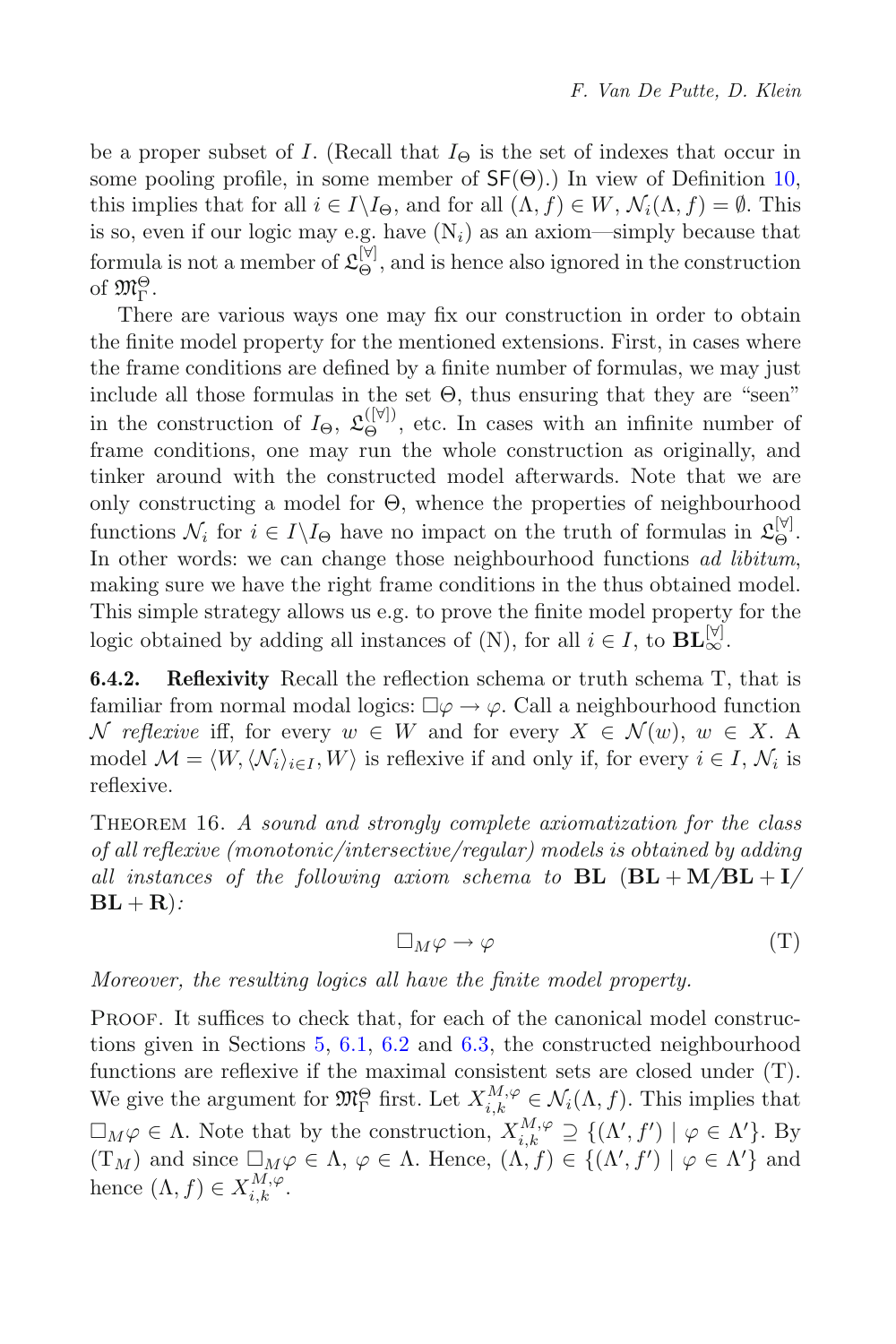Note that for monotonic, intersective, and regular models, our proofs basically consisted in showing that if we close the neighbourhood sets of the canonical model under supersets, intersections, resp. supersets and intersections, truth is preserved. Since each of those operations (and their combination) also preserve reflexivity of the neighbourhood functions, it can easily be inferred that all the canonical models constructed in Sections [6.1–](#page-28-2)[6.3](#page-35-1) are reflexive when the underlying logic contains (T).

Importantly, one cannot get a complete axiomatization of reflexivity by just adding the axioms  $(T_i)$ , i.e.  $\Box_i \varphi \to \varphi$  to the base logic. To see this, note<br>that all axioms  $\Box_{\mathcal{M}} \phi \to \phi$  are sound with respect to reflexive frames. The that all axioms  $\Box_M \phi \to \phi$  are sound with respect to reflexive frames. The following example of a non-reflexive frame shows that these axioms do not following example of a non-reflexive frame shows that these axioms do not logically follow from  $\Box_i \varphi \to \varphi$ . We consider a simple case with  $I = \{1\}$ . Take a model  $\mathfrak{M}$  with two worlds, w and v, where all propositional formulas are true at both worlds. Suppose now that  $\mathcal{N}_1(w) = \{\{w\}, \{v\}\}\.$  Since neither  $\{w\}$  nor  $\{v\}$  correspond to the truth set of any formula  $\varphi$  in this model,  $\Box_1\varphi$  is false for every  $\varphi$  at both w and v, and hence  $(T_1)$  is trivially valid in<br>this model. However, this model does not validate  $(T_{(i,j)})$  since  $\Box_{(i,j)}$  is this model. However, this model does not validate  $(T_{\{1,1\}})$ , since  $\square_{\{1,1\}}\bot$  is true at w and at v. So the model satisfies all formulas of the form  $\Box_i \phi \to \phi$ <br>together with  $(B1)_{\alpha}(B2)$  but not  $\Box_i \phi \to \phi$ together with (B1)–(B2), but not  $\square_M \phi \to \phi$ .<br>It is not easy to generalize the above theory

It is not easy to generalize the above theorem to classes of models where some, but not all  $i \in I$  are such that  $\mathcal{N}_i$  is reflexive. For instance, if we only require reflexivity of  $\mathcal{N}_1$  but not of  $\mathcal{N}_2$ , then  $\Box_{\{1,2\}}\varphi \to \varphi$  is not valid.<br>This implies that the reasoning in the first paragraph of our proof does not This implies that the reasoning in the first paragraph of our proof does not go through. The investigation of such "mixed" classes of models is left for future work.

**6.4.3.** Uniformity A model  $\mathfrak{M}$  is *uniform* iff for all  $i \in I$ , for all  $w, w' \in W$ ,  $\mathcal{N}_i(w) = \mathcal{N}_i(w')$ . Uniform models are e.g. used in the study of evidence-based belief of [1,7] belief, cf.  $[1,7]$  $[1,7]$ .

THEOREM 17. Where  $\mathbf{BL} \in \{\mathbf{BL}_{\infty}^{[\forall]}, \mathbf{BL}_{\mathbf{f}}^{[\forall]}\}\text{, a sound and strongly complete  
grion atization for the class of all uniform (monotonic/intersective/reculer)$ *axiomatization for the class of all uniform (monotonic/intersective/regular) models is obtained by adding all instances of the following axiom schema to*  $BL$  ( $BL + M/BL + I/BL + R$ ):

$$
\Box_M \varphi \to [\forall] \Box_M \varphi \tag{U}
$$

*Moreover, the resulting logics all have the finite model property.*

Proof. We only consider uniformity over the base logic; the argument for the monotonic, intersective, or regular models is analogous. It suffices to inspect our construction of  $\mathfrak{M}_{\Gamma}^{\Theta}$  and check that in the presence of (U), this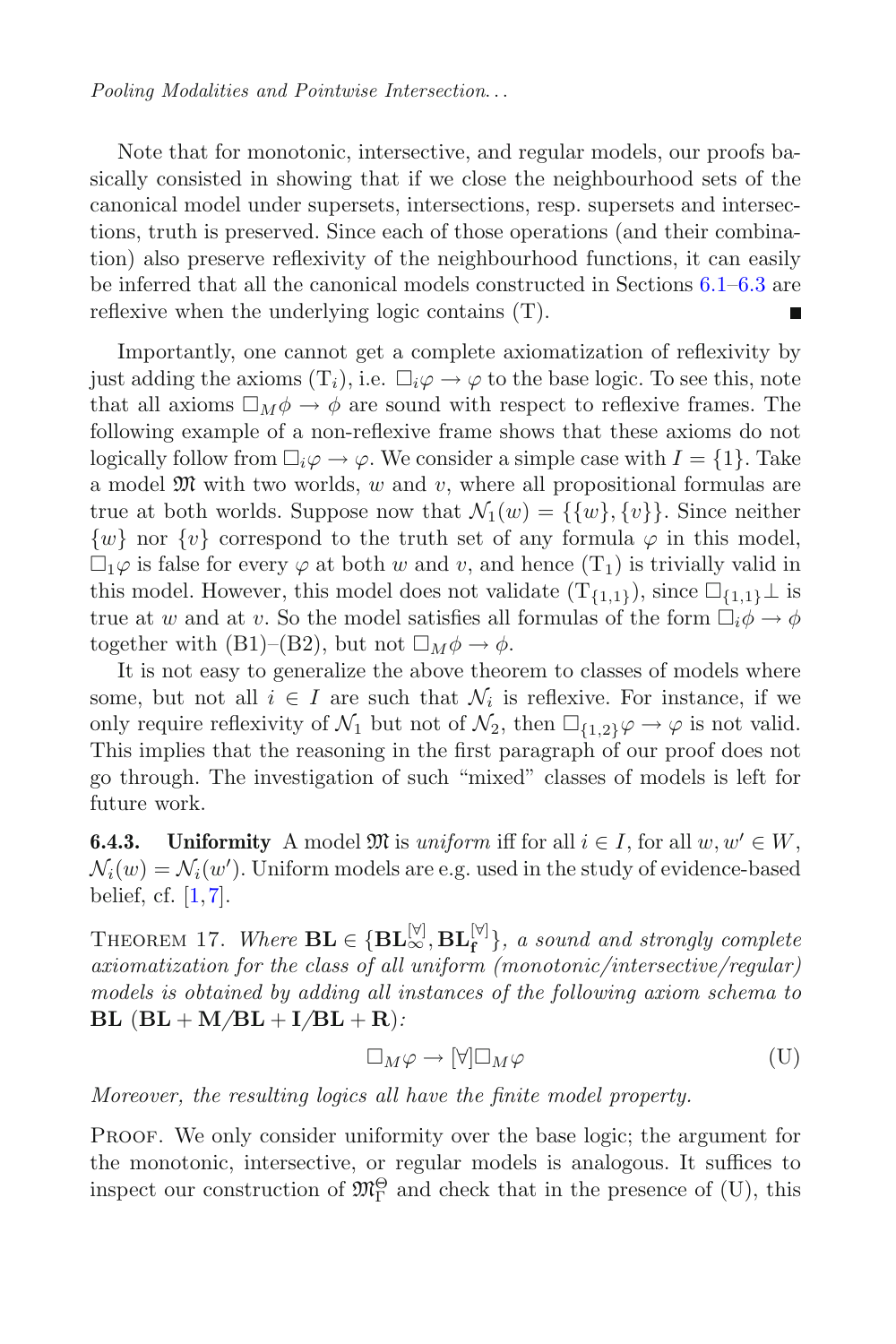model will be uniform. Let  $X_{i,k}^{M,\varphi} \in \mathcal{N}_i(\Lambda, f)$ . Then  $\Box_M \varphi \in \Lambda$ . In view of the definition of  $\mathfrak{L}_{\Theta}^{[\forall]}$ ,  $[\forall] \Box_M \varphi \in \mathfrak{L}_{\Theta}^{[\forall]}$ . By the uniformity axiom,  $[\forall] \Box_M \varphi \in \Lambda$ <br>and hence for all  $\Lambda \subset MCS^{\Theta}$ .  $[\forall] \Box_{\mathcal{M}} \varphi \subset \Lambda$  and so  $\Box_{\mathcal{M}} \varphi \subset \Lambda$ . Consequently and, hence, for all  $\Delta \in \mathsf{MCS}_\Gamma^\Theta$ ,  $[\forall] \Box_M \varphi \in \Delta$  and so  $\Box_M \varphi \in \Delta$ . Consequently,<br>for all  $\Delta \subset \mathsf{MCS}^\Theta$  and all  $f' \subset \mathbb{F}_{\alpha}$ ,  $X^{M,\varphi} \subset \Lambda$ .  $(\Delta, f')$ for all  $\Delta \in \mathsf{MCS}^{\Theta}_{\Gamma}$  and all  $f' \in \mathbb{F}_{\Theta}, X^{M,\varphi}_{i,k} \in \mathcal{N}_i(\Delta, f').$ 

Again, we need to add the uniformity axiom (U) for all pooling profiles M; one can again easily make examples showing that just adding this axiom schema for individual indexes will yield an incomplete logic. For instance, let  $\mathfrak{M}'$  be just like the model  $\mathfrak{M}$  from Section [6.1,](#page-28-2) except that now  $\mathcal{N}_1(w') = \emptyset$ .<br>We have:  $\mathfrak{M} \otimes w \vdash \Box_{i,j} \vdash \text{but } \mathfrak{M} \otimes w \vdash \text{M} \Box_{i,j} \vdash$ We have:  $\mathfrak{M}, w \models \Box_{1,1} \bot \text{ but } \mathfrak{M}, w \not\models [\forall] \Box_{1,1} \bot.$ <br>Note that we make essential use of the un

Note that we make essential use of the universal modality in order to axiomatize uniformity. In the absence of this modality, the frame condition of uniformity does have an impact. For instance, it makes all instances of the two following schemas valid:

$$
(\Box_M \varphi \land \Box_N \psi) \to \Box_M (\varphi \land \Box_N \psi)
$$

$$
(\Box_M \varphi \land \neg \Box_N \psi) \to \Box_M (\varphi \land \neg \Box_N \psi)
$$

It is an open problem whether any such validities suffice to obtain a complete axiomatization of uniform models in  $\mathfrak{L}_{\infty}$  or  $\mathfrak{L}_{f}$ .

## <span id="page-41-0"></span>**7. Overview of the Results**

Table [3](#page-42-1) provides an overview of the completeness results mentioned in this paper. As noted, the frame conditions in the second half of the table can be axiomatized for each of the agents independently; those of the first half are required to be valid for all the agents at once. For those first five frame conditions we also established the finite model property.

Taken together, these results show that on the one hand, our method for proving completeness is fairly powerful, allowing us to axiomatize a large class of systems. On the other hand our observations already pointed towards some of its limitations. For instance, upon inspection, it seems one cannot easily apply the canonical model in its present form to prove completeness of logics that satisfy the well-known (iterative) axioms of positive and negative  $introspection<sup>11</sup>$  $introspection<sup>11</sup>$  $introspection<sup>11</sup>$ :

$$
\Box \varphi \to \Box \Box \varphi \tag{4}
$$

$$
\neg \Box \varphi \to \Box \neg \Box \neg \varphi \tag{5}
$$

<span id="page-41-1"></span> $11$  For the (4)-axiom, at least another round of copying seems to be required before one can obtain a truth lemma.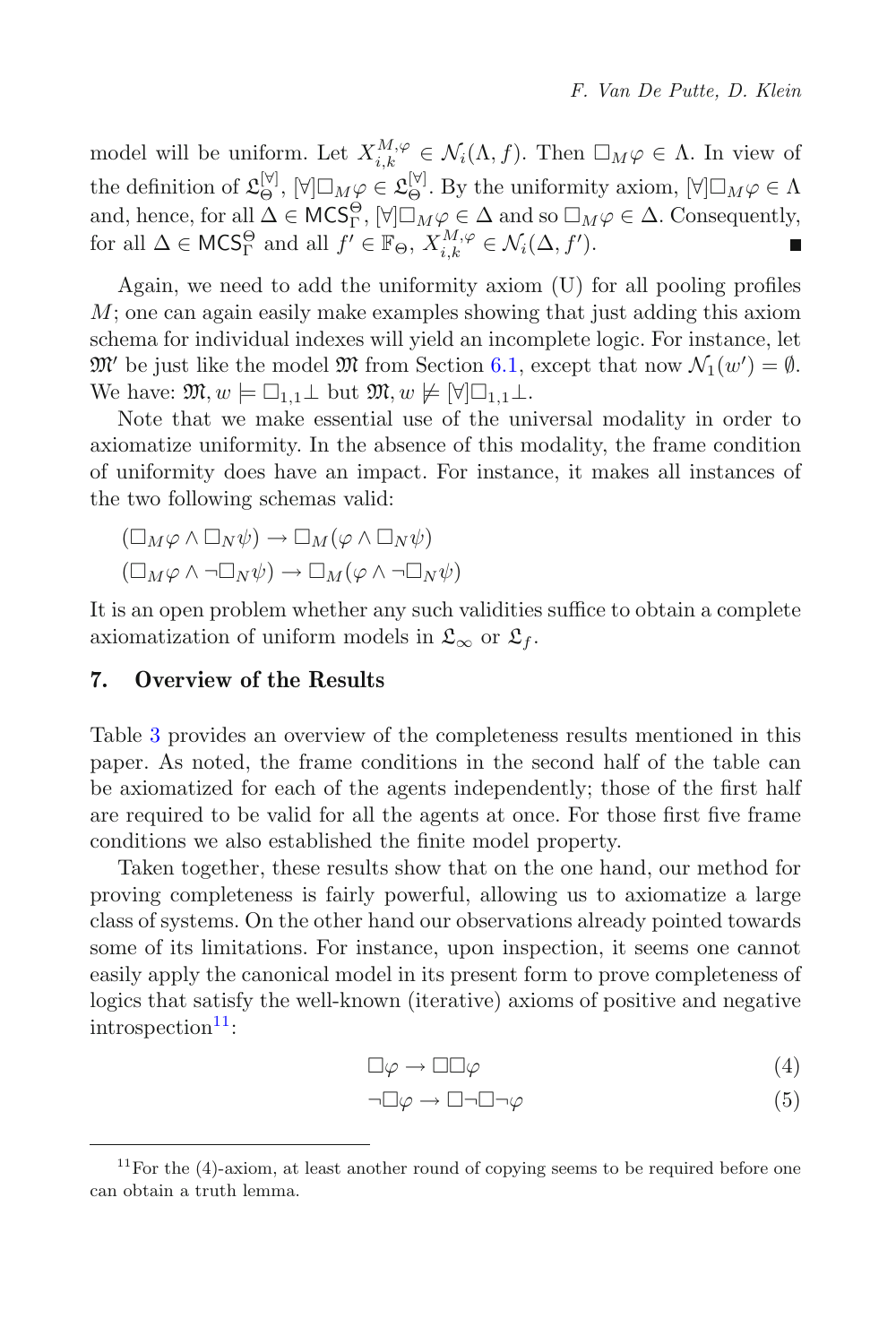| Class                                                            | Frame condition                                                                                              | Axiomatization: $BL+$                                                             |         |
|------------------------------------------------------------------|--------------------------------------------------------------------------------------------------------------|-----------------------------------------------------------------------------------|---------|
| Monotonic                                                        | $\mathcal{N}_i = \mathcal{N}_i^{\uparrow}$                                                                   | $\Box_M(\varphi \wedge \psi) \rightarrow (\Box_M \varphi \wedge \Box_M \psi)$ (M) |         |
| Finite intersective $\mathcal{N}_i = \mathbb{R}^f \mathcal{N}_i$ |                                                                                                              | $\square_M \to \square_M^{\vphantom{\perp}} f \varphi$                            | (FI)    |
| Intersective                                                     | $\mathcal{N}_i = \mathbb{R}^\infty \mathcal{N}_i$                                                            | $\square_M \to \square_{Mf} \varphi$                                              | (I)     |
| Reflexive                                                        | $\forall X \in \mathcal{N}_i(w) : w \in X \ \Box_M \varphi \to \varphi$                                      |                                                                                   | (T)     |
| Uniform                                                          | $\forall w, v : \mathcal{N}_i(w) = \mathcal{N}_i(v) \square_M \varphi \rightarrow \forall \square_M \varphi$ |                                                                                   | (U)     |
| Unit-contained                                                   | $W \in \mathcal{N}_i(w)$                                                                                     | $\Box_i$                                                                          | (N)     |
| $i$ -consistent                                                  | $\emptyset \notin \mathcal{N}_i(w)$                                                                          | $\neg\Box_i\bot$                                                                  | $(P_i)$ |
| $M$ -consistent                                                  | $\emptyset \notin \mathcal{N}_M(w)$                                                                          | $\neg\Box_M\bot$                                                                  | $(P_M)$ |
| Unit-less                                                        | $W \notin \mathcal{N}_i(w)$                                                                                  | $\neg\Box_i$ T                                                                    | (NN)    |
| Null-contained                                                   | $\emptyset \in \mathcal{N}_i(w)$                                                                             | $\Box_i \bot$                                                                     | (NP)    |

<span id="page-42-1"></span>Table 3. Overview of the main completeness results from this paper. Any combination of the given frame conditions is axiomatized by adding all associated axioms to **BL**

Likewise, the axiomatization of pooling modalities where only some, but not all the neighbourhood functions satisfy one of the conditions from the first half of Table [3](#page-42-1) is an open problem. Note for instance that if we require  $\mathcal{N}_1(w)$  to be closed under supersets, this does not entail that also  $\mathcal{N}_{\{1,2\}}(w)$ satisfies these properties.

Taking a more high-level perspective, the situation is essentially not much different from that in relational semantics. There is a standard method for proving completeness—i.e. via canonical models—, and there are more or less broadly applicable ways to adapt this method to specific cases, our puzzle construction being one among them. However, completeness is not to be expected in general, and with each new logic, new technical difficulties may arise.

## <span id="page-42-0"></span>**8. Summary and Open Issues**

The main contribution of this paper was threefold. First, we proved completeness for a class of logics that feature pooling modalities, considering four different formal languages. Second, we showed that a number of those logics also satisfy the finite model property. Third and perhaps most importantly, we introduced a novel method in proving our results, viz. the puzzle piece construction.

As pointed out in the last section, it remains to be seen how broadly applicable this method is, and thus what other frame conditions can be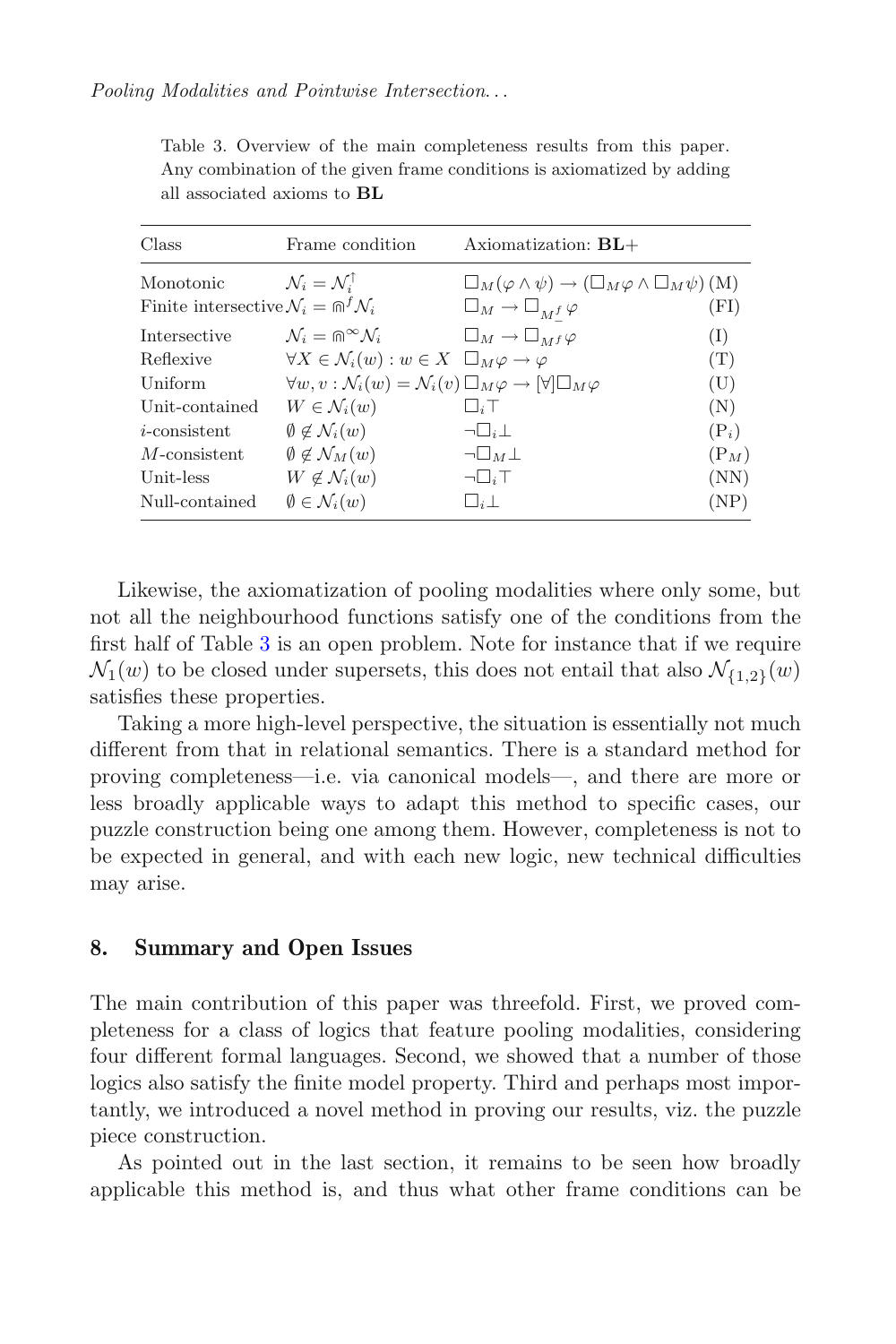axiomatized using similar tools. Orthogonally, one may investigate alternative languages with (finitary or infinitary) pooling modalities, as noted in Section [3.4.](#page-10-0)

A final, more fundamental question is whether one can rephrase our method in terms of a two-step procedure, following common practice in modal logic: (i) show the logic to be complete with respect to a class of quasi-models; (ii) develop a general method for turning every quasi-model into a standard model of the logic. A natural notion of quasi-model would be obtained by combining our notion of a  $q$ -model (cf. Definition [8\)](#page-7-1) with the following four constraints that reflect the axioms of the base logics:

- $(\text{C1})$   $\mathcal{N}_M(w) \cap \mathcal{N}_{M'}(w) \subseteq \mathcal{N}_{M \sqcup M}(w),$
- (C2) If  $W \in \mathcal{N}_{M\cup N}(w)$ , then  $W \in \mathcal{N}_M(w)$ ,
- (C3) If  $X \in \mathcal{N}_M(w)$  and  $X \in \mathcal{N}_{M \sqcup M' \sqcup N}(w)$ , then  $X \in \mathcal{N}_{M \sqcup M'}(w)$ ,

(C4) 
$$
\mathcal{N}_M(w) \subseteq \mathcal{N}_{M^{\infty}}(w)
$$
.

Step (ii) would then consist in showing that every g-model that satisfies axioms  $(C1)$ – $(C4)$  is equivalent to a *pooled* g-model, i.e. one that satisfies the identity in Definition [6.](#page-4-1)

**Acknowledgements.** Open Access funding provided by Projekt DEAL. We are indebted to Eric Pacuit and Fengkui Ju for insightful discussions on the completeness proofs. We are also indebted to two anonymous referees for their incisive comments on an earlier version. Frederik Van De Putte's work on this paper was supported by the European Comission through a Marie Skłodowska-Curie Fellowship (Grant Agreement ID: 795329) and by the Flemish Research Foundation (FWO-Vlaanderen). The work of Dominik Klein was partially supported by the Deutsche Forschungsgemeinschaft (DFG) and Agence Nationale de la Recherche (ANR) as part of the joint project Collective Attitude Formation [RO  $4548/8-1$ ], by DFG and Grantová Agentura Ceské Republiky (GACR) through the joint project From Shared Evidence to Group Attitudes [RO 4548/6-1] and by the National Science Foundation of China as part of the project Logics of Information Flow in Social Networks [17ZDA026].

**Open Access.** This article is licensed under a Creative Commons Attribution 4.0 International License, which permits use, sharing, adaptation, distribution and reproduction in any medium or format, as long as you give appropriate credit to the original author(s) and the source, provide a link to the Creative Commons licence, and indicate if changes were made. The images or other third party material in this article are included in the article's Creative Commons licence, unless indicated otherwise in a credit line to the material. If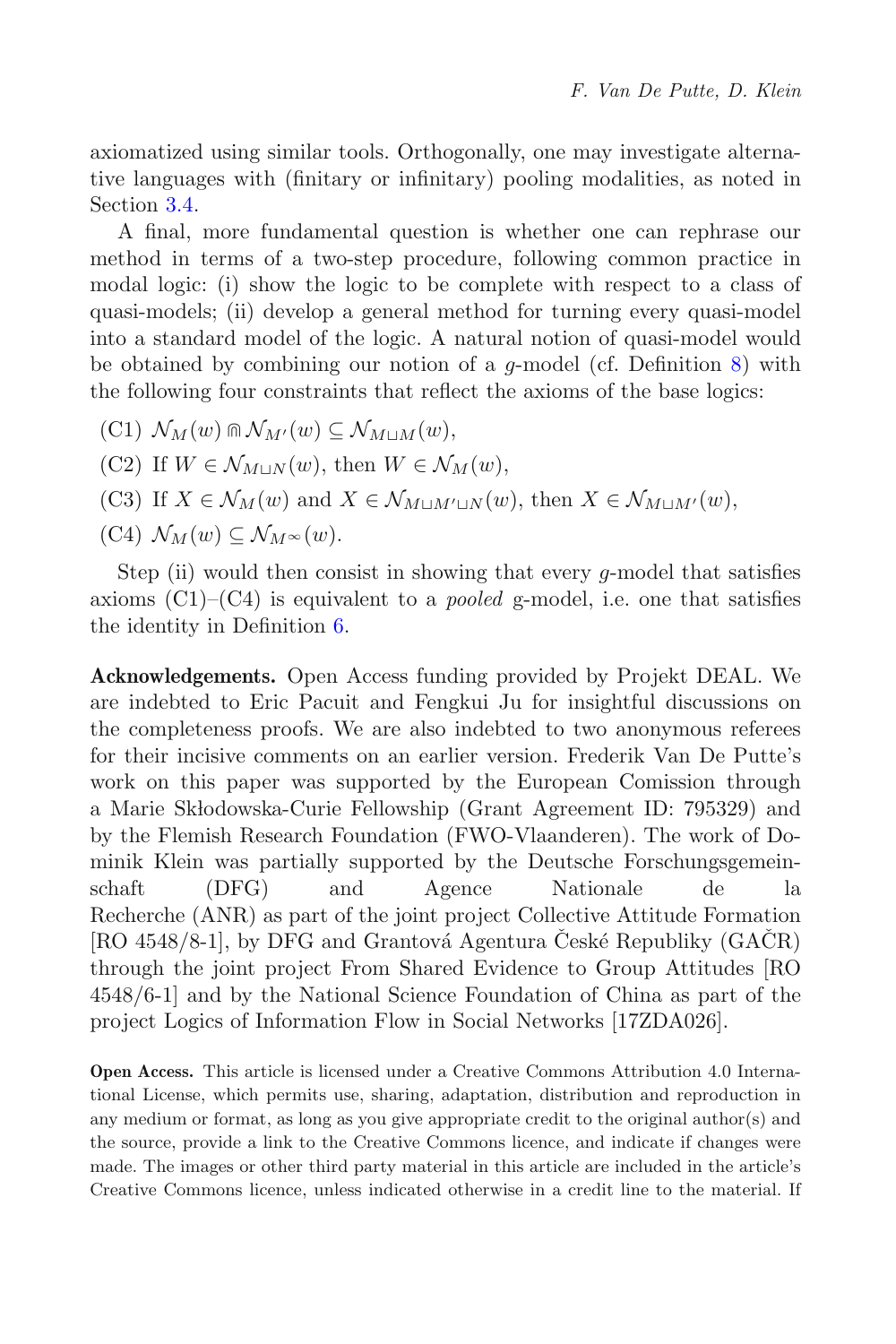material is not included in the article's Creative Commons licence and your intended use is not permitted by statutory regulation or exceeds the permitted use, you will need to obtain permission directly from the copyright holder. To view a copy of this licence, visit [http://creativecommons.org/licenses/by/4.0/.](http://creativecommons.org/licenses/by/4.0/)

**Publisher's Note** Springer Nature remains neutral with regard to jurisdictional claims in published maps and institutional affiliations.

## **Appendix: Finitary Pooling**

As explained in Section [3.4,](#page-10-0) our interpretation of  $\infty$  as "arbitrary pointwise" intersection" is crucial for the compactness of the logics that were studied in this paper. At the suggestion of a referee we now briefly discuss a noncompact but natural alternative.

Let  $\mathbb{M}_*$  be the set of all multisets of the type  $M: I \to \mathbb{N} \cup \{*\}$ , such that (i) for at most finitely many  $i \in I$ ,  $M(i) > 0$  and (ii) for at least one  $i \in I$ ,  $M(i) \neq 0$ . Intuitively,  $M(i) = *$  means that in the construction of neighbourhoods for M, we can use *any finite* number of neighbourhoods that belong to index *i*. Analogously,  $\mathcal{L}_{*}^{[\forall]}$  is defined just as  $\mathcal{L}_{\infty}^{[\forall]}$ , but replacing  $\mathbb{M}_{\infty}$  with  $\mathbb{M}_{*}$ .

The following definition should not be surprising in view of our informal reading of the ∗ notation:

DEFINITION 12. Let X be a set of sets. Then  $\mathbb{R}^*X:=\{X_1 \cap \ldots \cap X_n\mid$  $X_1,\ldots,X_n\in\mathcal{X}, n\in\mathbb{N}^+\}.$ 

Once there, we can simply re-use Definitions [6](#page-4-1) and [7](#page-4-2) (cf. Section [2.3\)](#page-3-3) to obtain a full-blown semantics for  $\mathfrak{L}_*^{[\forall]}$ . As before, validity and semantic consequence are defined in the standard way. Let us call the resulting logic  $\text{BL}_*^{[\forall]}$ . $^{12}$  $^{12}$  $^{12}$ 

We first show that this logic is not compact, by an argument that is entirely analogous to the one that illustrates the failure of compactness for **PDL**, cf. Section [3.4.](#page-10-0) Consider the set  $\Theta = {\Box_1 * p, \neg \Box_1 p, \neg \Box_1, p, \neg \Box}$  $1,1,1p,$ ...}. Note that  $\Theta$  is inconsistent. Indeed, if a model  $\mathfrak{M}$  verifies  $\square_{1} * p$  at a world w then there must be some  $p \in \mathbb{N}$  such that for some world w, then there must be some  $n \in \mathbb{N}$  such that, for some  $X_1,\ldots,X_n \in \mathcal{N}_1(w), X_1 \cap \ldots \cap X_n = ||p||_{\mathfrak{M}}$ . However, this means that for some  $n \in \mathbb{N}$ ,  $\mathfrak{M}, w \models \Box_1{}_n p$ . But that means at least one of the other<br>members of  $\Theta$  must be false members of Θ must be false.

<span id="page-44-0"></span><sup>12</sup>What follows applies, *mutatis mutandis*, also to the variant without the universal modality.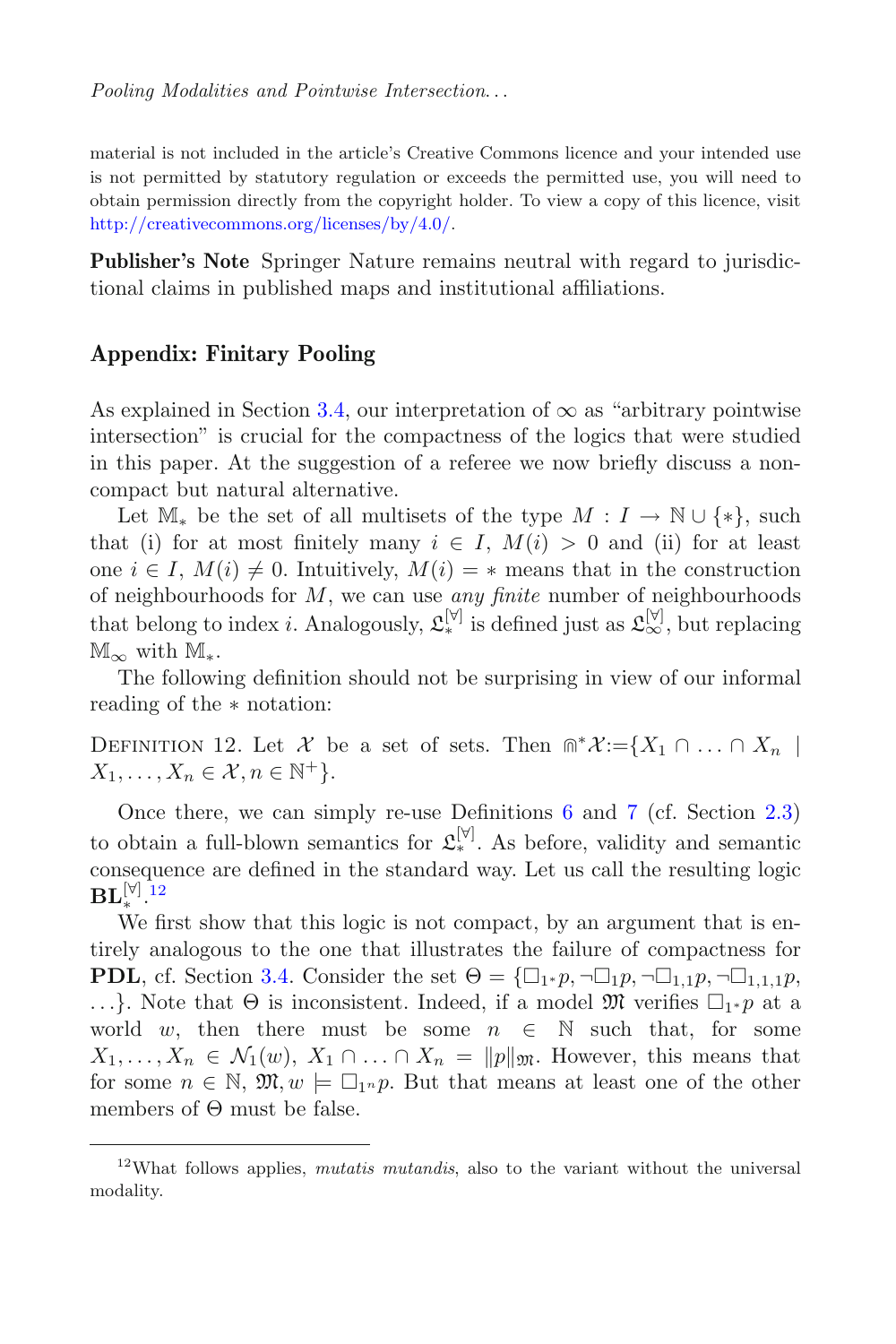However, every finite subset of this  $\Theta$  is consistent. To see this, consider the set  $\Theta_n = {\square_{1^*} p, \neg \square_{1} p, \neg \square_{1,1} p, \ldots, \neg \square_{1^n} p}$ . In order to satisfy all<br>members of  $\Theta$  it suffices to construct a model  $\mathfrak{M}$  with  $n+1$  distinct neighmembers of  $\Theta_n$ , it suffices to construct a model  $\mathfrak{M}$  with  $n+1$  distinct neighbourhoods, such that (only) the intersection of all these neighbourhoods yields  $||p||_{\mathfrak{M}}$ .

On the positive side, relying on the other results in this paper, one can easily give a sound and weakly complete axiomatization of  $\mathbf{BL}_{*}^{[\mathbb{V}]}$ . All one has to do is replace  $\infty$  with \* everywhere in the axiomatization of  $\mathbf{BL}_{\infty}^{[\forall]}$ . To show that the resulting axiomatization is sound, it suffices to observe that the  $\ast$ -variant of  $(B4)$ ,

$$
\Box_M \varphi \to \Box_{M^*} \varphi
$$

is valid given the above semantics.

The argument for weak completeness goes as follows. Where  $\varphi \in \mathfrak{L}_*^{[\forall]}$ , let  $\varphi^{\infty}$  be the result of replacing each  $*$  in  $\varphi$  with  $\infty$ . Note that over finite models, the operations  $\mathbb{R}^*$  and  $\mathbb{R}^\infty$  are equivalent. Consequently, over such models,  $\varphi$  and  $\varphi^{\infty}$  are equivalent for any  $\varphi \in \mathfrak{L}_*^{[\forall]}$ . Let now  $\varphi \in \mathfrak{L}_*^{[\forall]}$  and suppose that  $\vdash \varphi$ . Then  $\varphi$  is true in every model and hence *a fortiori* in every finite model. Consequently,  $\varphi^{\infty}$  is valid in every finite model. By the finite model property,  $\Vdash \varphi^{\infty}$ . By completeness,  $\vdash \varphi^{\infty}$ . But then, in view of our definition of the axiomatization for  $\mathbf{BL}_{*}^{[\forall]}$ , it follows that  $\varphi$  is a theorem<br>in  $\mathbf{RI}^{[\forall]}$ in **BL**<sup>[∀]</sup>.

The above argument can be re-run for various extensions of  $\mathbf{BL}_{*}^{[\mathbb{V}]}$ . For instance, adding (M) to the logic, we get a weakly complete axiomatization for the language  $\mathcal{L}_{*}^{[\forall]}$  over monotonic neighbourhood models. Similar remarks apply to the other extensions, with one important exception, viz. closure under intersections. Note that the ∗-variant of our axiom (I) is already sound if we close under finite intersections. For instance,  $\Box_1 * p \to \Box_1 p$  is valid<br>whenever the neighbourhoods are closed under finite intersections. In sum whenever the neighbourhoods are closed under finite intersections. In sum, the language  $\mathfrak{L}_*^{[\forall]}$  cannot distinguish between closure under finite intersection and closure under infinite intersection.

### **References**

- <span id="page-45-2"></span>[1] BALTAG, A., N. BEZHANISHVILI, A. ÖZGÜN, and S. SMETS, Justified belief and the topology of evidence, in J. Väänänen, Å. Hirvonen, and R. de Queiroz, (eds.), *Logic*, *Language, Information, and Computation*, Springer, Berlin, 2016, pp. 83–103.
- <span id="page-45-1"></span>[2] Blackburn, P., M. De Rijke, and Y. Venema. *Modal Logic*, Cambridge Tracts in Theoretical Computer Science, 2001.
- <span id="page-45-0"></span>[3] Chellas, B., *Modal Logic: An Introduction*, Cambridge university press, Cambridge, 1980.